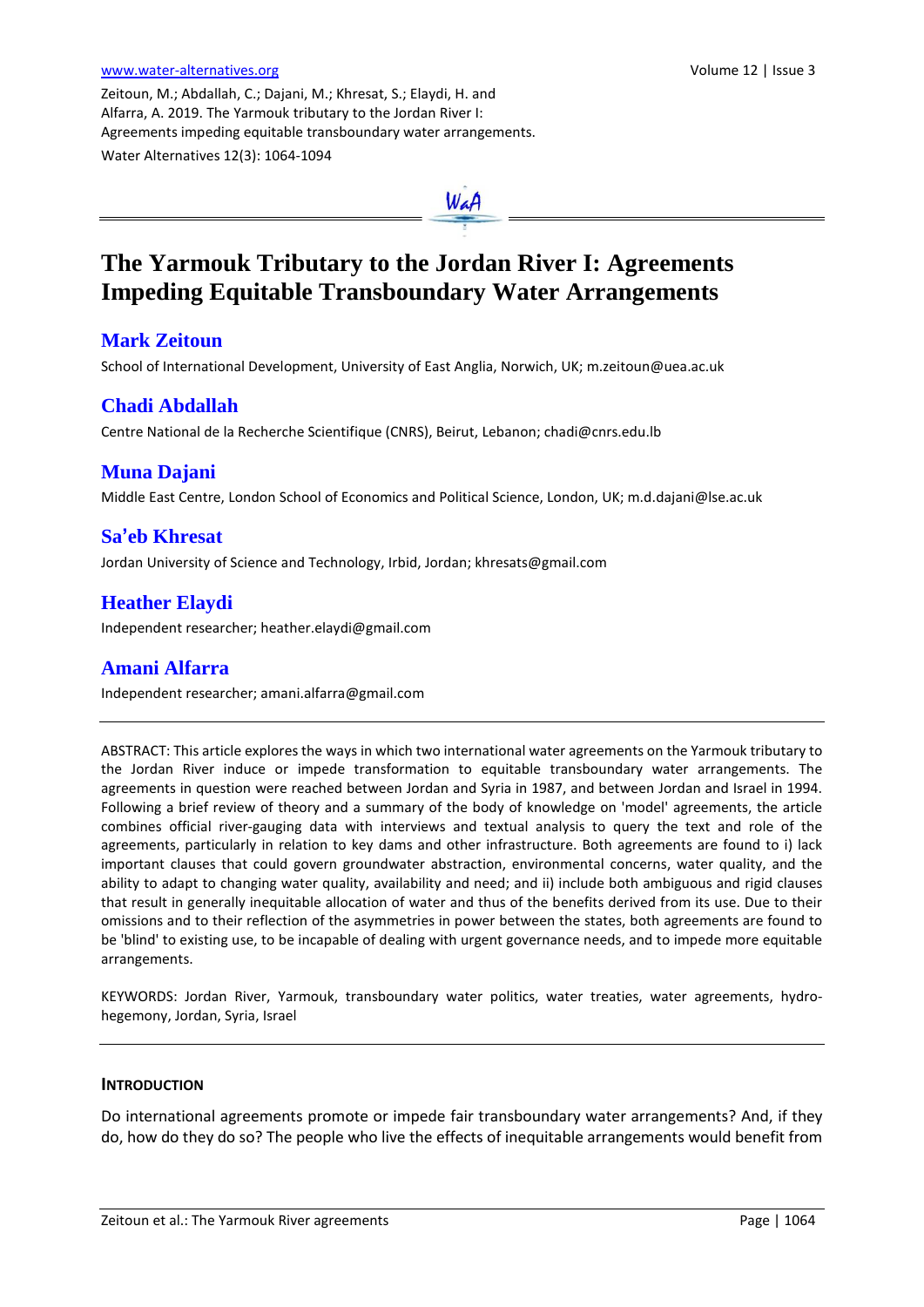clear answers, as would the many activists, researchers and diplomats who are trying to improve the collaboration between states and their citizens on the sharing of water.

Formal agreements have been hailed in established hydropolitical research and policy reports as proof of 'cooperative' arrangements, meaning that the treaties themselves are sometimes presented as the end goal (Wolf, 2007; FOEME, 2008; Brochmann, 2012; EcoPeace-INSS, 2018; Wang and Li, 2018). Investigators into the design and function of water agreements are beginning to question the degree to which the received wisdom holds (Zawahri and Gerlak, 2009; Gerlak et al., 2011; Zentner, 2012; Giordano et al., 2013; Lankford, 2013; Aggestam and Sundell, 2015; Dinar et al., 2015; Gerlak and Mukhtarov, 2015; Giordano et al., 2016; Krampe, 2016; GWH-SFG, 2017; Zawahri and Michel, 2018; Dinar et al., 2019). In fact, the exact opposite argument has also been advanced: that transboundary water agreements can be used to coercively achieve the outcome sought by the more powerful actor, just as readily as they can be used to encourage joint action or other more and less friendly forms of cooperation (Zeitoun et al., 2011; Zeitoun et al., 2016).

This article answers the research questions by examining the two agreements reached over the Yarmouk tributary of the Jordan River, while a companion article (The Yarmouk tributary to the Jordan River II: Infrastructure impeding the transformation of equitable transboundary water arrangements (Zeitoun et al., 2019b)) explores these questions in relation to the suite of infrastructure that the agreements have enabled. The agreements in question are the "Agreement concerning the utilization of the Yarmuk [sic] waters (with annex). Signed at Amman on 3 September 1987" (hereinafter referred to as the 1987 Syria-Jordan agreement or 1987 agreement), and the Yarmouk-relevant aspects of Annex II of the "Treaty of Peace Between the State of Israel and the Hashemite Kingdom of Jordan" (hereinafter referred to as the 1994 Israel-Jordan Water Annex, or simply 'Annex II'). The Syria-Jordan agreement has received relatively little scrutiny (though see the very thorough Haddadin, 2002, and Wolf and Newton, 2007), while quite contradictory evaluations have been produced by the many investigations of the Israel-Jordan Water Annex, as will be discussed. Both agreements continue to shape transboundary water arrangements more than a quarter of a century after their negotiation, even as their static text stands in direct contrast to the ever-changing natural and political environment.

This article is the first to evaluate the two agreements alongside each other, and to evaluate them to the extent that it is feasible within data limitations – in relation to the hydropolitics of the wider Jordan River Basin. The article also departs from others in examining the extent of the influence of the agreements specifically in relation to 'equitable transboundary water arrangements'. Here, a transboundary water arrangement is understood to refer to the infrastructure, protocols, river basin commissions, and other formal and informal institutional structures that shape policy and the use of transboundary waters (primarily) between states (Zeitoun et al., 2019b); 'inequitable' arrangements are understood to mean those that lack measures that might ensure fairness (with 'fairness' being interpreted loosely as 'equitable and reasonable use' as it is put forward in International Water Law).

The first level of analysis compares the text of the agreements against the growing body of peer reviewed research on model water agreements. The analysis is then deepened through a study of the perceived and actual violations of the agreements and the equitability of their allocation mechanisms. The data for this second cut of analysis comes from the published literature, from archives (French, British, Zionist), from interviews with key Jordanian and Israeli water resource managers, and from field observation, satellite imagery and all public hydrologic or hydraulic data available from Syria, as well as from Israeli pumping records and Jordanian river and canal-gauging records.

While pumping and gauging records are presented with some degree of accuracy, the quality of this data limits the article's findings to being only indicative. There is a particular lack of confidence in the quality of the gauging records, as noted in greater detail in the relevant sections. A further challenge to the analysis is its focus on a tributary of a wider basin. Isolating the Yarmouk tributary from the rest of the Jordan River Basin would be feasible if only flows and water use were being considered, but this is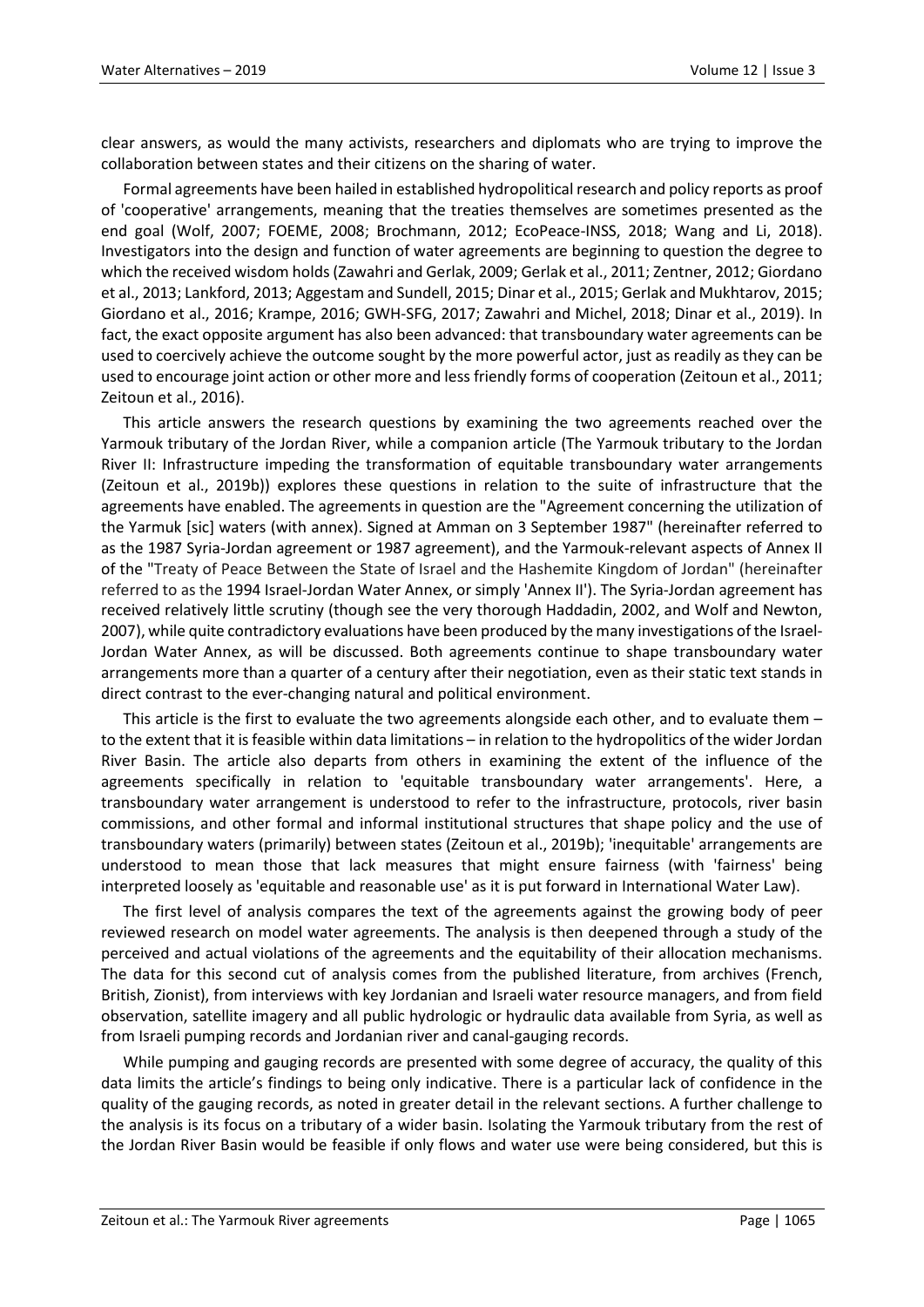not possible when international institutions and politics are also being investigated. The Yarmouk is not considered independently of the Jordan River by water resource managers (whether Syrian, Jordanian or Israeli), by International Water Law (which uses the wider basin as a unit of measurement), or by Annex II of the 1994 Israel-Jordan peace treaty.

The clauses of the agreements are found to fall well short of those of a model agreement. This is due in part to the fact that the authors of the agreements could not benefit from the many advances in treaty analysis that have been made in the last few decades. Still, the omission of very basic clauses, considered alongside the presence of rigid, ambiguous and inequitable clauses, suggests that the agreements were designed in part to lock in the arrangement that had been established at the time of signing. The agreements are in effect 'blind' to much water use that would otherwise be considered violations of an equitable arrangement, and constrain transboundary management efforts.

#### **WHAT WE KNOW ABOUT TRANSBOUNDARY WATER AGREEMENTS**

The transformation of an inequitable transboundary water arrangement to a more equitable and sustainable arrangement is understood in the manner of Lederach (2003, 2005), with an appreciation that conflicts are never truly resolved. The transformation from one form of arrangement into another is the result of processes of continuous interaction between the parties. As such, the conflict and cooperation that exist alongside each other (Mirumachi, 2015) can be transformed through alteration of the institutional and physical structures that sustain the arrangement, and this conflict/cooperation itself can initiate structural change (within, for example, the political economy, geopolitical or ecological systems). The resultant arrangement may be more equitable and sustainable according to the above definition, but it is not likely to be seen as such by all concerned – and some tensions are bound to remain.

#### **Disagreements over agreements**

Moving beyond the assumption that international water treaties or agreements are evidence of transboundary water 'cooperation' (see discussion in Zeitoun and Mirumachi, 2008), investigation into the design and function of water and environmental agreements reveals that there is a lot more to the picture. Large-N analysis of associations between treaties and politics suggests, for instance, that reaching a cooperative agreement "facilitates reconciliation in international rivalries", at least when there is great environmental attention, internal political stability, traditions of environmental cooperation, and existing processes of reconciliation (Ide, 2018). As such conditions are not present in the case at hand, insight may be shed by other studies that concentrate on the extent to which agreements reduce tensions. These find, for example, that the associated institutions can evolve with crises (Fischhendler, 2004), and can produce a certain ability to generate "stress-management capabilities" (Zentner, 2012).

Case studies of individual treaties offer yet further insight and nuance. One example is the influence of non-state actors on the negotiation of agreements between Canada and the United States (Norman, 2012); another is the limited extent of the guiding role of the International Water Law on Nile water agreements (Abseno, 2013; Salman, 2014); yet another example warranting study isthat of the problems arising from the inflexibility of negotiators on Indus water agreements (Zawahri and Michel, 2018). A more critical vein of hydropolitics explores how agreements are used to maintain transboundary water arrangements that favour the more powerful actors, as in the case of the 1959 Nile Waters Agreement (Cascão and Nicol, 2016), the 1995 Mekong Agreement (Bearden, 2012), the 1995 Oslo II Accord between Israel and the Palestine Liberation Organization (Selby, 2013), the Ganges Treaty between India and Bangladesh to share the waters of the Farakka Barrage (Thomas, 2017), and other treaties to share the water of the Zambezi Basin and the Mekong (Fox and Sneddon, 2007). Taken together, and as considered in greater detail in Zeitoun et al. (2019), these cases show how the (usually technocratic) structures and processes of international negotiations serve to set the parameters of the water deals that are reached.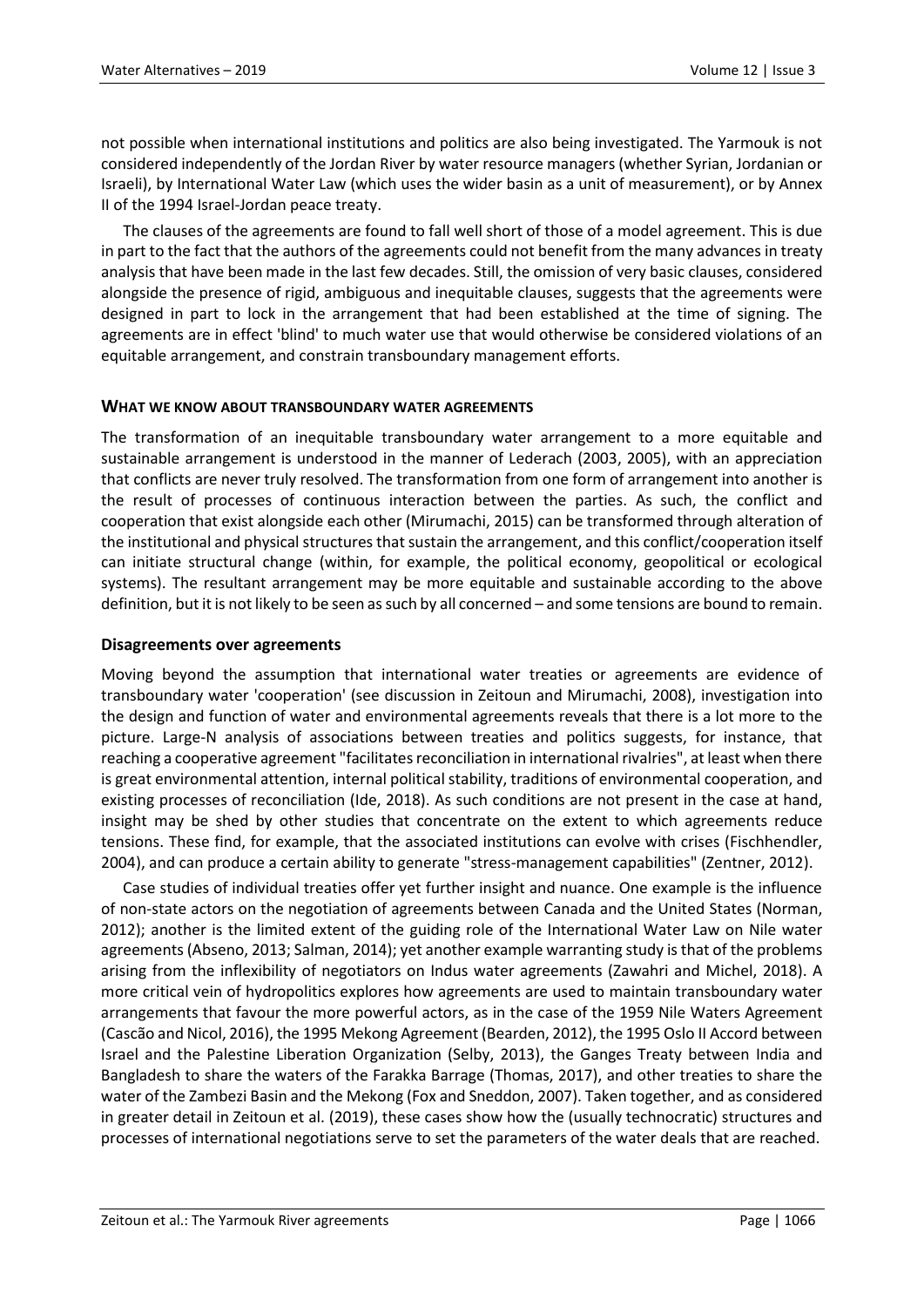#### **Model water treaties and agreements**

The fact that the 1987 Syria-Jordan water agreement was the result of a renegotiation of the immediately postcolonial 1953 agreement confirms a well-known fact: that treaties are modified, ripped-up, or renegotiated whenever the political will to do so arises. An agreement can otherwise endure for decades, no matter how skewed or faulty. Fortunately, in these latter cases, legal and social science research into the effectiveness of transboundary water agreements provides guidance that may help the drafters to 'get it right' from the outset. The guidance comes in the form of the recommended inclusion in sustainable agreements of a number of features or mechanisms, as presented in Table 1. The discussion following is limited to mechanisms that deal with allocation, accounting and uncertainty.

Table 1. Some of the indicative features of a model transboundary water agreement.

#### Features of a model transboundary water treaty

*Allocative mechanisms*

Based on 'equitable and reasonable use'

Specific, rather than ambiguous

Flexible, rather than rigid

*Technical mechanisms* (related to, for example, conjunctive groundwater and surface water)

Acknowledgement of surface water and groundwater as part of the same transboundary watercourse

Adequate accounting for use, amount and quality of groundwater in reserve, and rate of replenishment

Common identification, delineation and characterisation of transboundary groundwater

Appropriate measures to prevent, control and reduce the pollution of transboundary groundwater Comprehensive water accounting (including use, amount and quality of soil water, and gains made through improvements in irrigation efficiency/in the 'paracommons')

*Uncertainty mechanisms* (related to changes in needs, climate, etc)

- Revisiting clauses
- Escape clauses

Institutional mechanisms

- 'prior notification'
- 'no significant harm'
- Enforcement clauses
- Monitoring provisions

Dispute-resolution mechanisms

Self-enforcement mechanisms

Creation of multilateral bodies for information exchange or joint management

*Environmental and health concerns*

Water quality provisions

Biodiversity, river base flows, etc.

Source: Based on Hayton and Utton, 1989; UNECE, 1992; Rieu-Clarke et al., 2012; Zentner, 2012; Giordano et al., 2013; Tanzi, 2013; UNECE, 2013, Dinar et al., 2015; Simons et al., 2015; Jafroudi, 2018).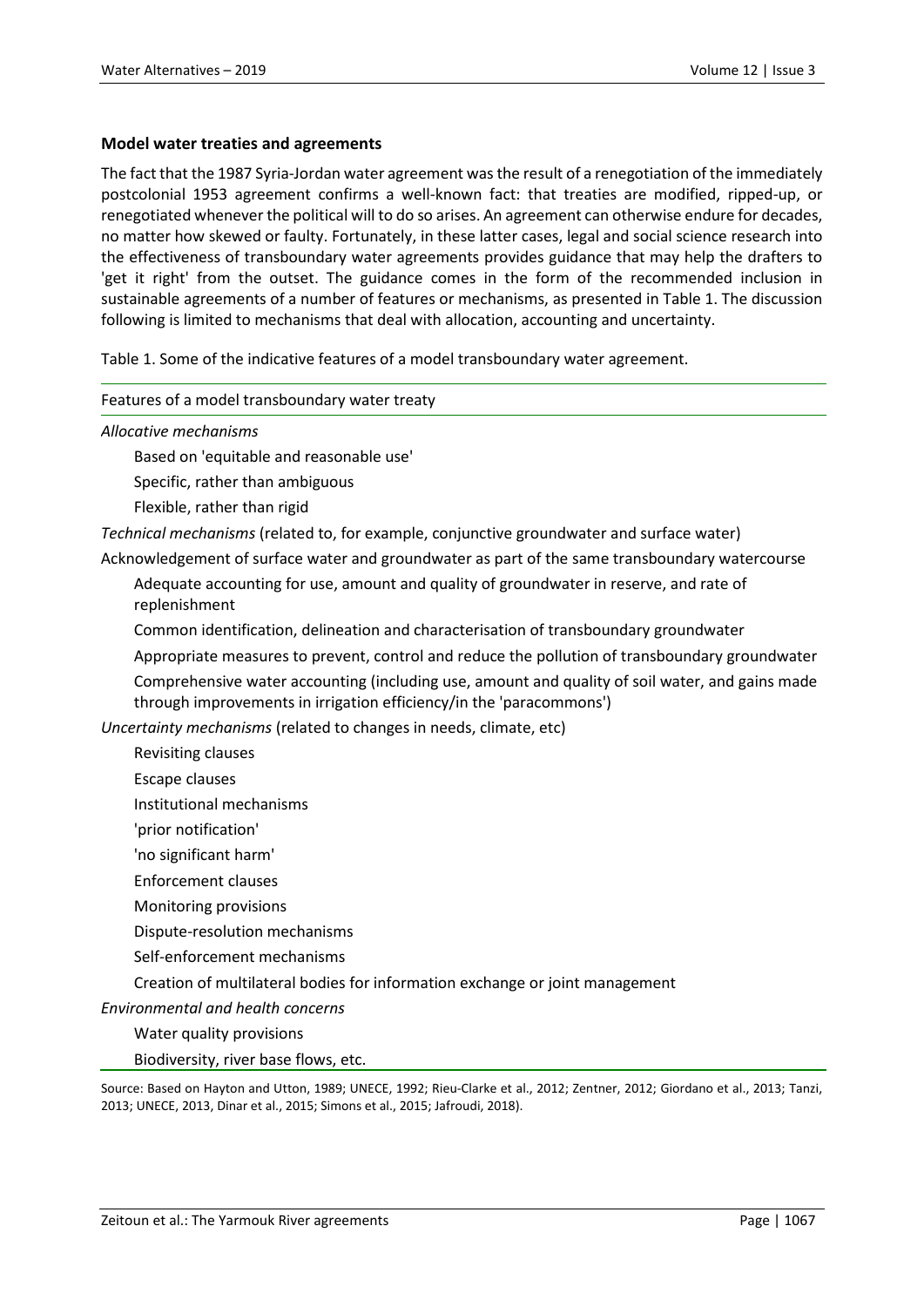The body of knowledge on water agreements finds, for example, that allocative mechanisms are more effective when based on a combination of water quality, use, need, and availability, rather than on availability alone as they have tended to do in the past. The UN Watercourses Convention and the UNECE Water Convention are the gold-standard guides in this regard, notably for their substantive principle of equitable and reasonable use (McCaffrey, 2008; Rieu-Clarke et al., 2012; Vink, 2014). In places where availability cannot satisfy demand, the conventions advise that prioritisation be negotiated on the basis of use, with domestic and drinking water, for example, being prioritised over industry use.

Allocative mechanisms, furthermore, are found to be more effective if they avoid ambiguity in defining flows and uses. As Fischhendler (2008b) notes, ambiguity in the clauses allows negotiators to interpret them differently, meaning each can present the agreement in a favourable light to their head of state and compatriots. On the other hand, intentional ambiguity can lead to lowest-common-denominator outputs (thus potentially compromising a better agreement), or it can simply displace the more contentious issues. As Jägerskog (2003: 118) points out, "ambiguity is only useful when reaching agreement, and is problematic in the implementation process". The point is particularly apposite in relation to the 1994 Israel-Jordan water agreement, as discussed below.

The literature further advises that allocative mechanisms should be flexible rather than rigid, in order particularly to reflect the variability in rainfall and water availability within or across the years (see, for example, Zentner, 2012, and Dinar et al., 2015). An agreement that specifies percentages of river flow makes for much easier compliance by all sides than one that allocates, for example, specific volumes, particularly in semi-arid basins with significant wet and dry seasons.

To be effective, transboundary water arrangements should also incorporate all available sources of water, not least of all the groundwater which is often hydraulically linked with mainstream river flows.<sup>[1](#page-4-0)</sup> While irrigation water that seeps into the soil or aquifers may be considered an indicator of inefficiency, these water flows often become available for use elsewhere (Perry et al., 2009; Gleick et al., 2011; Lankford, 2012). Water gains that are made as irrigation systems become more efficient are part of what Lankford (2013) calls the 'paracommons'. Reconceptualising the way that water is accounted for or moves around its cycle may further add transparency to the negotiations and therefore to the agreements (see, for example, Bastiaanssen et al., 2014; Bromwich et al., 2018; Abbott et al., 2019).

Another identified component of effective transboundary water agreements is the ability to deal with and adapt to changes and uncertainty. In and around the Yarmouk, conditions are constantly changing. River modelling under different climate scenarios projects drops in precipitation in the basin (Al Raggad et al., 2018) and in the mainstream Yarmouk flow (Rajsekhar and Gorelick, 2017). The demand for water has increased with the dramatic rise in population, particularly in Jordan because of its hosting of millions of displaced Palestinian, Iraqi, and Syrian people (Hussein and Grandi, 2015). Examples of textual mechanisms that have been developed to allow treaties to accommodate such change include the revisiting clauses that schedule renegotiations after the passage of time, as found in the Columbia River Treaty between Canada and the US (Cosens and Williams, 2012); the amendable portions of an agreement, as exemplified by the minutes of the US – Mexico water arrangements (Milman and Schott, 2010); and the escape clauses inserted to cover exceptional circumstances such as floods or acts of revolution (De Stefano et al., 2012; Dinar et al., 2015).

The features of a model agreement can be discussed at length; it should be noted, however, that although these features are necessary they are not at all sufficient conditions for an equitable and sustainable transboundary water arrangement. All transboundary water arrangements are much more than their agreements, and the transformation of these arrangements requires deeper study at the

<span id="page-4-0"></span> $1$  Soil water can be considered a further resource because of the substantial amount of food that is produced from it, especially in humid or tropical climates. Transpirated back to the atmosphere primarily through leaves, the main qualitative difference between soil water and groundwater or surface water is the fact that it is not shareable. It cannot be abstracted, treated, distributed or denied to anyone.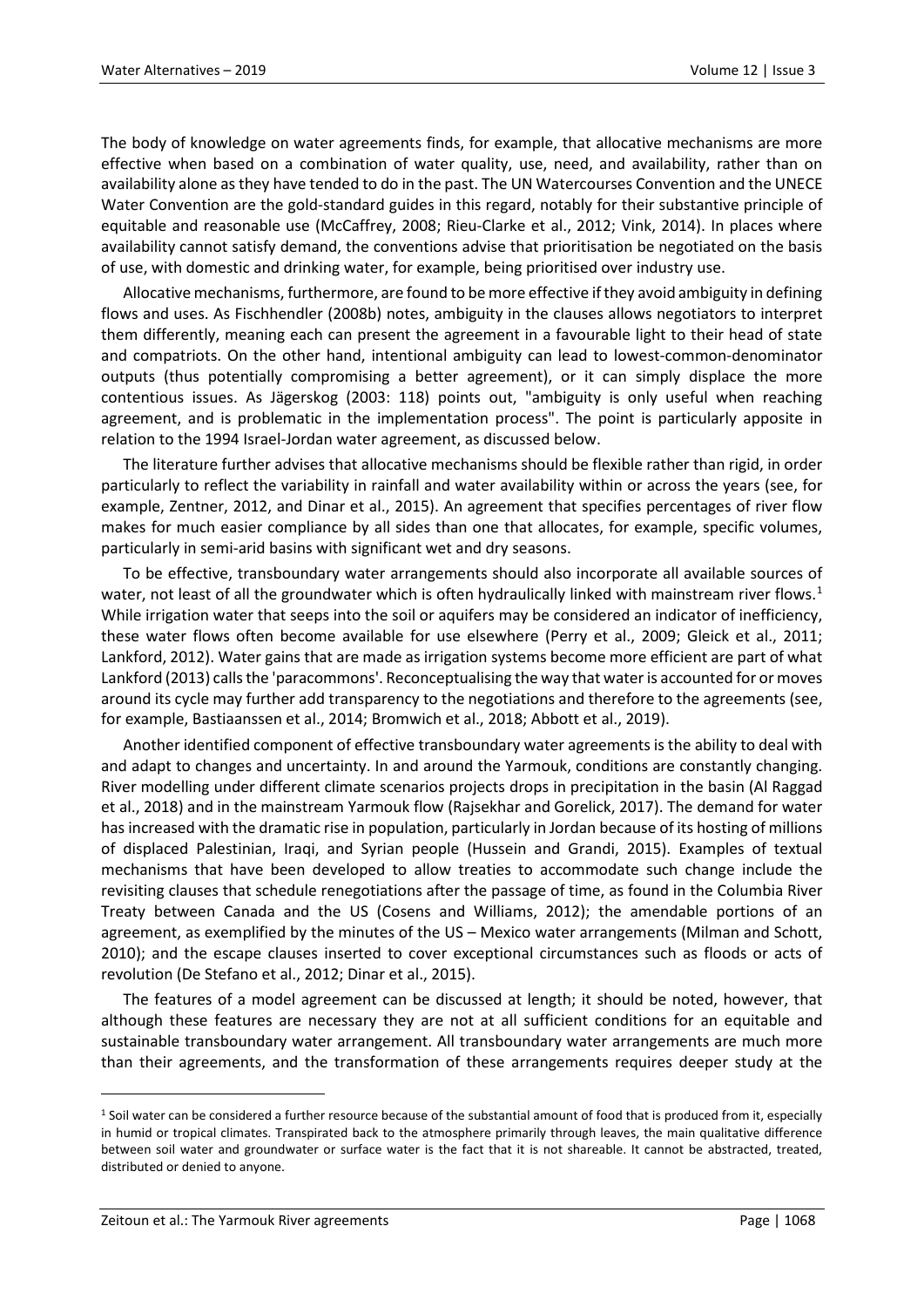outset (see Zeitoun et al., 2019a). Still, the theory reviewed here suggests that the excluding or ignoring of most of the features of a model agreement is a symptom of inequitable transboundary water arrangements, ones which merit further investigation.

## **DEVELOPMENT AND SHARING OF THE YARMOUK, WITHIN THE WIDER JORDAN RIVER BASIN**

This section reviews how Syria, Jordan and Israel developed, use and share the water resources of the Yarmouk tributary. The Yarmouk River (Figure 1) is the longest tributary of the Jordan River, running for over 140 kilometres. It flows from Jabal al Arab/Jabal al Druze, at an elevation of about 1700 metres above sea level (masl), to Baqura/Naharayim, at 200 metres below sea level, where it joins the lower main Jordan River (Al-Rubeai, 2004; UN-ESCWA/BGR, 2013). Approximately 80% of its 7000 square kilometre river basin (Al-Ghraibeh, 2008; Al Manaseer, 2012) lies inside Syria, including the Golan, which has been occupied by Israel since 1967, 19.7% of the river basin lies inside Jordan; and 0.3% is in Israel, not including the Occupied Syrian Golan (UEA, 2019a). In 2010, an estimated 1.6 million people lived in the basin (UN-ESCWA/BGR, 2013; Al Qusaym, 2016; CBS, 2016), though there are no reliable census figures and many thousands have been displaced since the start of the war in Syria in 2011. The basin also overlies a series of aquifers that span an area that extends beyond the hydrological border, notably the 'shallow basalt' and 'deeper limestone' aquifers in Syria, with the latter also referred to as the A7/B2 Aquifer (Cr2cn cp/Cr2m-d) (Burdon et al., 1954; Ponikarov and Mikhailov, 1964; Hobler et al., 2001; Orient, 2011; UN-ESCWA/BGR, 2013; Margane, 2015; Al Raggad et al., 2018). Rainfall patterns are typically Eastern Mediterranean, with no rainfall at all during the summer months and roughly 200 and 400 millimetres falling primarily in the winter months (Burdon, 1954; Mourad and Berndtsson, 2011); reliable meteorological data does not exist, however, due to the lack of operational weather gauging stations. (For modelling, see Shentsis et al., 2018b).

#### **Development and use of surface water and groundwater flows**

There is considerable disagreement over what is taken to be the normal flow rate of the river, as it is clearly affected by constantly changing surface and groundwater use.<sup>[2](#page-5-0)</sup> Between 1979 and 1988, the average flow of the Yarmouk, as gauged near its confluence with the Jordan River at Baqura/Naharayim, was 229 million cubic metres per year (Mm<sup>3</sup>/y) (JVA, 2016). Roughly 40 to 50% of this flow is estimated to have originated as groundwater (see, for example, Ionides, 1939; Shentsis et al., 2018a; also a discussion in UEA, 2019b). The average flow has dropped steadily since the late 1980s; between 2008 and 2015 it was approximately 40 Mm<sup>3</sup>/y (HSI, 2016b), this low rate probably being due mainly to changes in water availability, surface water offtakes and groundwater abstraction in Syria and, to a lesser degree, in Jordan (Muller et al., 2016). While water managers in Jordan and Syria tend to agree that the amount of groundwater and surface water pumped out of the basin is greater than the amount that flows or rains back into it, the paucity of reliable gauging data means that it is not possible to estimate actual rates of over-abstraction.

The bulk of the water abstracted is used for agriculture in the Hauran Plain (which is mainly in southern Syria, though extends into northern Jordan); to a lesser extent, the abstracted water is used in what is known as the Yarmouk Triangle, the land between the confluence of the Jordan and the Yarmouk, the Lake of Tiberias, and al Himmeh/Hamet Gader which is mainly in Israel. The abstraction comes through a suite of uncoordinated infrastructure elaborated upon in Zeitoun et al. (2019) and as shown in Figure 2. This includes thousands of wells in Syria and Jordan (Al-Husein, 2007; UN-ESCWA/BGR, 2013; Margane, 2015), the Wehdeh Dam between Syria and Jordan, dozens of dams in Syria (discussed below), three

<span id="page-5-0"></span><sup>&</sup>lt;sup>2</sup> Early studies converged on an average flow (gauged at Adassiyeh) of approximately 450 to 480 Mm<sup>3</sup> per year (Ionides, 1939; Burdon, 1954; Burdon et al., 1954; Baker and Harza, 1955; Energoprojekt, 1964), while flood flow alone was estimated at 226 Mm3 per year (Ionides, 1939).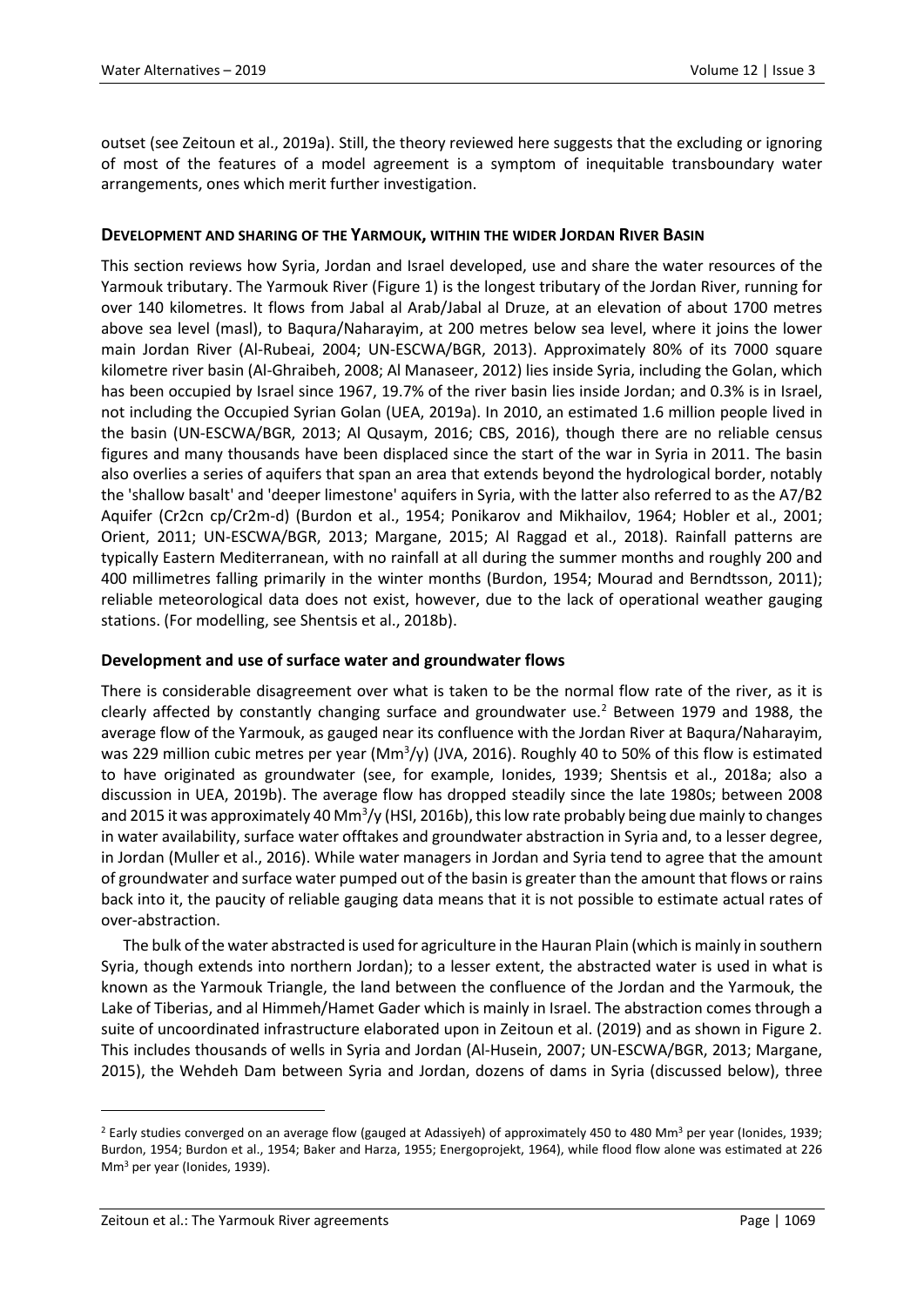dams in Jordan, four Israeli dams in the Occupied Golan Heights, the King Abdullah Canal in Jordan (see Mustafa and Talozi, 2018), and the 'water exchange' infrastructure (which includes the Adassiyeh diversion weir) built between the Lake of Tiberias and the Yarmouk tributary by Jordan and Israel.

Figure 1. Topographic map of the Yarmouk tributary basin, showing location of the Adassiyeh Weir and the Wehdeh Dam (in yellow), and 31 smaller dams within the hydrological limits of the basin.



Note: Dams that are outside of the hydrological limit of the basin are also shown, as these are counted as inside the basin by some Syrian sources.

#### **Narratives and inequitable distribution**

The development of the Yarmouk is most accurately viewed from the political context of the wider Jordan River Basin, a context which has often been violent. Particularly from the 1950s onwards, there have been repeated military attacks, kidnappings, and several attempts to divert the river (Sosland, 2007; Wolf and Newton, 2007; Gasteyer et al., 2012). Since the signing of the water agreements, the conflict has been expressed primarily through a number of narratives that are tied to perceptions of the agreements.

One of the main narratives heard in ministry and other governmental offices in Jordan is that "Syria violates the water agreement". This is accompanied by claims that Syria has built over 50 dams and drilled thousands of wells; it is often also accompanied by a sub-narrative that "Syria is using more than its fair share" (Hussein, 2017). A Syrian narrative that is less well investigated takes a different tack: "Jordan needs water because it committed to supplying too much to Israel through the 1994 Peace Treaty"; alongside this is a conviction that any additional flows provided to Jordan by Syria would in fact be used by Israel (Dana, 2016; Galili, 2016; Tawil, 2017; Serneel, 2018).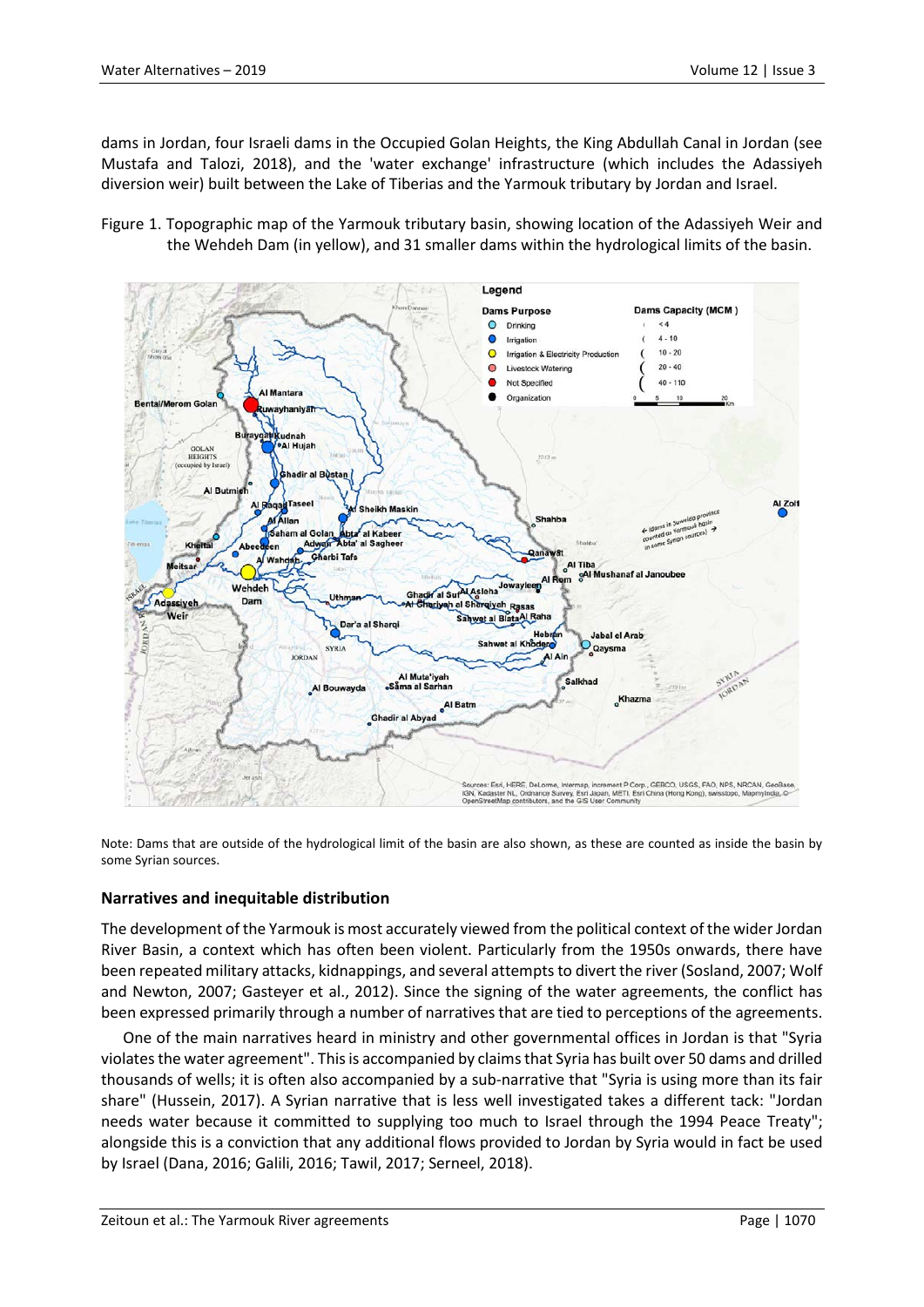Figure 2. Sketch of the infrastructure in the Yarmouk tributary basin that is investigated in this article. Of direct relevance are the Syrian dams and the infrastructure that accomplishes the 'water exchange' between Jordan and Israel.



One way to begin an evaluation of the extent to which the narratives hold is by considering how each state's use of the waters of the Yarmouk and the Jordan compares to that of the others. This is shown in Figure 3, and references an estimate of the legal entitlement of each of the Jordan River's riparian states. The estimate comes from Quba'a's (2017) and Quba'a et al'.s (2017a) variation (+/-30%) on the weighting of each of the factors that the International Water Law suggests make up 'equitable and reasonable' shared, as guided by Rieu-Clarke et al. (2012). The same source provides a rough estimate of each state's use of the Jordan River Basin, incorporating the use of groundwater.<sup>[3](#page-7-0)</sup>

Figure 3 seeks to address the previously noted challenge of analysing a tributary of a wider basin without isolating it from its legal, institutional and biophysical context. Taken from a UEA (2019b) analysis, Syria is estimated to use approximately 335 Mm<sup>3</sup>/y from the Yarmouk tributary basin,<sup>[4](#page-7-1)</sup> of which

<span id="page-7-0"></span><sup>&</sup>lt;sup>3</sup> The article did not investigate the number of wells or the estimates of groundwater use in the wider Jordan River Basin.

<span id="page-7-1"></span><sup>4</sup> A review of the literature provides other estimates of Syrian water use in the Yarmouk Basin. UN-ESCWA/BGR (2013: 197) cites the MWI (2014) figure of 453 Mm<sup>3</sup>/y, but this figure applies to the administrative (rather than hydrological) boundary of the Yarmouk, which includes all of Al Suwayda Governorate, some of which is outside of the hydrological basin. Of this total Syrian water use, 327 Mm<sup>3</sup>/y (of which 60% is groundwater) is used for agriculture, 92 Mm<sup>3</sup>/y is for domestic use (assumed to be all sourced from groundwater), and 34 Mm<sup>3</sup>/y is for industry (assumed to be all sourced from surface water). The figure of 165  $\text{Mm}^3$ /y is derived from these figures and is accurate within the margins of error deriving from the above assumptions. The figure also closely matches the 180 Mm3/y given in Al Qusaym (2016) and Hoff (n.d.).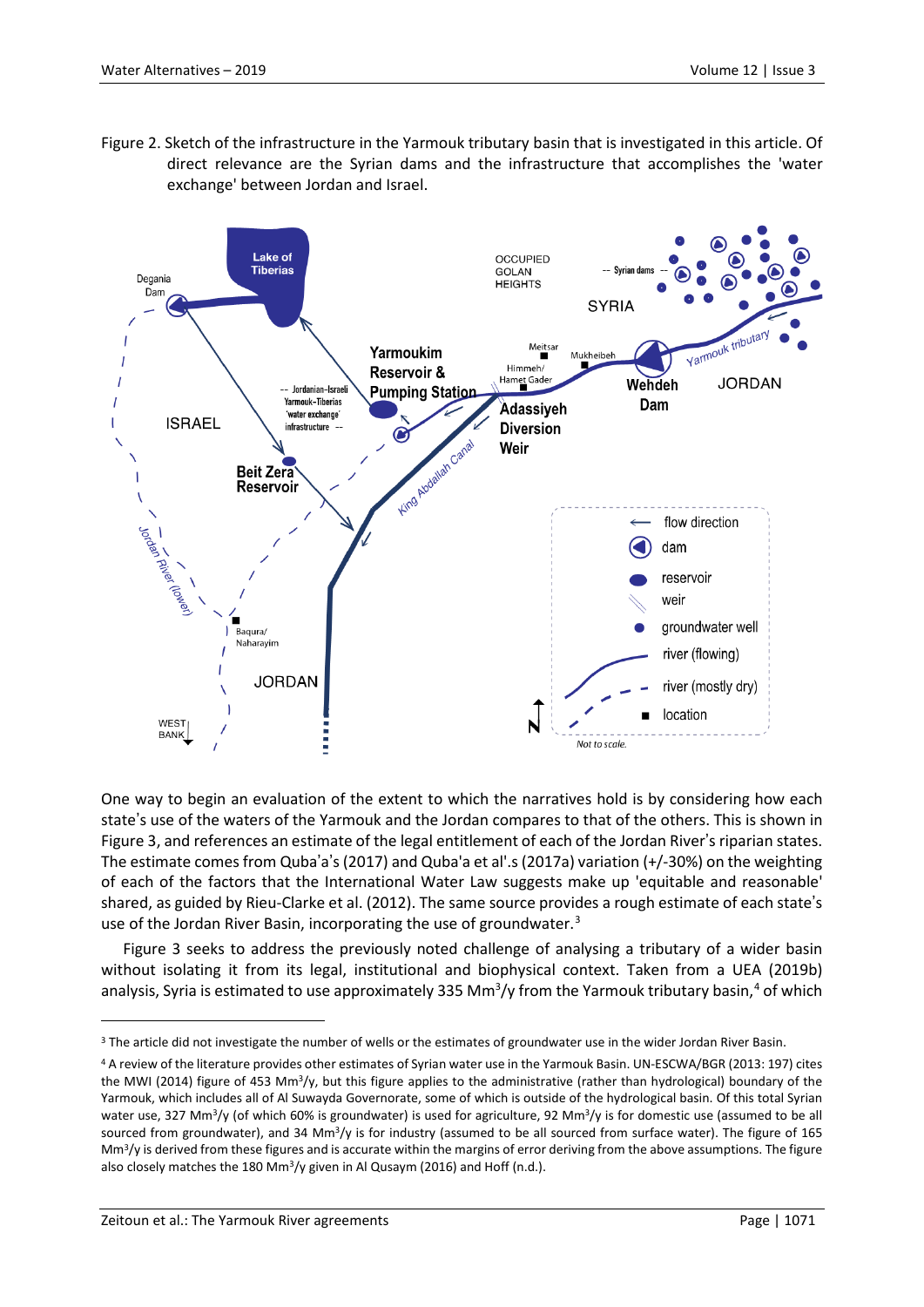

Figure 3. Indicative estimates of the use of Yarmouk tributary basin and Jordan River Basin flows, in relation to the range of legal entitlements for each Jordan River state in about 2012.

Source: The estimates of legal entitlements of Jordan River Basin use are based on several secondary sources compiled in Quba'a et al. (2017b: Table 2). (See also Quba'a, 2017: Table 2.6). Estimates of Yarmouk tributary basin use are from numerous secondary sources processed in UEA (2019a) and as explained in the text. Notes: The range for legal entitlement reflects 30% +/- variation in weightings given to ten factors that comprise the calculation of 'equitable and reasonable use'; the Occupied Golan Heights is counted towards the legal entitlement for Syria and towards use for Israel; the numbers are indicative only, due to the limited reliability and compatibility of the data, as explained further in the text; YTB = Yarmouk tributary basin.

approximately 170 Mm<sup>3</sup>/y is groundwater pumped from thousands of wells, and roughly 165 Mm<sup>3</sup>/y is surface water stored behind 32 dams. Jordan is found to use approximately 98 Mm<sup>3</sup>/y directly from the Yarmouk, roughly 32 Mm<sup>3</sup>/y of which is groundwater pumped from over 200 wells, and approximately 66 Mm<sup>3</sup>/y is surface water diverted by the Adassiyeh Weir into the King Abdullah Canal (as will be discussed below). Since 1995, Jordan has also benefitted from an average of 47 Mm<sup>3</sup>/y of non-Yarmouk flows supplied by Israel from the Lake of Tiberias, according to the terms of the 1994 Israel-Jordan peace treaty; Jordan's effective use of the Yarmouk, then, is roughly 145 Mm<sup>3</sup>/y. Israel is found to use approximately 56 Mm<sup>3</sup>/y of Yarmouk water, which includes the 35 Mm<sup>3</sup>/y used directly from the Yarmouk tributary via the Yarmoukim Reservoir (as discussed below), roughly 4 or 5 Mm<sup>3</sup>/y from the four dams in the Occupied Syrian Golan Heights (which have a retention capacity of approximately 10 Mm<sup>3</sup>/y), roughly 2 Mm<sup>3</sup>/y from the wells on the Golan at Meitsar (HSI, 2016a: 352), and 14 Mm<sup>3</sup>/y of spring discharge at al Himmeh/Hamat Gader (HSI, 2016a: 353).

Bearing in mind the difficulties of conducting a separate analysis of connected flows, Figure 3 reflects geographical features which are relevant to an analysis of the hydropolitical situation in the area. First, the Yarmouk flows are 'available' to different states in different capacities, with Lebanon and Palestine<sup>[5](#page-8-0)</sup> having no access to the water of the Yarmouk tributary. Second, Syria's use of the Jordan River Basin

<span id="page-8-0"></span><sup>5</sup> 'Palestine', here, refers here to the territories also known as the West Bank and Gaza.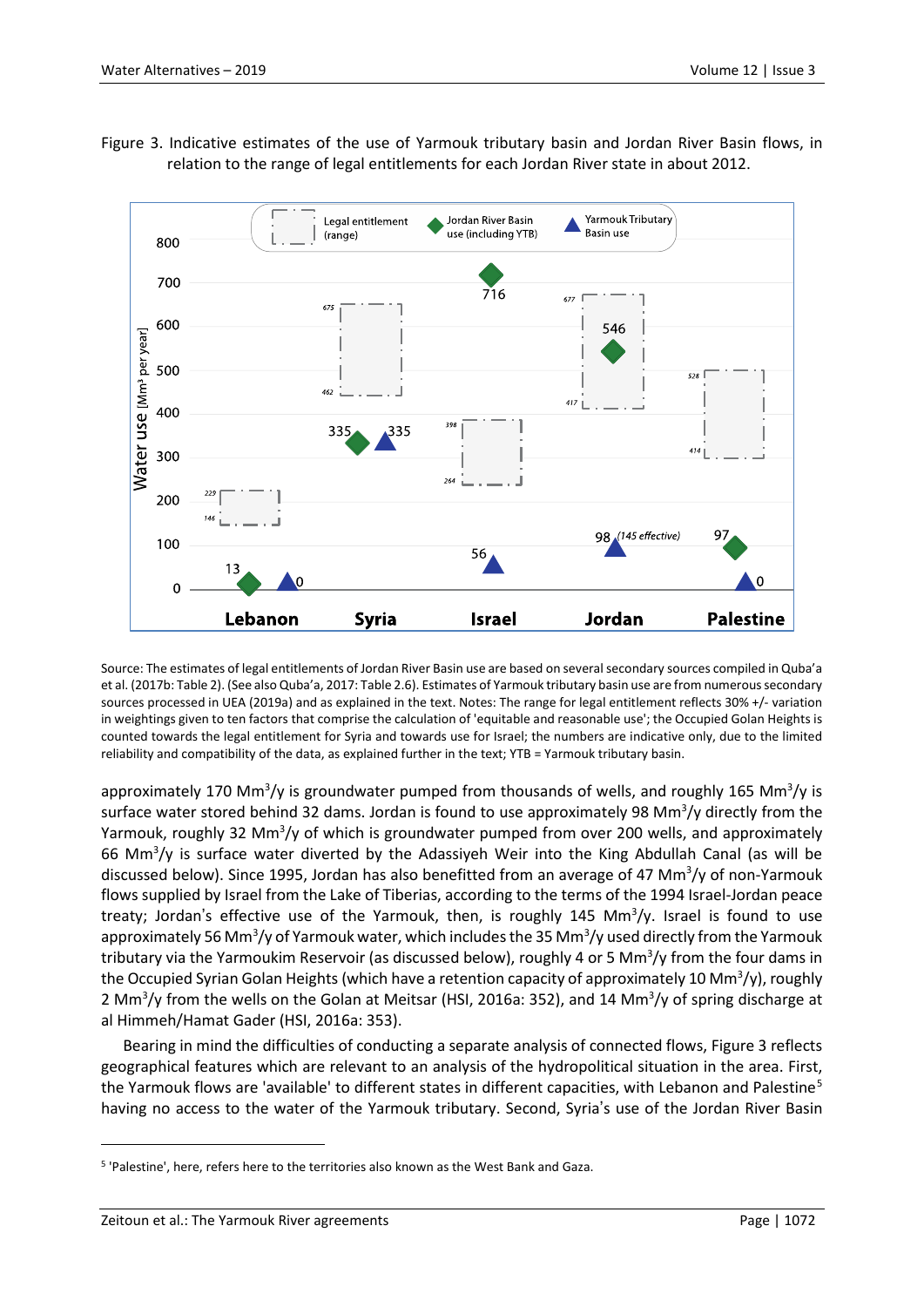(with water use in the Golan Heights counted as Israel's use) is solely within the Yarmouk tributary basin. There is a generally unequal distribution of Yarmouk water (with Syria using more than double the rest) and of water use across the Jordan Basin as a whole (with Israel using more than triple the rest). Moreover, Israel is using Jordan River flows at a level well beyond the most favourable interpretation of its legal entitlement, while Jordan is abstracting within its range of legal entitlement, and Syria, Lebanon and Palestine are using less than what might be considered their fair shares. The following sections address the extent to which this inequity is challenged or reinforced by the water agreements in question.

## **THE 1987 SYRIA-JORDAN WATER AGREEMENT**

Like its predecessor in 1953, $6$  the main purpose of the 1987 Syria-Jordan water agreement was to establish the basis for the construction of a dam at Maqarin that would produce electricity and regulate river flows for irrigation and for "other Jordanian schemes" (Article II). As discussed in greater detail in Zeitoun et al. (2019), construction of the dam at Maqarin has been subject to the considerable ebb and flow of Jordanian – Syrian relations, as well as to Israeli efforts to prevent its materialisation (Sosland, 2007). The dam – without its power-generating component – was completed only in 2006, and was renamed the Wehdeh (or Unity) Dam.

To the extent that the 1987 agreement facilitated the construction of the dam, it can be considered both to have been successful and to be out-dated. But the agreement also suffers from a number of omissions and other weaknesses that suggest that it continues to impede the emergence of an equitable and sustainable transboundary water arrangement.

#### **Rigidity, omissions and allocation**

Apart from the 1987 agreement's clause specifying potential heightening of the Maqarin Dam "where such measures are technically and economically justified and agreed on by the two States" (Article VI), the agreement provides little scope for dealing with changed circumstances, including rapid or sloweronset changes in water use and availability driven by war, weather or climate.

The agreement calls for a joint Syria – Jordan Commission to implement its provisions, and advocates that disputes be resolved by finding "an objective solution" (Article IX); however, neither the commission nor the agreement itself can accommodate shifts in water use, whatever their cause. Such shifts may result from significant loss of territory, as followed from the Israeli occupation of the Golan in 1967; reduced water availability because of increased abstraction; heightened demand for water resulting from in-migration, notably to Jordan; the increased availability of alternative sources, such as the gains from increased water use efficiency; or wastewater reuse and desalination, both of which remain minor in Syria and Jordan but are significant in Israel (Feitelson and Rosenthal, 2012; Aviram et al., 2014).

The 1987 agreement makes no mention of, or accounts in any way for, its impact on downstream users – a weakness commonly found in bilateral agreements on multilateral watercourses (not least on the Nile, as discussed by Cascão and Nicol, 2016). The agreement also has no monitoring clauses, no selfenforcement mechanisms that might regulate unfulfilled clauses, and (remarkably) makes no mention of water quality or pollution. In fact, it expresses no concern for the environment in any way and appears to be very much a product of the mindsets that dominated at the time it was originated in the 1950s (see discussion in Giordano et al., 2013).

The sole mention of groundwater is found in Article VII, which specifies that Syria "retains the right to use of the water of all springs welling up within its territory in the basin of the Yarmuk [sic] and its tributaries, with the exception of the waters welling up above the dam below the 250-metre level". The

<span id="page-9-0"></span><sup>6</sup> Of interest is the American draft Jordan–Syrian water agreement of 1952, which appears to be the basis of the 1953 treaty originally signed (see FO, 1952: 42). The 1952 draft is much more specific than the 1953 agreement that wassigned – for example, it quantifies flows – and avoids the 250 masl benchmark altogether.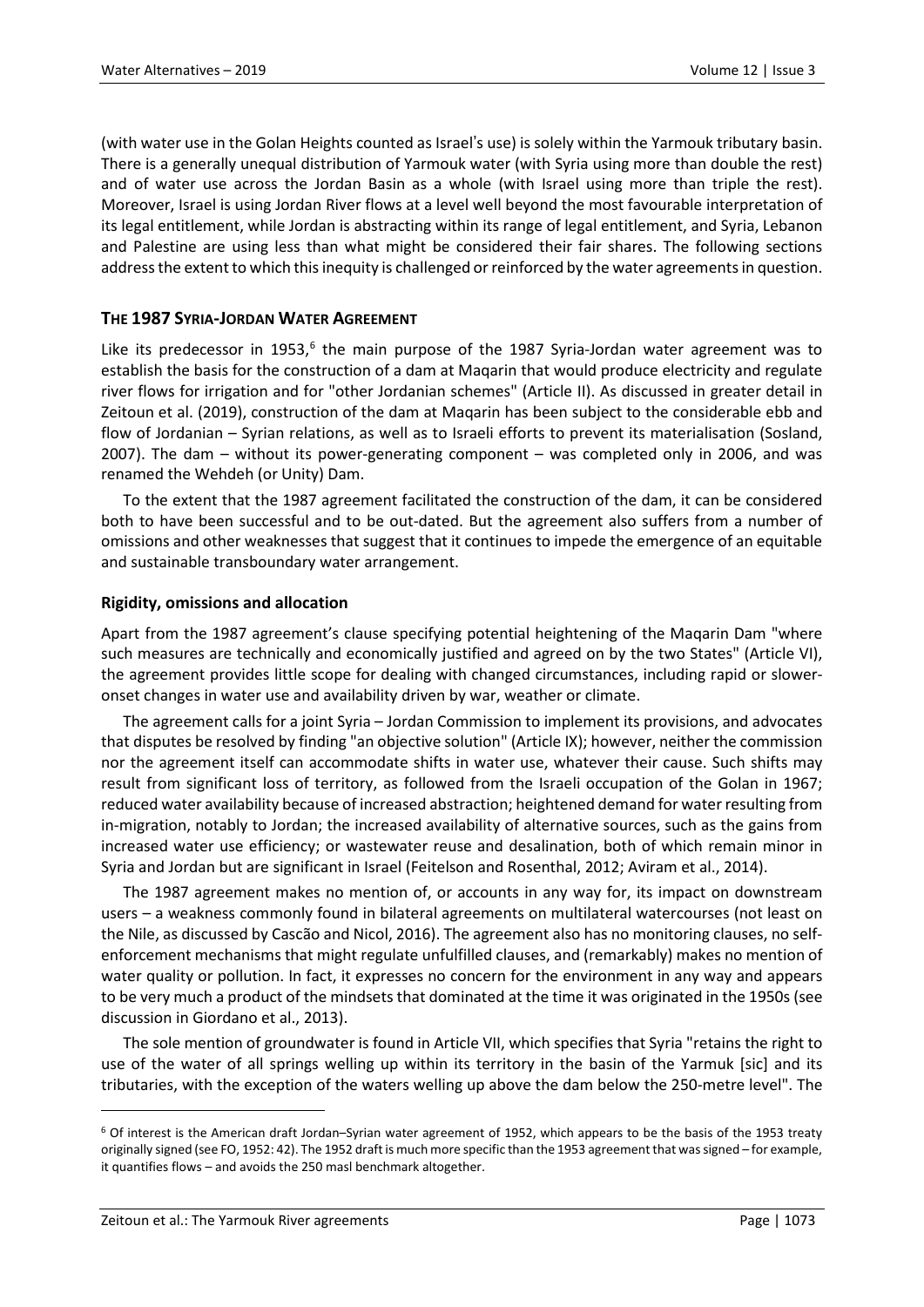agreement's elevation-based allocation mechanism and neglectful treatment of groundwater is problematic for three reasons. First, considering that all of the springs that are captured in Syria lie above 250 masl (UEA, 2019), the article appears designed to ensure the continuation of the Syria-favouring regime of water use that had been established before the agreement was signed. Second, the lack of limits placed on groundwater abstraction is also a hindrance because of the direct hydraulic connection between the shallow basalt aquifer and the surface water flow or spring discharge. This hydraulic connection means that pumping from wells can diminish surface water flows, at least in the Hauran Plain if not in the deeper gorge where a fault creates a largely impermeable barrier at the border. The third problem with the agreement's poor treatment of groundwater is political. A strict interpretation of the text could be used to argue that Syria would have to limit the depth of the withdrawal levels of its wells to above 250 masl. A related argument could insist that the letter (if not the spirit) of the agreement obliges Jordanian wells to extend below 250 masl, meaning some of the existing Jordanian production wells are not covered.

Apart from the elevation-based mechanism to allocate flows, Article VII of the agreement lumps together the distribution of benefits and of water. This specifies that the electricity the dam was meant to produce would be split between Syria (75%) and Jordan (25%), but that Jordan would bear all the costs of construction and maintenance. Article VII further states that Jordan be given "the right to use the overflow from the Wehdeh Dam reservoir".<sup>[7](#page-10-0)</sup> Because the dam was originally intended to generate electricity, the overflow referred to was in the form of expected releases after the production of electricity and following the abstraction of an unspecified volume of water by Syria for irrigation or domestic consumption. By way of the 1987 agreement, then, Jordan's entitlement is ambiguously limited to the flows in the Yarmouk mainstream that are released from the Wehdeh Dam, which are themselves defined by a very specific clause about dams and surface water use.

In response to claims of inequity and to requests from the Jordanian government, the Government of Syria agreed to a series of additional releases of water for Jordan between 1999 and 2002. The relatively small volume freed up over this period (about 8  $Mm<sup>3</sup>$  in total) contrasted starkly with the great amount of publicity generated (KUNA, 1999; al Farawati, 2001; UEA, 2019a). The Syrian releases, furthermore, were based on a request, not founded in an international agreement; they have also not been repeated since.

#### **No violations but no governance: Omissions and rigidity impeding an equitable arrangement**

The filling of the Wehdeh Dam is restricted by Article VI:

Jordan shall undertake to *design* and build the Wahdah [sic] dam to a total height of 100 metres including floodgates, in order to store the waters flowing into the Yarmouk river *after the filling of the reservoirs of the Syrian dams which are specified with their storage capacity in the annexed table* (emphasis added).

The dams referred to are the very subject of the Jordanian violation narrative previously discussed. The table in question lists the names and storage capacities of 26 dams (which have a total storage capacity of 134 Mm<sup>3</sup>).<sup>[8](#page-10-1)</sup> Extensive satellite imagery analysis conducted by the Water Security Research Centre of the University of East Anglia (UEA, 2019: Annex B) identifies 32 dams built in Syria (outside of the

<span id="page-10-0"></span><sup>&</sup>lt;sup>7</sup> As an interesting historic footnote, the arrangement is similar in this sense to the 1922 Franco-British agreement that specified, among other things, that the "runoff not used by Syria" would flow to Palestine (FNA, 1921, 1940).

<span id="page-10-1"></span><sup>8</sup> This does not include two dams (al Rumi and al Butm) which are mentioned in the table but are not counted as contributing to the filling of the Wehdeh Dam as they are located on the Raqqad tributary, which enters the Yarmouk downstream of the Wehdeh Dam).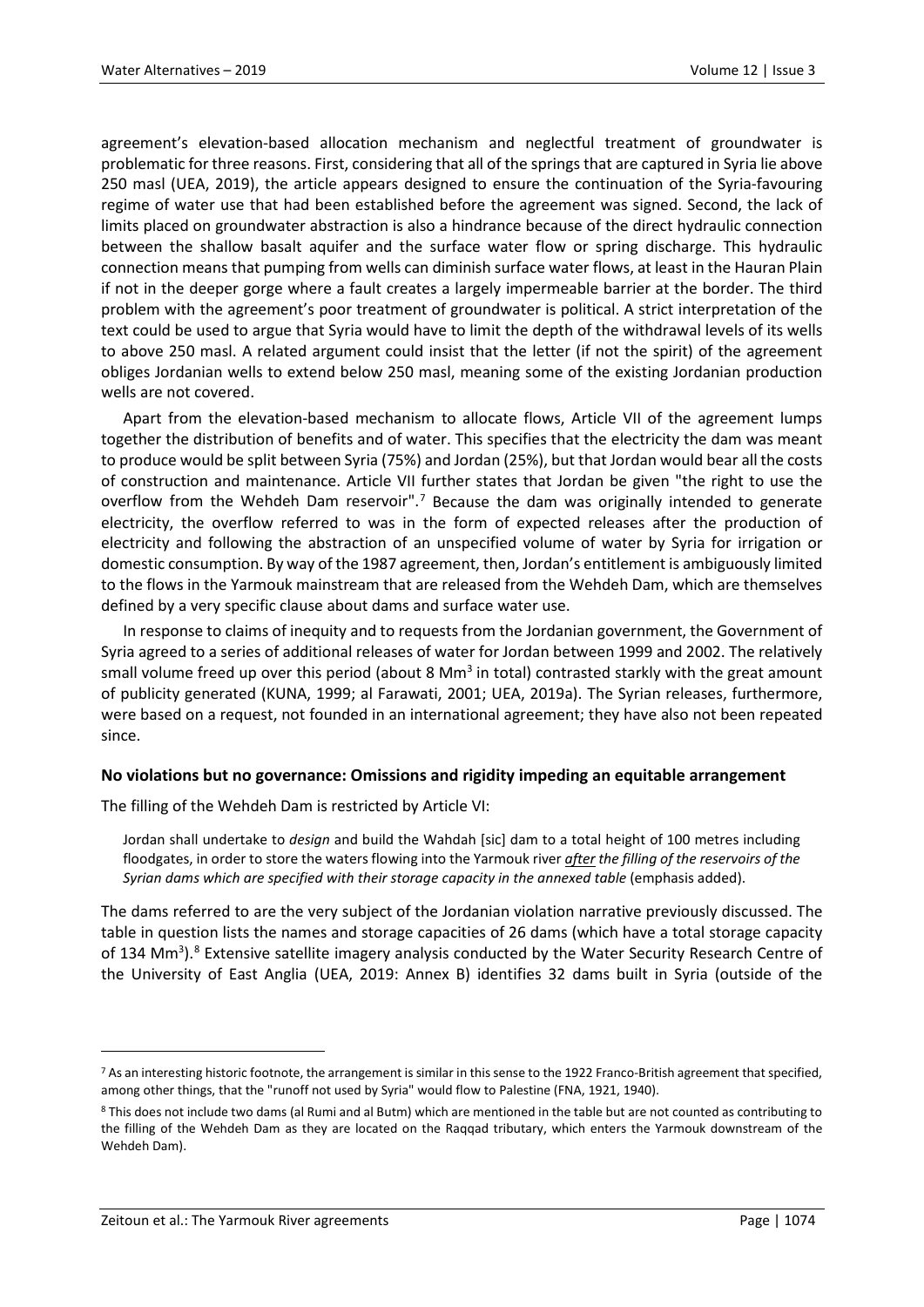Occupied Golan),<sup>[9](#page-11-0)</sup> as shown in Figure 1, with an estimated total storage capacity of 197 Mm<sup>3</sup>. This suggests that Syria has thus built six more dams with 63 Mm<sup>3</sup> more storage capacity than each state had agreed to, and that the Jordanian narrative of Syrian violations of the agreement reflects reality to a certain extent.

Because of siltation, pollution, redundancies and rainfall variability, however, the actual retention of water by the dams is considerably less than their design capacity (Avisse et al., 2017; UEA, 2019). It is therefore not likely that the 26 Syrian dams specified in Annex B have ever been consistently filled to their capacity, with some estimates of their actual stored volumes being as low as 20 to 40% of their official capacity (SANA, 2015, 2016). Furthermore, because Article VI stipulates that the filling of these dams is a precondition for the operation of the Wehdeh Dam, it could be argued that the capacity – if not strictly the number – of dams is in compliance with the terms of the agreement.

The findings thus challenge the allegations of violations expressed in the Jordanian narrative of 'syria violates the agreement', but there is a further message to consider. As is the case with lack of regulation of groundwater abstraction, water quality or environmental flows, the text of the agreement offers no incentive or mechanism to either side to even coordinate the construction of the additional dams (not to mention boreholes). While there may be no violations of the agreement, it also provides little governance and locks in the distribution of use that is so apparent in Figure 3.

It is not insignificant, furthermore, that the omissions, inflexibility and inequity all work in favour of the more powerful actor. Refraining from a hydro-hegemonic reading of the situation – which would investigate *why* Jordan agreed to the terms of a clearly skewed agreement – a relevant conclusion is that the obstacle to a more equitable arrangement is not the alleged Syrian violations of the agreement, as the narrative contends, but is the agreement itself.

## **THE 1994 ISRAEL-JORDAN WATER ANNEX**

The water clauses that prescribe the water sharing arrangement between Jordan and Israel are found in Annex II of the 1994 Israel-Jordan peace treaty. Because Annex II does not separate the Yarmouk flows from the broader Jordan River Basin flows, this article's investigation into its influence over the wider Israel-Jordan transboundary water arrangement treads a fine line: it must neither over-attribute the importance of Yarmouk-related findings nor interpret them as divorced from the wider basin and political context.

#### **Contradicting evaluations**

 $\overline{a}$ 

With almost no fully endogenous water resources and having consented to a constraining agreement with Syria six years earlier, the peace treaty provided the Government of Jordan with a doubly important opportunity to secure greater use of water resources. Annex II has been heralded for how it secured Israeli recognition of Jordanian "rightful allocations"[10](#page-11-1) following decades of contestation and violence (see, for example, Al-Kloub and Abu-Taleb, 1998; Shamir, 1998; Haddadin, 2002; Shamir, 2003; Wiczyk, 2004; Meisen and Tatum, 2011; Choudhury, 2017; Yasuda et al., 2017). A further virtue of the Water Annex is its consideration of water quality, which is intended to protect the resource against pollution. It proposed, for example, treatment of the saline spring flows diverted from the Lake of Tiberias (Article III). Annex II also has relatively strong institutional mechanisms that i) specify a six-month warning period on any projects that might affect the other signatories, ii) establish a Joint Water Committee, and iii) propose that committee as the forum for discussion of prevention of harm and mitigation of adverse

<span id="page-11-0"></span><sup>9</sup> The analysis of satellite imagery also identifies four dams built by Israel within the Yarmouk tributary basin on the Golan, with an estimated storage capacity of 10 Mm<sup>3</sup>. Israel has built considerably more water infrastructure on the Golan, which is inside the Jordan River Basin but outside the Yarmouk tributary basin (Dajani, 2018).

<span id="page-11-1"></span><sup>&</sup>lt;sup>10</sup> As stated in the main text of the treaty, though not in the Water Annex.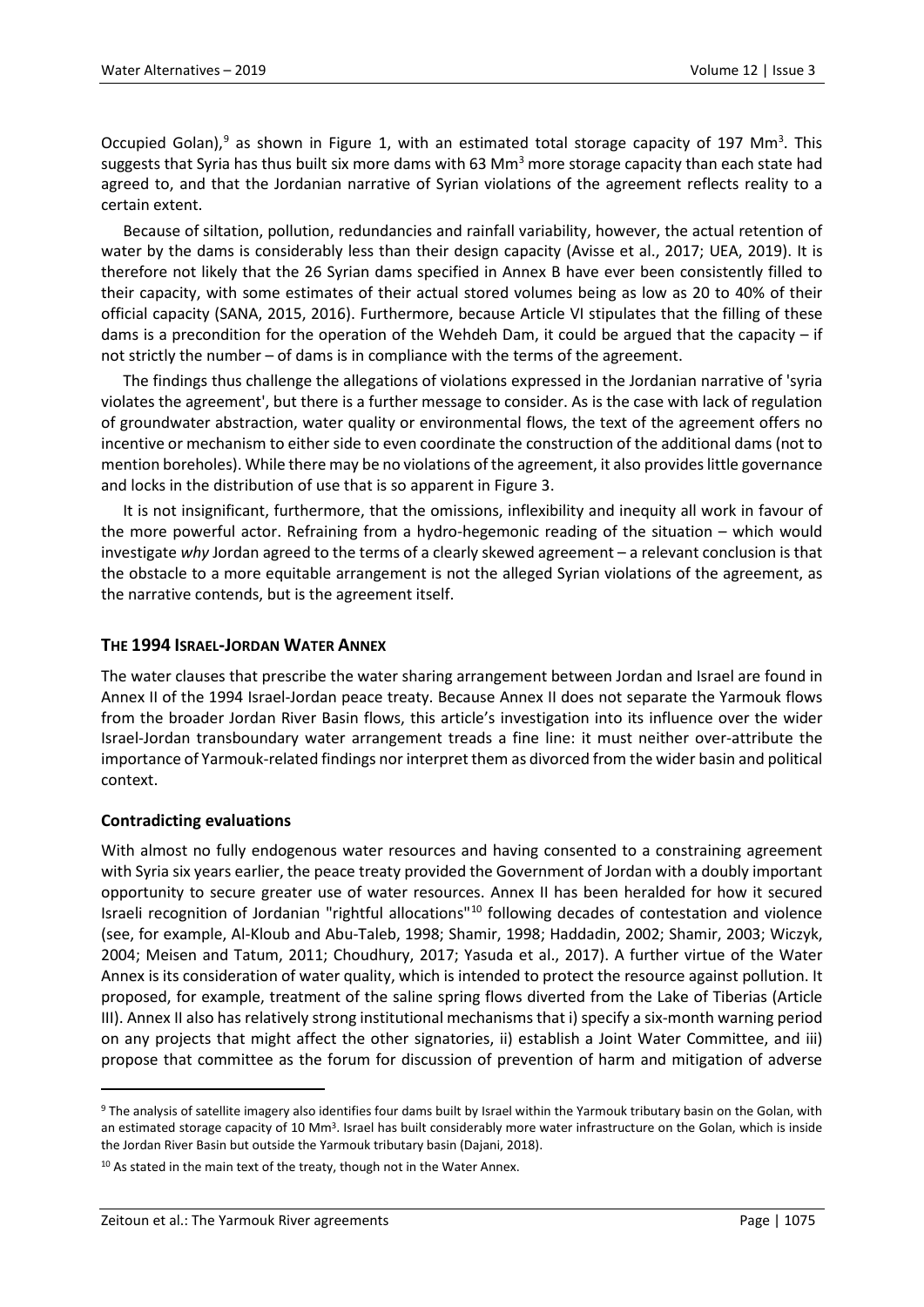effects of any project. It is also forward looking, in the sense that it holds a promise that both sides develop an additional 50 Mm<sup>3</sup>/y for Jordan (Art. I.3).

Critics of the Israel-Jordan water agreement argue that its lack of consideration for downstream Palestinian water use means Jordan effectively consents to, and legitimises, the pre-emption of any form of Palestinian self-determination (Baim, 1997; Kubursi et al., 2011; Talozi et al., 2019). The large number of 'creative compromises' made by Jordan have furthermore been considered to be well short of the (1950s US-led diplomatic) 'Johnston allocation' that the state had long been lobbying for (Sosland, 2007: 175), and may be related to what Wine (2019b) sees as being a disproportionate gain by the Israeli agricultural sector. Noting that the compromises have served to achieve gains in other spheres – not least of all political peace with and security from a former enemy – other analysis questions whether a better deal could not have been reached (Beaumont, 1997) or implemented during times of drought (Feitelson, 2000; Jägerskog, 2003). Indeed, and as discussed below, Annex II also suffers from omissions, rigidity and ambiguous distribution mechanisms that call into question the equitability of the Israel-Jordan transboundary water arrangement, particularly with regard to the Yarmouk tributary.

#### **Omissions and ambiguous allocation**

Apart from the lack of consideration of Palestinian water use, the Water Annex also lacks adequate consideration of groundwater. Article IV mentions groundwater in relation to Israel maintaining (and increasing) its pumping from inside Jordanian territory at Wadi Araba (well outside the Jordan River Basin). However, the Water Annex conspicuously ignores the hydraulic connections and ongoing conjunctive management of groundwater with surface water within the Jordan River (Zeitoun et al., 2009), not to mention the Yarmouk tributary basin. Annex II also provides little scope for dealing with changed circumstances, be these border adjustments due to conflict (e.g. Israeli occupation of the West Bank, Gaza, and southern Lebanon), $11$  reduced water availability, increased demand because of population fluxes, or increased availability of alternative sources such as wastewater reuse and desalination (as previously discussed). The Water Annex, furthermore, makes no mention at all of biodiversity and does not include a self-enforcement mechanism that might regulate clauses that are not fulfilled.

The omissions are straightforward to interpret, compared with the extensive ambiguity of many of the other clauses of Annex II. Fischhendler (2008a) details the way in which this ambiguity allowed the negotiators of each side to present the treaty favourably. From the wider Jordan River Basin the most extreme Israeli accounting would see Israel conceding (only) 35 Mm<sup>3</sup>/y to Jordan, while the most extreme Jordanian accounting would see a concession of 245 Mm<sup>3</sup>/y (ibid). Al-Kloub and Abu-Taleb (1998: 165) claim, for instance, that the treaty "guarantees to Jordan about 215 Mm<sup>3</sup>/y", a figure repeated in Al Majdoub (1998).

An initial assessment of the several clauses allocating the Yarmouk flows, as shown in Table 2, suggests that the Yarmouk portions of the agreement are also highly ambiguous and very specific.

From the Yarmouk flows alone, then, Annex II stipulates 25 Mm<sup>3</sup>/y for Israel (Art. I.1a,b), 20 Mm<sup>3</sup>/y for Jordan (Art. I.2b), and excess flood water to be available to both parties.<sup>[12](#page-12-1)</sup> But Annex II does not so much allocate the Yarmouk flows as detail the terms of the 'water exchange' between Israel and Jordan.

<span id="page-12-0"></span><sup>&</sup>lt;sup>11</sup> Though Annex I of the 1994 peace treaty states, in relation to borders, that

<sup>[</sup>t]he boundary line shall follow natural changes (accretion or erosion) in the course of the rivers unless otherwise agreed. Artificial changes in or of the course of the rivers shall not affect the location of the boundary unless otherwise agreed. No artificial changes may be made except by agreement between both Parties.

<span id="page-12-1"></span> $12$  The temptation to compare directly with the figures of Yarmouk use from Figure 3 should be resisted, as the Water Annex is not limited to the Yarmouk tributary.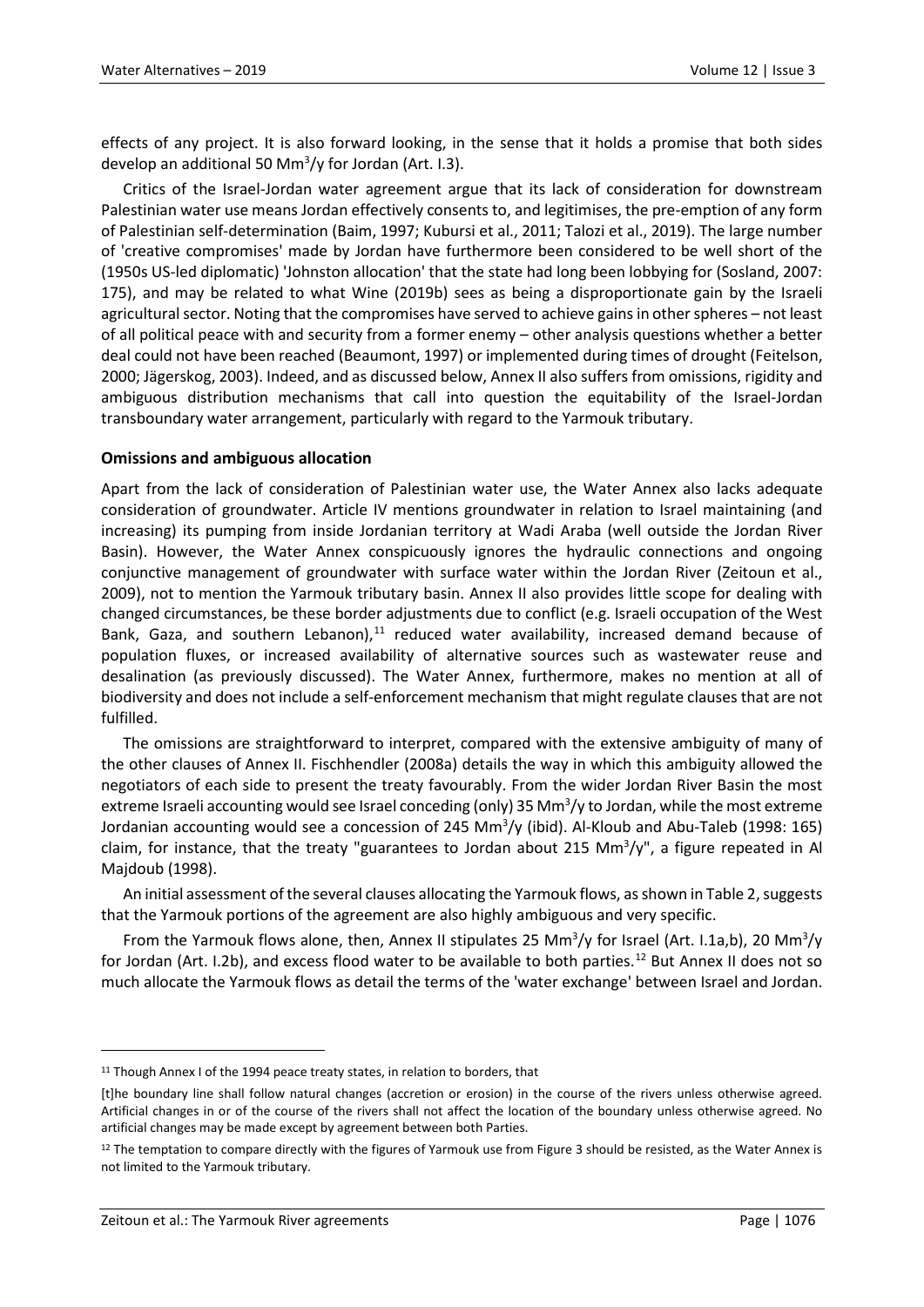Table 2. Summary of clauses from Annex II of the 1994 Israel-Jordan peace treaty that are relevant to Jordanian and Israeli use of the Yarmouk tributary of the Jordan River.

| Yarmouk-related clauses                                                                                                                                                          |                                                                                                                                                                                                                                        |  |  |  |
|----------------------------------------------------------------------------------------------------------------------------------------------------------------------------------|----------------------------------------------------------------------------------------------------------------------------------------------------------------------------------------------------------------------------------------|--|--|--|
| Israel is:                                                                                                                                                                       | Jordan is:                                                                                                                                                                                                                             |  |  |  |
| To pump 25 Mm <sup>3</sup> /y from the Yarmouk (12 Mm <sup>3</sup> )<br>from 15 May to 15 October, and 13 Mm <sup>3</sup> from<br>16 Oct to 14 May) (Art. I.1.a,b)               | Entitled to store and use a minimum average of 20<br>$\text{Mm}^3$ (from 16 October to 14 May) of "the floods"<br>in the Jordan River "south of its confluence with<br>the Yarmouk" (Art. I.2b)                                        |  |  |  |
| To pump an " <i>additional 20 Mm</i> <sup>3</sup> /y" from the<br>Yarmouk (Art. I.1b), and to transfer this back to<br>Jordan per Art. 1.2a (see next column)                    | To receive 20 Mm <sup>3</sup> (from 15 May to 15 October)<br>from Israel (from "directly upstream from the<br>Deganya gates", meaning the Lake of Tiberias), and<br>assume all related operations and maintenance<br>costs (Art. I.2a) |  |  |  |
| Entitled to maintain its current uses of the<br>Jordan River waters from the confluence of the<br>Yarmouk and the Jordan, to the northern border<br>of the West Bank (Art. I.2c) | Entitled to a quantity equivalent to Israeli use of<br>the Jordan River downstream from the confluence<br>of the Yarmouk and the Jordan to the edge of the<br>West Bank (Art. 1.2c)                                                    |  |  |  |

*Jordan and Israel further agree:*

To build the Adassiyeh Weir (on the Yarmouk) in order "to improve the diversion efficiency into the King Abdullah Canal of the water allocation of the Hashemite Kingdom of Jordan, and possibly for the diversion of Israel's allocation of the river water" (Art. II.1).

That both sides can use the "*excess floods*" that are not used by Jordan during the winter period (i.e. 20 Mm<sup>3</sup>, referring to Art. I.2b). $*$ 

That both sides can use the "*excess flood water*" downstream of the Adassiyeh Weir, after Israel takes the above-mentioned 25 Mm<sup>3</sup>/y (Art. I.1c).\*

\* In relation to the flood flows, Israel agreed in a separate addendum of 10 March 1998 to allow Jordan an additional 40 Mm<sup>3</sup> of storage, so, 60 Mm<sup>3</sup> total (see Haddadin, 2002: 438).

| Non-Yarmouk-related clauses discussed briefly in this paper |  |  |  |
|-------------------------------------------------------------|--|--|--|
|-------------------------------------------------------------|--|--|--|

| Israel is:                                    | Jordan is:                                                                                                        |
|-----------------------------------------------|-------------------------------------------------------------------------------------------------------------------|
|                                               | To retain (and increase pumping from) its wells Entitled to 10 $\text{Mm}^3\text{/y}$ of desalinated salt springs |
| inside Jordan in the Wadi Araba (Art. IV.1,3) | diverted by Israel away from Tiberias (Art. I.2d)                                                                 |
|                                               |                                                                                                                   |

#### *Jordan and Israel agree:*

To "cooperate in finding sources for the supply to Jordan of an additional quantity of 50 Mm<sup>3</sup>/year of water of drinkable standards" (Art. I.3).

Originally conceived in the 1940s (see Hays, 1948), the rationale was to store winter flood flows from the Yarmouk tributary in the Lake of Tiberias, where they could be used instead of flowing unused into the Jordan River and from there to the Dead Sea; in return, water would flow from the Lake of Tiberias to Jordan for use in the Jordan River Valley during the dry summer months. The influx of fresh river water further dilutes the salinity of the lake, which remains until this day an important source of drinking water for Israel. A more complete evaluation of the extent of influence of the Water Annex thus requires scrutiny of this 'water exchange' and of who uses how much of the excess flood water.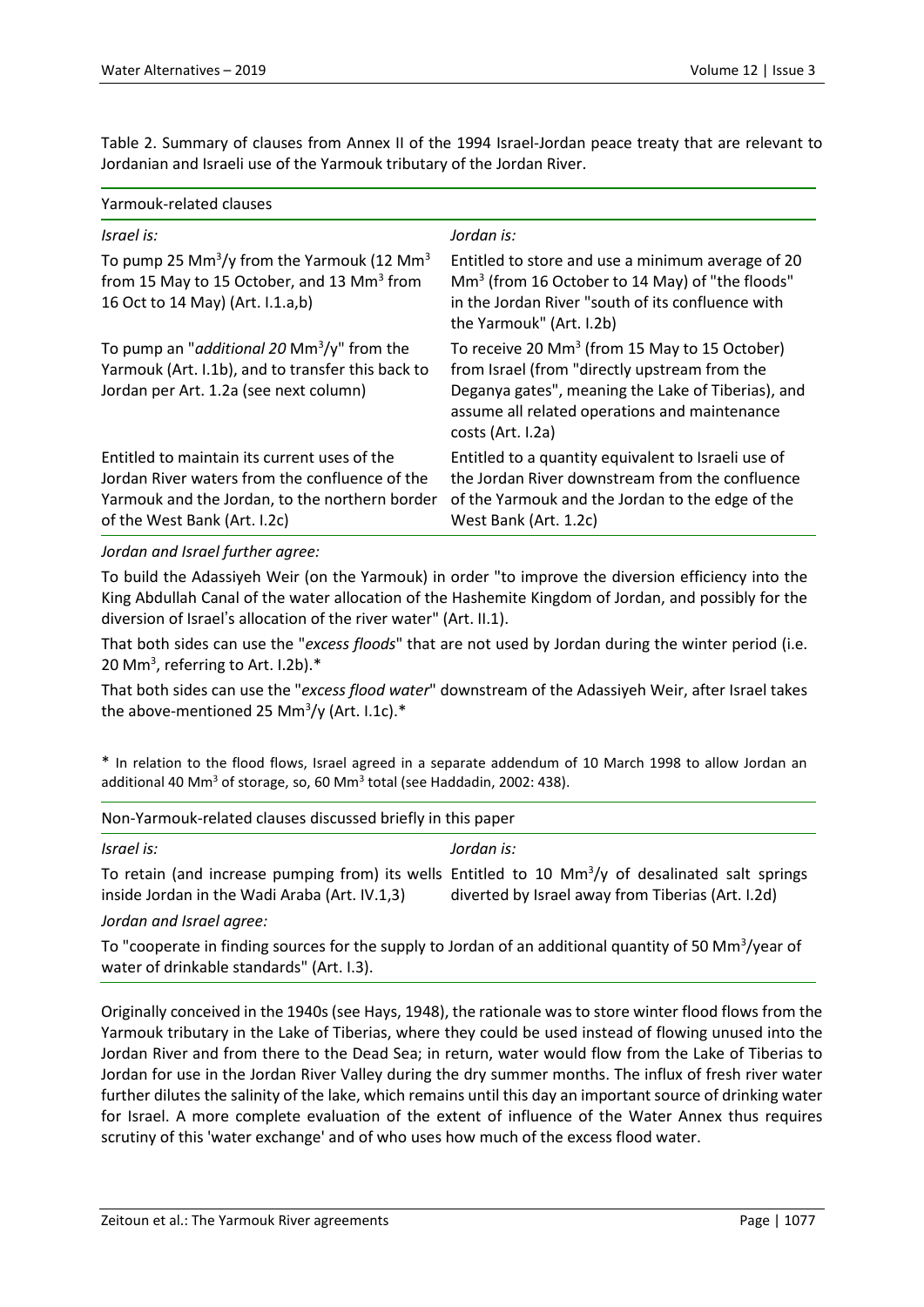## **The Yarmouk – Tiberias 'water exchange'**

This section, in order to query the flows that make up the 'water exchange', interprets the relevant data available from the (Jordanian) Jordan Valley Authority (JVA), the (Israeli) Jordan Valley Water Authority (JVWA), and the Hydrological Service of Israel (HSI). The datasets are presented in Table A.1, summarised in Table 3, and shown figuratively in Figure 4.

Table 3. Summary of the distribution of Yarmouk tributary flows after Adassiyeh, showing the balance of the Yarmouk – Tiberias 'water swap' (in Mm3/y) within data limitations.

| a                  | b                                                                                                                                                                            | c                                                                                           | d                                                                                                                                                                                                      | h                                                             |                                                                                                                    |
|--------------------|------------------------------------------------------------------------------------------------------------------------------------------------------------------------------|---------------------------------------------------------------------------------------------|--------------------------------------------------------------------------------------------------------------------------------------------------------------------------------------------------------|---------------------------------------------------------------|--------------------------------------------------------------------------------------------------------------------|
| Year               | ^Total flows diverted into<br>the KAC, via sandbar/rock<br>weir/ AW (including<br>Mukheibeh Wells<br>discharge and Wehdeh<br>releases) ('alpha' flows)<br>(JVA, 2016, 2019)* | <b>Flows</b><br>bypassing<br>the AW by<br>passing<br>through<br>gates (JVA,<br>2016, 2019)* | Flows not diverted into<br>the KAC, because they i)<br>(before 1999) overspill the<br>sandbar or rock weir; or ii)<br>(after 1999) overspill or<br>bypass the AW, ('beta'<br>flows) (JVA, 2016, 2019)* | Total<br><b>JVWA</b><br>pumping<br>from YR<br>(JVWA.<br>2016) | Flows received<br>into KAC<br>downstream of<br>AW via Beit<br>Zera Reservoir<br>(JVA, 2016,<br>$2019$ <sup>*</sup> |
| Avg. for<br>series | 105                                                                                                                                                                          | 37                                                                                          | 94/65<br>(if 1992+2003 removed)                                                                                                                                                                        | 34                                                            | 47                                                                                                                 |
| Avg.<br>from:      | 1999-2018<br>72/71.5<br>(if 2003 removed)                                                                                                                                    | 2003-2018<br>37                                                                             | 1999-2018<br>69/48<br>(if 2003 removed)                                                                                                                                                                | 1995-<br>2016<br>35                                           | 1995-2018<br>47                                                                                                    |

Sources: Jordan Valley Authority and Jordan Valley Water Authority, and as noted (see Table A.1 in Annex).

Notes: Discrepancies are due to measurement error, poor reliability of the reported data, and non-calibration of different datasets, as discussed further in the text; AW = Adassiyeh Weir; YR = Yarmoukim Reservoir; KAC = King Abdullah Canal.

\*checked against JVA (2006) and a third JVA source.

^Because of minor changes in the JVWA pumping and data-recording regime, the total pumping from the Yarmoukim Reservoir is not identical to the sum of pumping to Tiberias plus the pumping for local kibbutzim.

For a number of reasons, the data presented is reliable only to an indicative degree. First, there are discrepancies that may be attributed to the fact that the Israeli and Jordanian datasets have not been calibrated or normalised in any way, which is an issue typical of international hydropolitics (see, for example, Milman and Schott, 2010; Jepson, 2014). A second weakness is the unreliability stemming from measurement error, particularly for the flood flows that overspill the Adassiyeh Weir and are gauged telemetrically by the JVA. Third, there are potential biases or inaccuracies in reporting. Though the research conducted for this article has not traced a cause for concern of bias, it remains a possibility that merits deeper investigation (Wine, 2019a). Moreover, reporting of both the long-term JVWA and JVA datasets has changed, for example, from seasonal years to annual, and from different gauging equipment. JVA data keepers also report that the JVA data is prone to duplication errors – with the same or similar data found on different datasets – and apparently contradictory labelling (Ghureir, 2018; Shattat, 2018). A fourth and final reason to consider the data in this section to be indicative only has to do with potential interpretation errors; whether in Arabic, Hebrew, or inconsistently translated English – and even though they have been checked several times by the authors – the datasets may have been misinterpreted.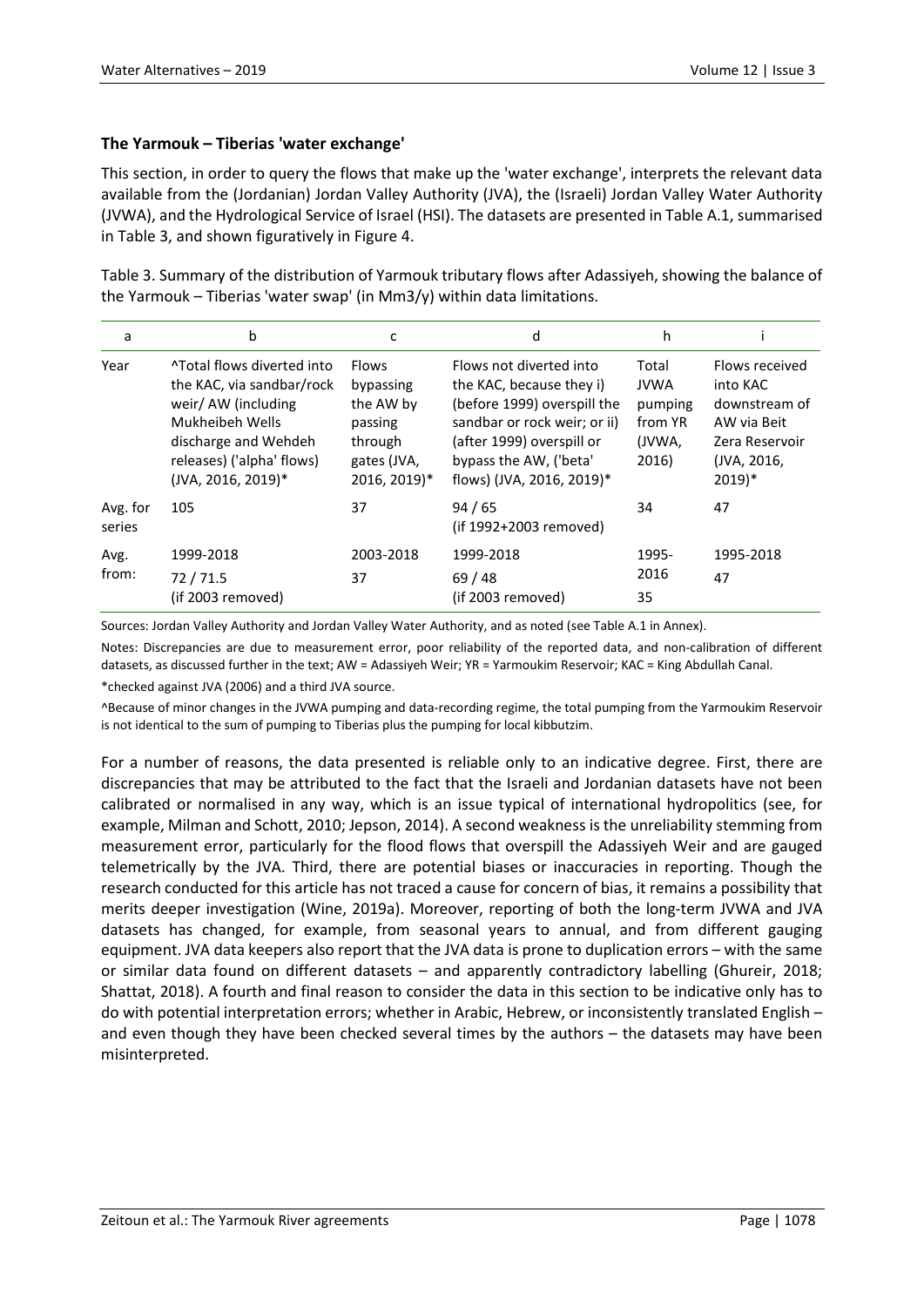Figure 4. The 'Yarmouk-Tiberias Water Exchange' of Yarmouk tributary flows between Jordan and Israel (in Mm $\frac{3}{y}$ ).



Sources: As per Table A.1, (Jordanian) Jordan Valley Authority (JVA) and (Israeli) Jordanian Valley Water Authority (JVWA); data was cross-checked with datasets from the Jordanian Ministry of Water and Irrigation (MWI) and the Hydrological Service of Israel (HSI).

Notes: Includes heavy flood year of 2003; as noted in the text, the difference between the flows bypassing the Adassiyeh Weir and the flows pumped from the Yarmoukim Reservoir reflects data limitations and differences in the datasets.

The division of the flows at the Adassiyeh Weir is attributed to its operation and design, as discussed in Zeitoun et al. (2019b). One of several relevant points of that article is the annual average of approximately 72 Mm3 /y of Yarmouk flows that have been diverted into the King Abdullah Canal between 1999 and 2018 (Table A.1, Column b). This can be compared to the 69 Mm $\frac{3}{y}$  that the JVA data gauges as the volume of water that it sent to Israel during the same time period through gates designed to bypass the weir (according to the terms of Annex II), *plus* the flood waters that overspill the weir (Table A.1, Column d) – see also Zeitoun et al. (2019b).

In other words, the JVA gauges show that when flood flows are counted, the magnitude of water that enters into the King Abdullah Canal is roughly the same as the amount that bypasses it. As with the agreement itself, however, the design and operation of the weir is more complicated than that. JVA employees and operators of the weir testify that they seek to operate the gates to allow 1  $\text{m}^3\text{/s}$  to Israel (Ghureir, 2018; Ghantous, 2018); this is roughly 32 Mm<sup>3</sup>/y, or the equivalent of the 25 Mm<sup>3</sup>/y agreed to in Annex II (Art. I.1a,b) plus an additional approximately 22% to make up for potential losses from seepage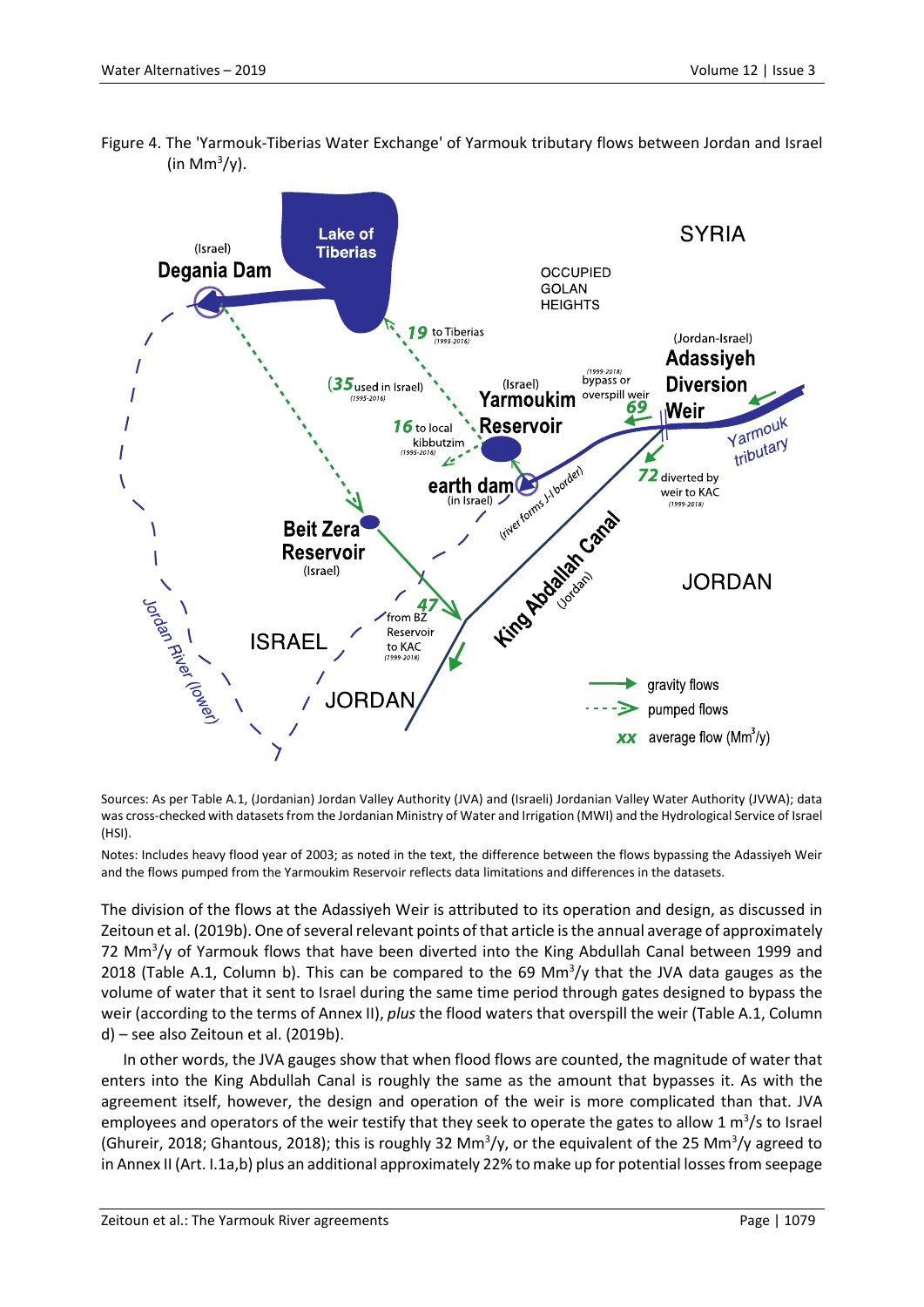or evaporation (Ghureir, 2018). JVA records show that between 2003 and 2018 it has sent an average of 37 Mm<sup>3</sup>/y to Israel through the gates at the Adassiyeh Weir (Table A.1, Column c), an amount which is approximately 50% more than it has committed to.

The 'excess flood water' that overspills the crest of the weir is gauged at 69 Mm<sup>3</sup>/y on average (from 1999 to 2018), and is referred to as 'uncontrolled water' (JVA, 2016, 2019; see also Zeitoun et al. (2019)). The flows are not uncontrolled for long, however; like the flows that bypass the weir, the water that overspills it returns to the Yarmouk riverbed, which at this point still forms the border between Jordan and Israel. The flow of the river is then interrupted across its breadth by an earth dam that allows pumping into the Yarmoukim Reservoir in Israel (see Figure 5). This reservoir has a storage capacity of 750,000  $\mathrm{m}^3$ , and has four pumps each with a capacity of 6500  $\mathrm{m}^3/\mathrm{h}$  (or a combined total maximum pumping capacity of 16,000 m<sup>3</sup>/h, as the design of the installation restricts pumps from operating in parallel) (Nathan, 2017a). Equivalent to 140 Mm<sup>3</sup>/y, this design pumping capacity means that all the flows that bypass or overspill the Adassiyeh Weir can be diverted into and pumped out of the reservoir, except in unusually wet years such (as 2003). As confirmed by an employee of the Jordan Valley Water Authority (the Israeli institution responsible for supplying water in the Yarmouk triangle): "Today, the Yarmouk has been diverted into that big pond. For all intents and purposes, that is the end of the Yarmouk" (Nathan, 2017b).

Data from the (Israeli) Jordan Valley Water Authority (Table A.1, Column h) shows that it pumps an average of 35 Mm<sup>3</sup>/y from the reservoir.<sup>13</sup> The dataset shows that roughly 19 Mm<sup>3</sup>/y (Table A.1, Column f) of this is diverted to the Lake of Tiberias, while 16 Mm<sup>3</sup>/y is used for drinking water and irrigation at local kibbutzim in the Yarmouk triangle (Table A.1, Column g).

JVWA pumping records thus confirm that the Israeli pumping of (on average) 19 Mm $^3$ /y to the Lake of Tiberias is in accordance with Article 1.1b of Annex II, which stipulates 20 Mm<sup>3</sup>/y. The records also confirm that its local use of (on average) 16 Mm<sup>3</sup>/y of Yarmouk flows is lower than the 25 Mm<sup>3</sup>/y stipulated in Article I.1a,b. On the other hand, Israel is the only side making use of the excess flood flows, in apparent contravention of Articles I.1c and I.2b.

A second point to note is the average of roughly 47  $\text{Mm}^3/\text{y}$  that (Jordanian) JVA records show is pumped by Israel<sup>[14](#page-16-1)</sup> from the Lake of Tiberias to the King Abdullah Canal in Jordan (Table A.1 Column h); this is more than twice the 20 Mm<sup>3</sup>/y that Israel committed to in Article I.2b.<sup>[15](#page-16-2)</sup> Data from the Jordanian Jordan Valley Authority and interviews with staff indicate that these flows are accounted for from four different sources: i) the 25 Mm<sup>3</sup>/y promised by the then Israeli Defence Minister Ariel Sharon to King Hussein in 1997 (labelled by the JVA as 'Additional')<sup>16</sup>; ii) a steady 10 Mm<sup>3</sup>/y labelled by the JVA as 'Desalination' (in relation to Art. I.2d – see Table 2), though it is otherwise openly acknowledged to be fresh water from Tiberias; iii) additional flows (labelled 'concession') which are over and above the 1 m<sup>3</sup>/s (35 Mm<sup>3</sup>/y) that Jordan allows to bypass the Adassiyeh Weir through the gates, and which vary between 2 and 20 Mm<sup>3</sup>/y); and iv) the water Jordan purchases from Israel which is labelled by the JVA as 'sold water', an amount that, theoretically, is as much as 20 Mm<sup>3</sup>/y but which in practice varies from 0 to 16 Mm3 /y) (JVA, 2006; Abed, 2017; JVA, 2017; Shattat, 2018).

 $\ddot{\phantom{a}}$ 

<span id="page-16-0"></span><sup>13</sup> There are several reasons for the difference of 39 Mm<sup>3</sup>/y between the flow gauged by the JVA as bypassing or overspilling the Adassiyeh Weir (75 Mm<sup>3</sup>/y) and the flows gauged by the JVWA as pumped from the Yarmoukim Reservoir (36 Mm<sup>3</sup>/y): the difficulty of accurately measuring the flood flows that overspill the weir, inconsistent and uncalibrated gauging records between Jordan and Israel, and seepage and evaporation. However, the difference is judged as being significant enough to warrant further investigation.

<span id="page-16-1"></span><sup>&</sup>lt;sup>14</sup> These flows are pumped by the national water company (Mekoroth), not by the JVWA.

<span id="page-16-2"></span><sup>&</sup>lt;sup>15</sup> The 47 Mm<sup>3</sup>/y may also be considered to be part of the additional 40 Mm<sup>3</sup>/y that Israel agreed to provide in the March 1998 addendum (see footer of Table 1 and Haddadin, 2002: 438), though is counted by the JVA otherwise (see text), and has not been investigated further.

<span id="page-16-3"></span><sup>&</sup>lt;sup>16</sup> Sharon's promise of 25 Mm<sup>3</sup>/y may be in partial fulfilment of the "additional 50" Mm<sup>3</sup>/y of Article II, Para 3 (see Shamir, 2003: 12).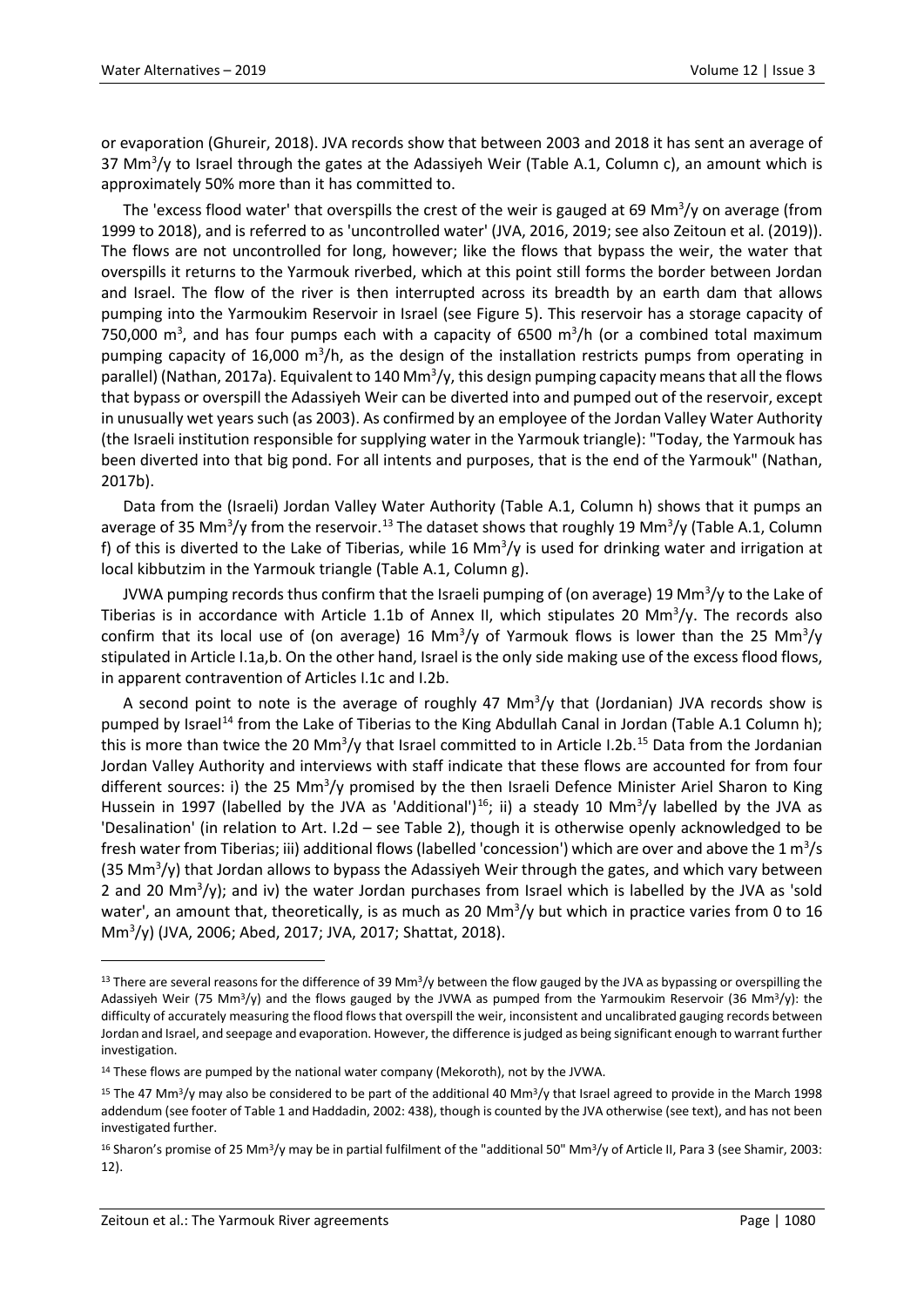

Figure 5. The 'end of the Yarmouk'. Top: the Yarmoukim Reservoir showing the diversion and termination of the Yarmouk. Bottom: the reservoir and the motors of the four pumps.

Source: Top: adapted from Google Earth; bottom: authors, 2018.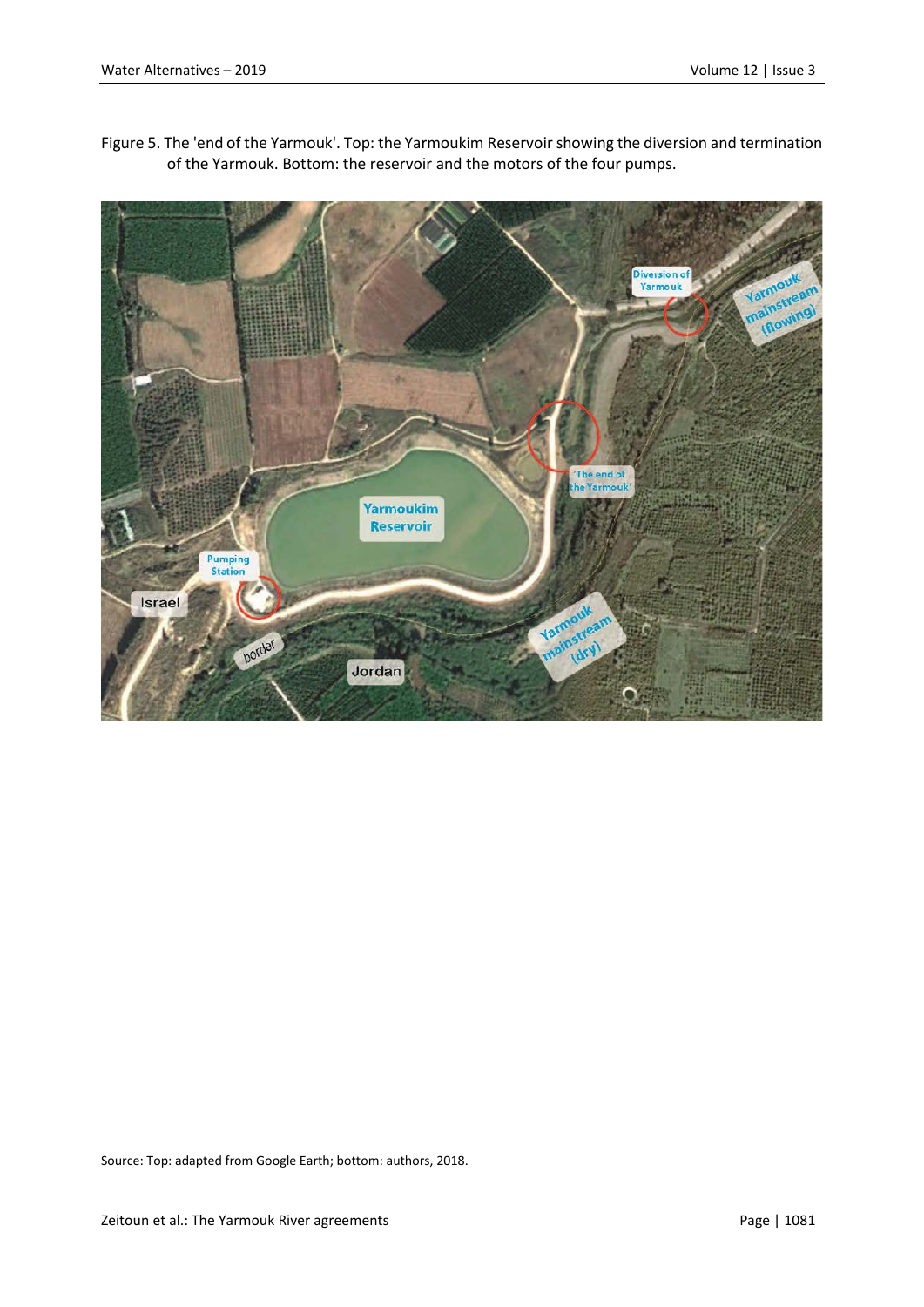## **Omissions, rigidity and ambiguity impeding an equitable arrangement**

The details of the Yarmouk – Tiberias water exchange and the method of accounting of flows reveals a number of features that cast doubt on the equitability of the Yarmouk features of Annex II of the 1994 Israel-Jordan peace treaty. The first feature to note is the apparent Israeli contravention of Articles I.1c and I.2b in relation to excess flood flows, and other non-Yarmouk clauses.<sup>[17](#page-18-0)</sup> There are also several other notable features that relate to the flows pumped by Israel to the King Abdallah Canal. First, the 10 Mm<sup>3</sup>/y of 'desalinated' water (Art. 2.2d) is actually freshwater from the Lake of Tiberias; second, the 0-16 Mm<sup>3</sup>/y of water purchased by Jordan is an economic arrangement not covered by Annex II; and third, the 25 Mm<sup>3</sup>/y water promised by the former Defence Minister is not as resilient to political changes as are the clauses of an international treaty (in the same way that the previously discussed Syrian releases of water to Jordan were not impervious to political changes). Furthermore, the method of accounting casts doubt on the fulfilment of the only clause that specifies water pumped to Jordan (that is, the 20 Mm<sup>3</sup>/y of Art. I.2a), not to mention the additional 40 Mm<sup>3</sup>/y agreed to in the 1998 addendum (see Table 2), as this is not accounted for by the JVA.

For the rest of Annex II, the omissions and ambiguity favour the more powerful actor, just as the omissions and rigidity do in the 1987 Syria-Jordan water agreement. As previously discussed, the ambiguous clauses allowed both sides to present the Water Annex as an achievement, with one interpretation seeing Israel 'concede' (only) 35 Mm<sup>3</sup>/y to Jordan (Fischhendler, 2008a). Considering Israeli use of the Yarmouk in the Occupied Syrian Golan (not covered by Annex II), and its control and sole use of 'excess' flows from the river, Israeli use of the Yarmouk has actually increased since the agreement was signed. By contrast, Jordan's effective use of the Yarmouk is 145 Mm<sup>3</sup>/y, which is roughly half of the maximum 'concession' from Israel that has been claimed (given that the Water Annex secures no other volumes for Jordan outside of the Yarmouk), and much of this is not enshrined in the text. Nestling the analysis into the wider Jordan River Basin, it is noteworthy that Annex II also omits Palestinian rights of use and has been perceived to legitimise the heavy skew in use towards Israel (Figure 3) as well as Israeli water use in the Occupied Golan. Considered alongside its almost complete neglect of groundwater and biodiversity and its inability to accommodate changes in water availability and needs, the conclusion is that Annex II impedes the transformation of the Jordanian – Israeli transboundary water arrangement.

#### **THE AGREEMENTS ARE OBSTRUCTIVE**

#### **The Yarmouk agreements are far from being models**

As the evaluation of the Yarmouk agreements against the model in Table 4 shows, each lacks many of the desired features in each category. A number of omissions stand out for the negative impact they have had on encouraging an equitable arrangement. First, the lack of any provisions on groundwater has ensured that roughly half of the groundwater within the Yarmouk tributary basin remains wholly ungoverned, and also that the thousands of wells that have been drilled are not violations of the agreements. The minimal concern for water pollution and biodiversity also likely blocks progressive measures that societies in each of the states might push for. The impact is compounded by the absence of mechanisms for adapting to change. By specifying the number of dams that can be built, or the purpose of a weir, or the precise months by which flows can be exchanged, the agreements were clearly focussed on the most immediate challenges facing the negotiators when they were signed in 1987 and 1994. But

<span id="page-18-0"></span><sup>&</sup>lt;sup>17</sup> As was the case with the 1987 Jordan–Syria agreement, violations of Annex II are debatable. The fact that only Israel can actually make use of the "excess flood water" of Article I.1c, for example, does not mean that Jordan cannot do so eventually, at least in theory. Similarly, the "additional 50 Mm<sup>3</sup>/y" of Article I.3 may be argued to be more of an (as yet) unfulfilled clause than a violation, due to the lack of enforcement mechanisms in the treaty.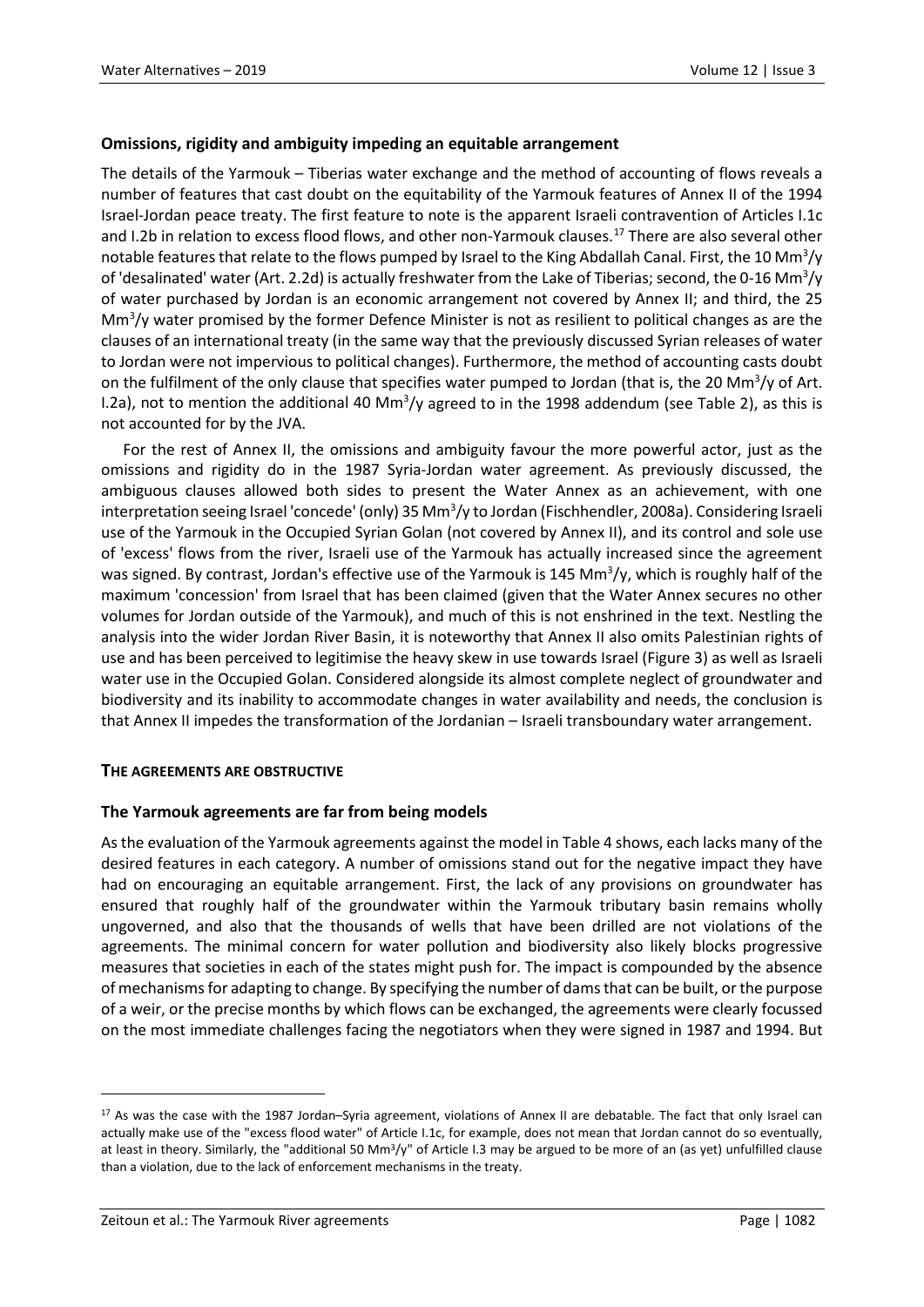the rigidity of the agreements has locked in water resource managers in the subsequent decades, which has been a period of constant change in the dependency on, and use of, freshwater resources.

Table 4. The two bilateral treaties related to Yarmouk flows, compared with the indicative features of a model agreement shown in Table 1.

| Features of a model transboundary water agreement                                                                                                                       | 1987<br>Jordan<br>$\qquad \qquad -$<br>Syria | 1994<br>Jordan-<br>Israel |
|-------------------------------------------------------------------------------------------------------------------------------------------------------------------------|----------------------------------------------|---------------------------|
| Allocative mechanisms                                                                                                                                                   |                                              |                           |
| Based on 'equitable and reasonable use'                                                                                                                                 | No                                           | No                        |
| Specific, rather than ambiguous                                                                                                                                         | Yes                                          | No                        |
| Flexible, rather than rigid                                                                                                                                             | No                                           | No                        |
| Technical mechanisms (related to, for example, conjunctive groundwater and surface water)                                                                               |                                              |                           |
| Acknowledgement of surface water and groundwater as part of the same<br>transboundary watercourse                                                                       | No                                           | No                        |
| Adequate accounting for use, amount and quality of groundwater in<br>reserve, and its rate of replenishment                                                             | No                                           | No                        |
| Common identification, delineation and characterisation of<br>transboundary groundwater                                                                                 | No                                           | No                        |
| Appropriate measures to prevent, control and reduce the pollution of<br>transboundary groundwater                                                                       | No                                           | No                        |
| Comprehensive water accounting, including use, amount and quality of<br>soil water, and gains made through improvements in irrigation efficiency<br>(the 'paracommons') | No                                           | No                        |
| Uncertainty mechanisms (related to changes in needs, climate, etc)                                                                                                      |                                              |                           |
| Revisiting clauses                                                                                                                                                      | No                                           | No                        |
| Escape clauses                                                                                                                                                          | No                                           | No                        |
| Institutional mechanisms                                                                                                                                                |                                              |                           |
| 'Prior notification'                                                                                                                                                    | No                                           | Yes                       |
| 'No significant harm'                                                                                                                                                   | No                                           | No                        |
| <b>Enforcement clauses</b>                                                                                                                                              | No                                           | No                        |
| Monitoring provisions                                                                                                                                                   | No                                           | No.                       |
| Dispute-resolution mechanisms                                                                                                                                           | Yes                                          | Yes                       |
| Self-enforcement mechanisms                                                                                                                                             | No                                           | No                        |
| Creation of multilateral bodies for information exchange or joint<br>management                                                                                         | Yes                                          | Yes                       |
| <b>Environmental and health concerns</b>                                                                                                                                |                                              |                           |
| Water quality provisions                                                                                                                                                | No                                           | Yes                       |
| Biodiversity, river base flows, etc.                                                                                                                                    | No                                           | No                        |

Source: Based on Hayton and Utton, 1989; UNECE, 1992; Rieu-Clarke et al., 2012; Zentner, 2012; Giordano et al., 2013; Tanzi, 2013; UNECE, 2013, Dinar et al., 2015; Simons et al., 2015; Jafroudi, 2018.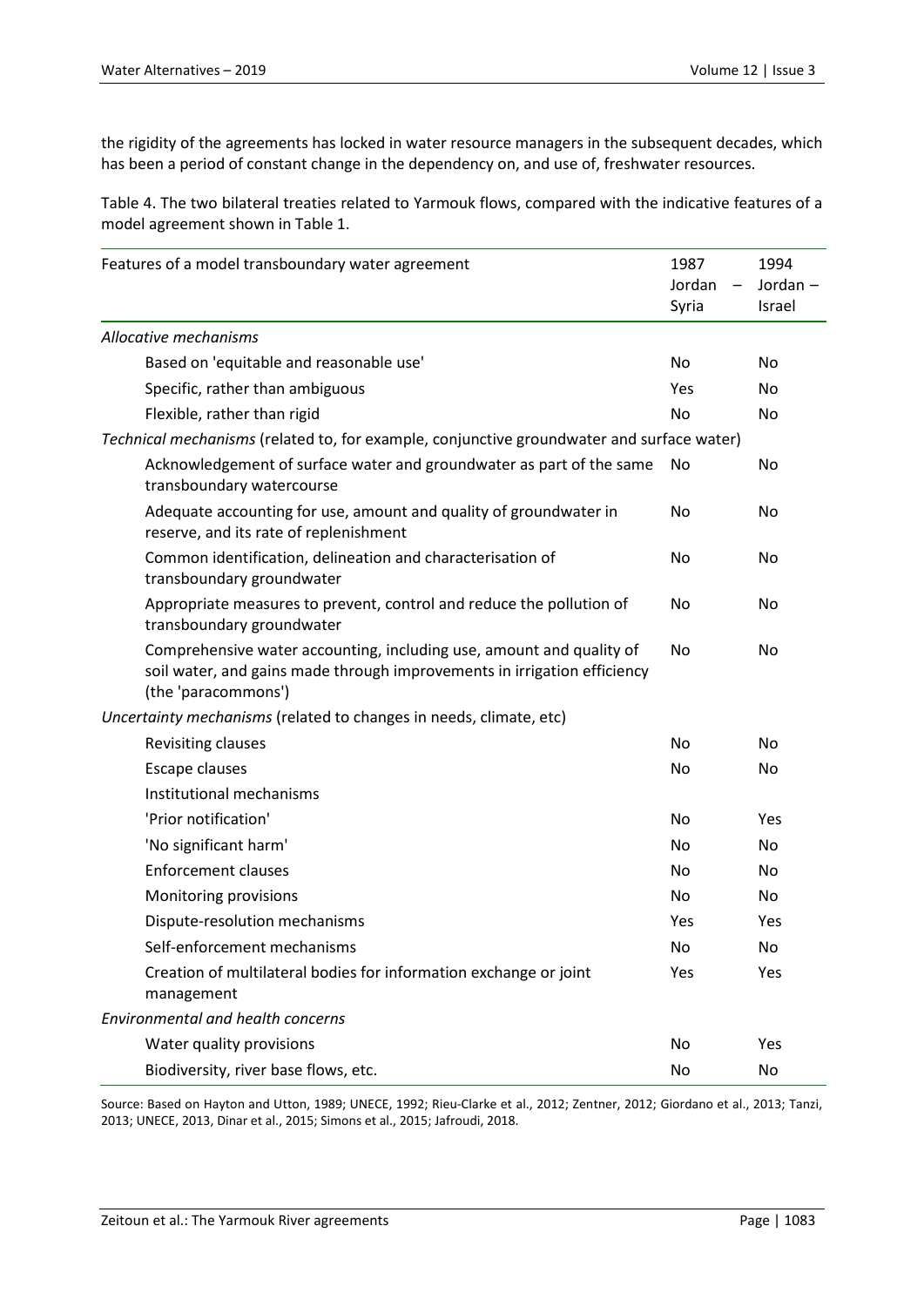Furthermore, both agreements fall down when tested for equitability of allocation. Here, the case analysis reveals several features, quite apart from the fact that neither agreement considers the rights of use of downstream Palestinians. The 1987 agreement has Jordan paying for the Wehdeh Dam, but Syria receiving three-quarters of the electricity that would have been produced if the hydroelectric component of the project had been completed; according to this agreement, Syria also reserves the right to build and fill 26 dams upstream from the dam. Israel has used more water from the Yarmouk tributary basin since the 1994 Water Annex was signed, despite its access to vastly greater amounts of freshwater from other sources in and outside of the Jordan River Basin, the Jordanian – Israeli informal economic and political arrangements notwithstanding. Indeed, the allocation mechanisms of neither text consider the legal entitlement, or even relative water 'needs' of the states. And in both cases, Jordan's share of the transboundary resources is relegated to overflows – or whatever the more powerful side does not use.

One potential explanation for the poor score of both the agreements is lack of knowledge. They were negotiated and signed well before the deposition of the Watercourses Convention at the UN General Assembly in 1997, and the authors could not have benefitted from the subsequent decades of research on water agreements. Nonetheless, related discussions on water sharing were happening around the world at the time of the negotiations, and particularly in relation to the Yarmouk. The Yarmouk tributary, for example, was in full focus during the Johnston Mission of the 1950s which debated and advanced principles of fair water sharing all the way through to the 1970s.<sup>[18](#page-20-0)</sup> Furthermore, there is a centuries-old practice of including 'revisiting' and other types of clauses in an arrangement in order to build in flexibility by allowing renegotiation after a certain amount of time or under changed circumstances. The region's interannual variability in rainfall and river flow were also well known; this variability could have been dealt with in the cases at hand by basing the allocation on percentages of available flows rather than on fixed volumes. The latter is a particularly salient point, not only because of the highly volatile interannual flow of the mainstream, but also because the only country that has signed both agreements is now 'stuck' by the rigidity, in the sense that it is wholly unsure of the amount of the flows that will come into the Wehdeh Dam, yet is committed to providing a secure supply downstream (see Zeitoun et al. (2019b)).

Other weaknesses that cannot be attributed to a lack of knowledge are better understood through politics. Though no data on motives for signing the agreements was collected for this research, water resource managers in Jordan have cited their very weak political position vis-à-vis Syria in 1987 as the main reason for their government's consent. Former Jordanian water minister Haddadin attributes the official Jordanian consent to 'higher politics', as well as to the government following the idea of Arab brotherhood (Haddadin, 2002; Haddadin, 2017). The previously discussed ambiguity in the Water Annex helps explain why Jordanian negotiators would support the water clauses, as noted by Jägerskog (2003: 118). In any case, reaching agreement on water issues was deemed to be not worth threatening the chance to end the official state of war between Jordan and Israel that the peace treaty anchored (Haddadin, 2017).

Seen from a more critical transboundary water analysis, it is worth noting that all aspects of the weaknesses of the agreements favour the more powerful state – be they built-in inequality, omissions, rigidity or ambiguity. The findings challenge the less critical evaluations of the Israel-Jordan water agreement but are in keeping with other analyses on the Jordan River, be it Israeli-Palestinian (Selby, 2003) or Israeli-Lebanese (Zeitoun et al., 2013; AFIAL, 2014). A more realistic interpretation of the agreements would suggest that the more powerful player has a greater ability to set the parameters and structures of the negotiations, and hence has the ability to define the terms of the agreement thereby benefitting most from the ambiguity, rigidity and omissions. In other words, if there is to be skew in any

<span id="page-20-0"></span><sup>&</sup>lt;sup>18</sup> Debates about the very principle of 'equitable and reasonable use' took place; notably, the 'Baxter Report' was commissioned by USAID in 1977 to give a legal opinion on the legitimacy of the Wehdeh Dam. This report concluded that violations of the principle of equitable use/apportionment were unlikely because "construction of the dam does not necessarily involve any change in present allocations of the basin waters" (Baxter, 1977: 131).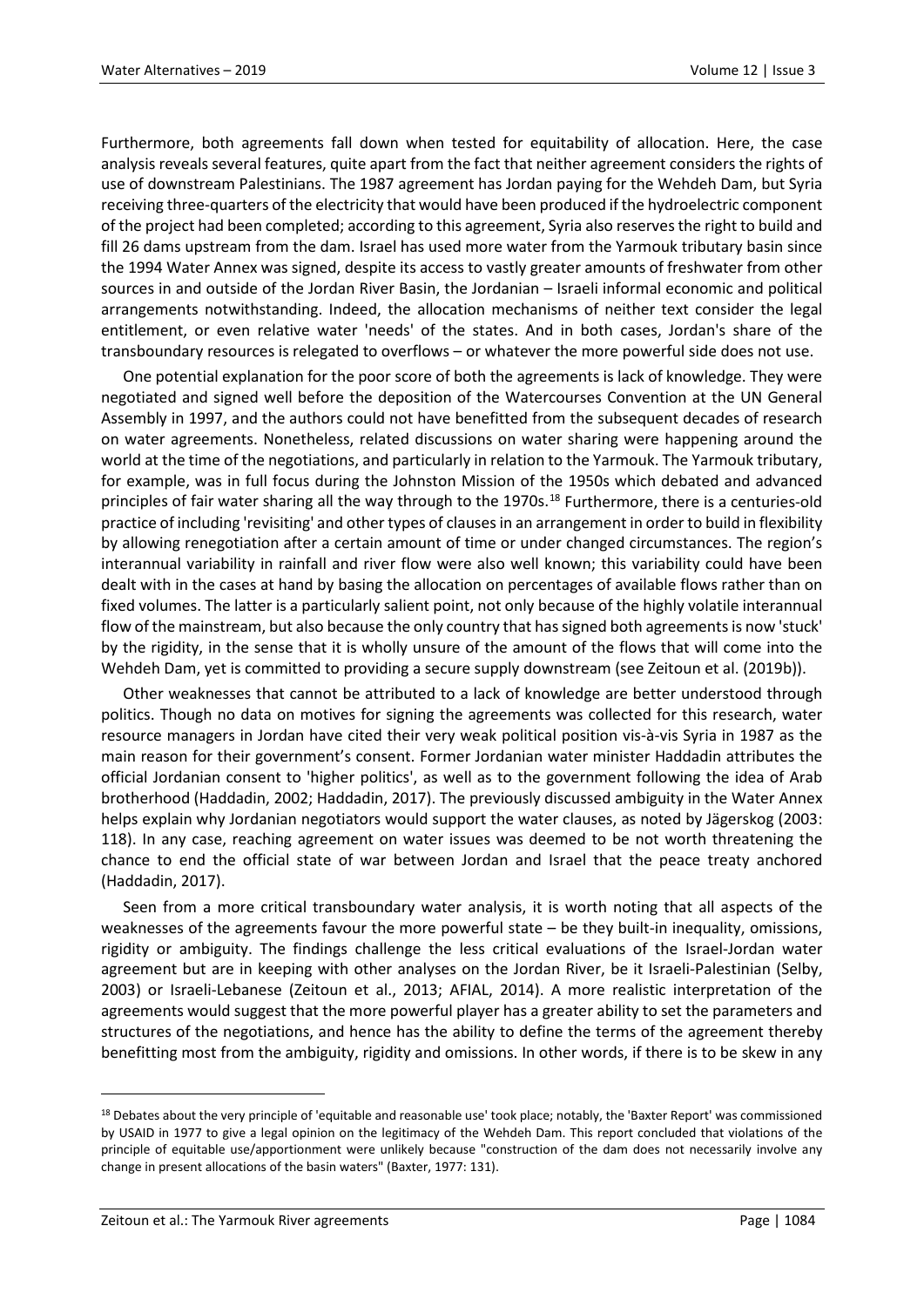agreement, it would be expected to be in favour of the more powerful actor. With an appreciation that power asymmetry does not necessarily determine outcomes, Jordan's signing of both agreements could be read as tactical or strategic moves, if not outright contestation of them.

## **The agreements are the problem**

Both agreements are judged to discourage fair transboundary water arrangements, whether through omissions or because of rigid or ambiguous clauses. To return to the assertions of the bulk of hydropolitical research and policy reports, the Yarmouk agreements are thus not only *not* evidence of a cooperative arrangement, they are in and of themselves part of the problem. However, they are not equally problematic to all sides.

The short end of the agreements may be felt first and foremost by water resource managers in midstream Jordan. Regardless of the benefits of any tactical concessions on water by the Jordanian government, Jordanian water managers are tasked today with managing a resource that is "impossible to manage", as one employee of the Jordan Valley Authority put it (Ghantous, 2018). The difficulties arise from the fact that the institution has no physical control over the sources of the Jordan or Yarmouk flows, while its legal control is circumscribed by the terms of the international agreements as well as by their jurisdiction and design.

The problems with the jurisdictions of the two agreements goes beyond the issues arising from the absence of any regulation of groundwater use. The 1987 agreement, for example, is limited to the Yarmouk tributary itself, and so does not include the Golan Heights. The 1994 Water Annex also makes no mention of the Golan Heights, though the Yarmouk-related clauses legitimise Israeli water use at their foot. The jurisdiction of Annex II also stops at the junction of the West Bank and the Jordan River. Jordanian water resource managers are thus impeded by agreements that ignore both the sources *and* the end point of the Yarmouk tributary that flows across its north-western border. Pollution entering from the Golan or detected in the Jordan River south of the West Bank affects Jordanian water supplies and farmers directly, but neither the international agreements nor the infrastructure or the joint committees that they spawned have a mandate to address it. The agreements are thus 'blind' in their lack of acknowledgement of actual water use and are of no use in attempting to point out, raise or discuss even the most pressing of related issues. The issues that do arise are always dealt with in an ad hoc manner, often through promises that remain much less secure and more prone to power asymmetries than do the agreements.

A related part of the impediment that the agreements pose to equitable transboundary water arrangements is their original purposes, even their very nature. The goals of the water agreements were to build a dam (the 1987 agreement) or to manage a relatively minor component of a much broader political treaty (the 1994 Water Annex); their aim was *not* to ensure 'equitable arrangements', nor even to alter the terms of water use that had been established at the time of ratification. At some point before or after the agreements enabled the construction of the Wehdeh Dam and the Adassiyeh Weir, they became instruments that locked in the arrangements. As explored at greater length in the Zeitoun et al. (2019), the agreements also influence the design and operation of the infrastructure. In this way, for over a quarter of a century, the written word and concrete have worked hand-in-glove to impede the development of an equitable transboundary water arrangement.

#### **ACKNOWLEDGEMENTS**

The research was undertaken through a project funded jointly by the Swiss Agency for Development and Cooperation and the University of East Anglia. Appreciation is due for the data and interviews provided by the Jordanian Ministry of Water and Irrigation, Jordan Valley Authority, Water Authority of Jordan, and Jordanian Valley Water Authority. Special thanks to Dr Ghaleb Faour, Maria Kayed, Eng. Mariam Daher, Eng. Mohamad Zeineldin, Dr. Rouya Hdeib, Dr Mario Mhewege, Eng. Hussein Hayek, Eng. Samah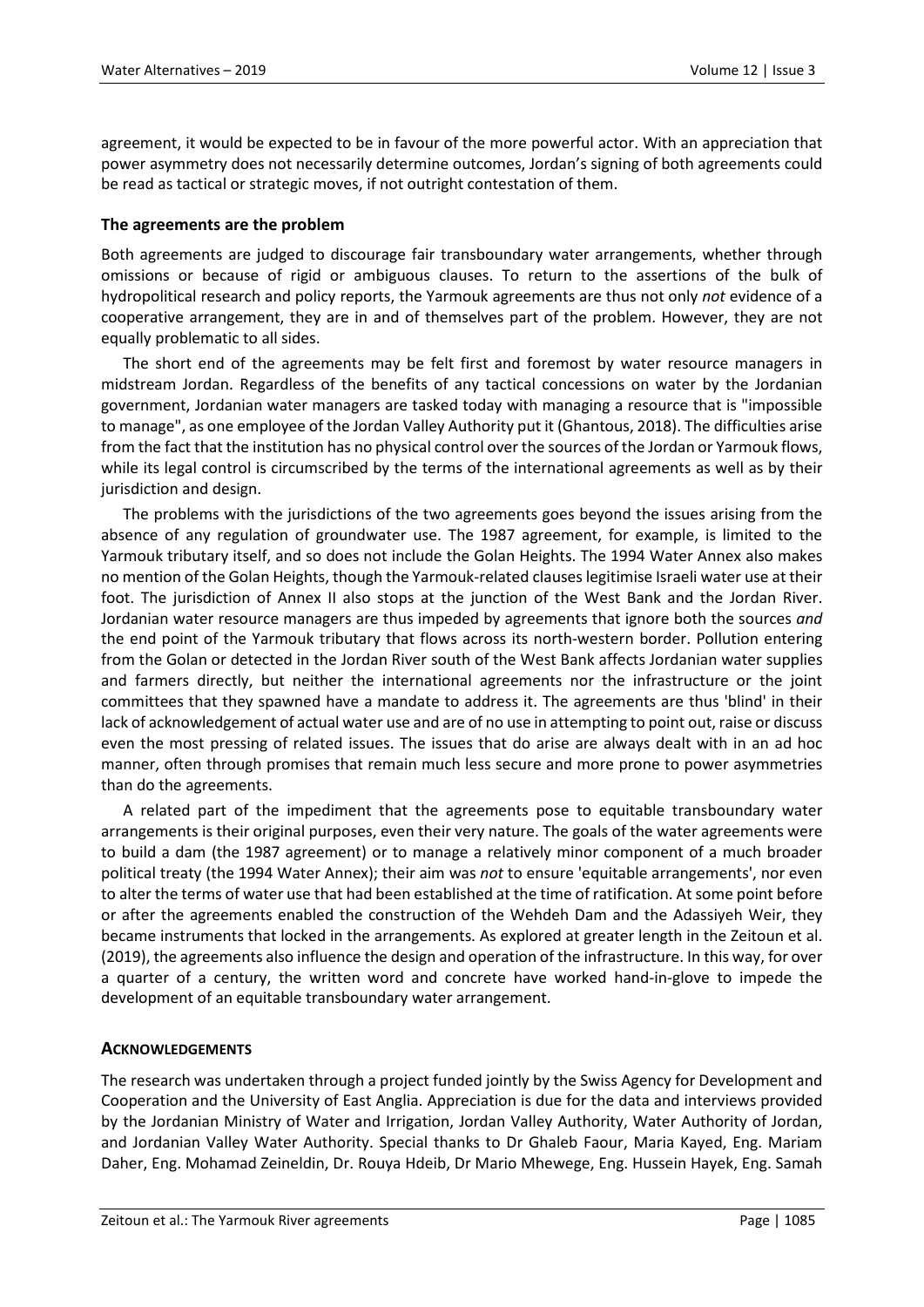Termos, Eng. Khalil Zahran, Eng. Hussein Khatib, Mario Sayah, and Dr Rola Quba'a, and four investigative anonymous reviewers.

## **ANNEX A. TABLE OF YARMOUK – TIBERIAS WATER EXCHANGE DATA**

Table A.1. Distribution of Yarmouk flows after Adassiyeh, showing the balance of the Yarmouk – Tiberias 'water swap' (in Mm<sup>3</sup>/y) within data limitations.

| a    | b                                                                                                                                                                                   | C                                                                                                   | d                                                                                                                                                                                                                        | e                                                                           | f                                                                        | g                                                                                 | h                                                            | Ť                                                                                                                    |
|------|-------------------------------------------------------------------------------------------------------------------------------------------------------------------------------------|-----------------------------------------------------------------------------------------------------|--------------------------------------------------------------------------------------------------------------------------------------------------------------------------------------------------------------------------|-----------------------------------------------------------------------------|--------------------------------------------------------------------------|-----------------------------------------------------------------------------------|--------------------------------------------------------------|----------------------------------------------------------------------------------------------------------------------|
| Year | ^Total flows<br>diverted into<br>the KAC, via<br>sandbar/rock<br>weir/AW<br>(including<br>Mukheibeh<br>wells and<br>Wehdeh<br>releases)<br>('alpha'<br>flows) (JVA,<br>2016, 2019)* | Flows<br>bypassing<br>the AW<br>by<br>passing<br>through<br>the gates<br>(JVA,<br>2016,<br>$2019)*$ | Flows not<br>diverted into<br>the KAC,<br>because they i)<br>(before 1999)<br>overspill the<br>sandbar or rock<br>weir; or ii) (after<br>1999) overspill<br>or bypass the<br>AW, ('beta'<br>flows) (JVA,<br>2016, 2019)* | Flows<br>pumped<br>from the<br>Yarmouk<br>to<br>Tiberias<br>(HSI,<br>2016b) | <b>JVWA</b><br>pumping<br>from YR<br>to<br>Tiberias<br>^ (JVWA,<br>2016) | <b>JVWA</b><br>pumping<br>from YR<br>to<br>nearby<br>kibbutzi<br>m (JVWA<br>2016) | Total<br><b>JVWA</b><br>pumping<br>from YR<br>(JVWA<br>2016) | Flows<br>received<br>into KAC<br>down-<br>stream of<br>AW via<br>Beit Zera<br>Reservoir<br>(JVA<br>2016,<br>$2019)*$ |
| 1962 | nd                                                                                                                                                                                  | nd                                                                                                  | nd                                                                                                                                                                                                                       | nd                                                                          | nd                                                                       | nd                                                                                | nd                                                           | nd                                                                                                                   |
| 1963 | 93.44                                                                                                                                                                               | nd                                                                                                  | nd                                                                                                                                                                                                                       | nd                                                                          | nd                                                                       | nd                                                                                | nd                                                           | nd                                                                                                                   |
| 1964 | 109.08                                                                                                                                                                              | nd                                                                                                  | nd                                                                                                                                                                                                                       | nd                                                                          | nd                                                                       | nd                                                                                | nd                                                           | nd                                                                                                                   |
| 1965 | 138.94                                                                                                                                                                              | nd                                                                                                  | nd                                                                                                                                                                                                                       | nd                                                                          | nd                                                                       | nd                                                                                | nd                                                           | nd                                                                                                                   |
| 1966 | 133.93                                                                                                                                                                              | nd                                                                                                  | nd                                                                                                                                                                                                                       | nd                                                                          | nd                                                                       | nd                                                                                | nd                                                           | nd                                                                                                                   |
| 1967 | 136.15                                                                                                                                                                              | nd                                                                                                  | nd                                                                                                                                                                                                                       | nd                                                                          | nd                                                                       | nd                                                                                | nd                                                           | nd                                                                                                                   |
| 1968 | 150.54                                                                                                                                                                              | nd                                                                                                  | nd                                                                                                                                                                                                                       | nd                                                                          | nd                                                                       | nd                                                                                | nd                                                           | nd                                                                                                                   |
| 1969 | 97.73                                                                                                                                                                               | nd                                                                                                  | nd                                                                                                                                                                                                                       | nd                                                                          | nd                                                                       | nd                                                                                | nd                                                           | nd                                                                                                                   |
| 1970 | 63.22                                                                                                                                                                               | nd                                                                                                  | nd                                                                                                                                                                                                                       | nd                                                                          | nd                                                                       | nd                                                                                | nd                                                           | nd                                                                                                                   |
| 1971 | 115.86                                                                                                                                                                              | nd                                                                                                  | nd                                                                                                                                                                                                                       | nd                                                                          | nd                                                                       | nd                                                                                | nd                                                           | nd                                                                                                                   |
| 1972 | 149.64                                                                                                                                                                              | nd                                                                                                  | nd                                                                                                                                                                                                                       | nd                                                                          | nd                                                                       | nd                                                                                | nd                                                           | nd                                                                                                                   |
| 1973 | 112.01                                                                                                                                                                              | nd                                                                                                  | nd                                                                                                                                                                                                                       | nd                                                                          | nd                                                                       | nd                                                                                | nd                                                           | nd                                                                                                                   |
| 1974 | 124.57                                                                                                                                                                              | nd                                                                                                  | nd                                                                                                                                                                                                                       | nd                                                                          | nd                                                                       | nd                                                                                | nd                                                           | nd                                                                                                                   |
| 1975 | 125.60                                                                                                                                                                              | nd                                                                                                  | nd                                                                                                                                                                                                                       | nd                                                                          | nd                                                                       | nd                                                                                | nd                                                           | nd                                                                                                                   |
| 1976 | 126.10                                                                                                                                                                              | nd                                                                                                  | nd                                                                                                                                                                                                                       | 4.3                                                                         | nd                                                                       | nd                                                                                | nd                                                           | nd                                                                                                                   |
| 1977 | 126.78                                                                                                                                                                              | nd                                                                                                  | nd                                                                                                                                                                                                                       | 6.8                                                                         | nd                                                                       | nd                                                                                | nd                                                           | nd                                                                                                                   |
| 1978 | 128.64                                                                                                                                                                              | nd                                                                                                  | nd                                                                                                                                                                                                                       | 13.1                                                                        | nd                                                                       | nd                                                                                | nd                                                           | nd                                                                                                                   |
| 1979 | 113.75                                                                                                                                                                              | nd                                                                                                  | nd                                                                                                                                                                                                                       | 29.8                                                                        | nd                                                                       | nd                                                                                | nd                                                           | nd                                                                                                                   |
| 1980 | 124.23                                                                                                                                                                              | nd                                                                                                  | nd                                                                                                                                                                                                                       | 4.5                                                                         | nd                                                                       | nd                                                                                | nd                                                           | nd                                                                                                                   |
| 1981 | 128.26                                                                                                                                                                              | nd                                                                                                  | nd                                                                                                                                                                                                                       | 4.7                                                                         | nd                                                                       | nd                                                                                | nd                                                           | nd                                                                                                                   |
| 1982 | 144.02                                                                                                                                                                              | nd                                                                                                  | nd                                                                                                                                                                                                                       | 17                                                                          | nd                                                                       | nd                                                                                | nd                                                           | nd                                                                                                                   |
| 1983 | 128.56                                                                                                                                                                              | nd                                                                                                  | nd                                                                                                                                                                                                                       | 31.1                                                                        | nd                                                                       | nd                                                                                | nd                                                           | nd                                                                                                                   |
| 1984 | 145.12                                                                                                                                                                              | nd                                                                                                  | nd                                                                                                                                                                                                                       | 30                                                                          | nd                                                                       | nd                                                                                | nd                                                           | nd                                                                                                                   |
| 1985 | 126.39                                                                                                                                                                              | nd                                                                                                  | nd                                                                                                                                                                                                                       | 25.8                                                                        | 25.4                                                                     | 21.1                                                                              | nd                                                           | nd                                                                                                                   |
| 1986 | 125.92                                                                                                                                                                              | nd                                                                                                  | 109.42                                                                                                                                                                                                                   | 54.4                                                                        | 24.4                                                                     | 16.4                                                                              | nd                                                           | nd                                                                                                                   |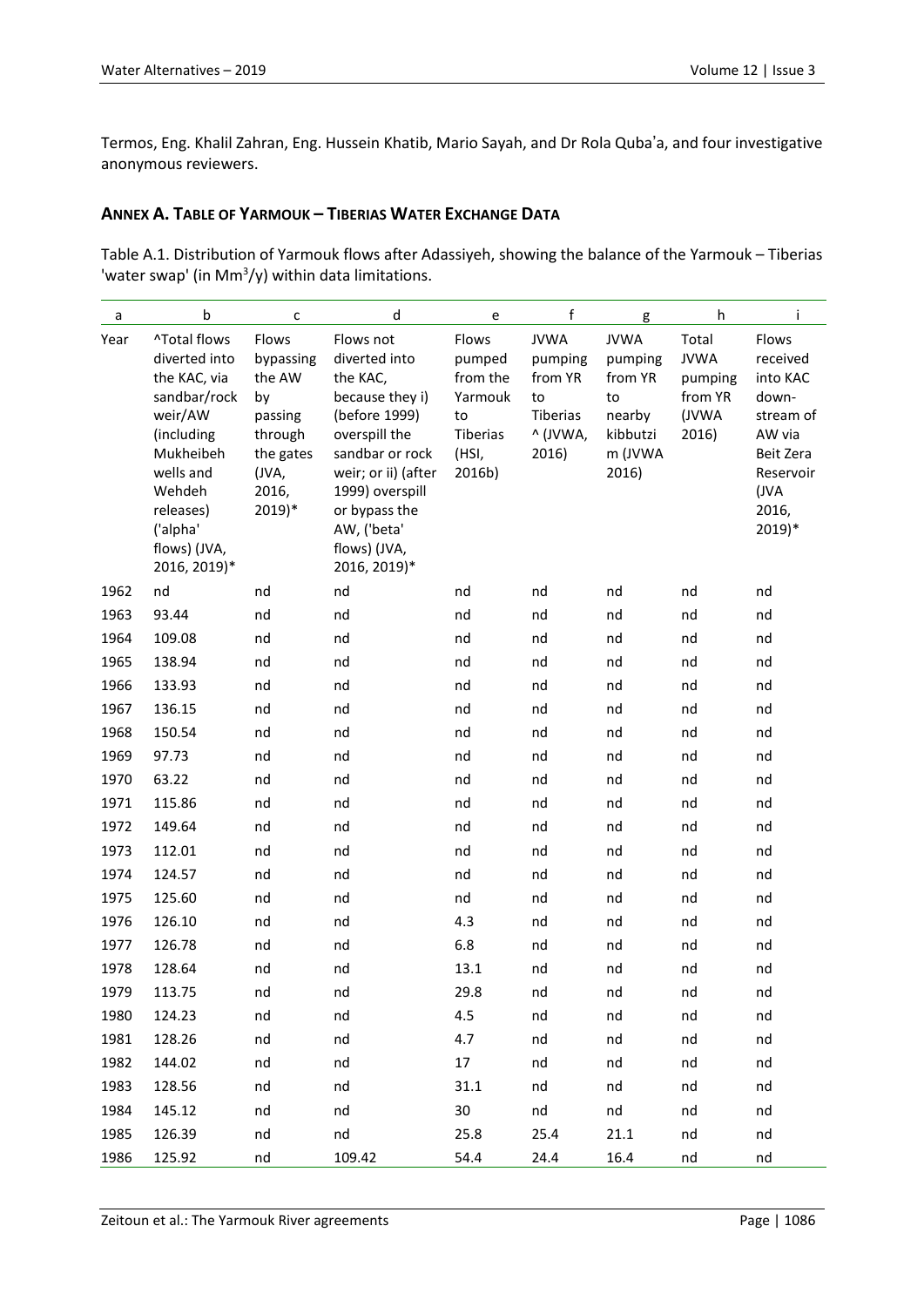| 1987           | 167.90                       | nd    | 179.92                          | 18.2         | 13.4  | 19.1      | nd    | nd    |
|----------------|------------------------------|-------|---------------------------------|--------------|-------|-----------|-------|-------|
| 1988           | 144.35                       | nd    | 184.67                          | 20.2         | 3.2   | 18.5      | nd    | nd    |
| 1989           | 108.12                       | nd    | 50.84                           | 28.3         | 18.3  | 22.6      | nd    | nd    |
| 1990           | 98.4                         | nd    | 58.18                           | 32.5         | 26.0  | 22.0      | nd    | nd    |
| 1991           | 95.5                         | nd    | 66.42                           | 33.7         | 32.2  | 13.9      | nd    | nd    |
| 1992           | 164.9                        | nd    | 613.34                          | 6.8          | 11.1  | 11.3      | nd    | nd    |
| 1993           | 118.5                        | nd    | 146.95                          | 17.8         | 4.3   | 16.3      | 6.9   | nd    |
| 1994           | 99.2                         | nd    | 67.73                           | 8.9          | 18.9  | 12.0      | 30.8  | nd    |
| 1995           | 124.6                        | nd    | 68.70                           | 21.8         | 9.5   | 15.6      | 25.0  | 21.8  |
| 1996           | 121.4                        | nd    | 55.58                           | 26.9         | 26.5  | 14.3      | 40.8  | 30.8  |
| 1997           | 114.7                        | nd    | 57.02                           | 26.2         | 28.3  | 19.1      | 47.3  | 47.4  |
| 1998           | 102.3                        | nd    | 62.98                           | 10.6         | 20.5  | 17.8      | 38.3  | 55.9  |
| 1999           | 79.2                         | nd    | 28.11                           | 20.8         | 10.4  | 12.6      | 22.9  | 41.9  |
| 2000           | 72.5                         | nd    | 51.27                           | 20.7         | 24.9  | 16.0      | 40.9  | 54.5  |
| 2001           | 50.3                         | nd    | 38.36                           | 34.3         | 23.3  | 13.1      | 36.5  | 45.4  |
| 2002           | 53.1                         | nd    | 58.65                           | 43.8         | 35.4  | 12.9      | 48.3  | 51.1  |
| 2003           | 79.1                         | 46.9  | 465.42                          | 22.0         | 48.0  | 11.4      | 59.4  | 53.4  |
| 2004           | 97.4                         | 36.6  | 172.84                          | 31.1         | 18.9  | 14.5      | 33.4  | 50.2  |
| 2005           | 74.7                         | 41.0  | 59.06                           | 25.0         | 26.9  | 15.1      | 42.0  | 47.0  |
| 2006           | 49.1                         | 42.8  | 45.05                           | 17.1         | 24.2  | 15.4      | 39.6  | 53.1  |
| 2007           | 47.8                         | 33.5  | 35.13                           | 8.7          | 14.7  | 15.6      | 30.3  | 43.4  |
| 2008           | 52.0                         | 28.3  | 30.78                           | 15.3         | 10.2  | 15.6      | 25.9  | 42.1  |
| 2009           | 55.0                         | 34.0  | 40.58                           | 14.2         | 16.5  | 13.1      | 29.6  | 42.2  |
| 2010           | 51.9                         | 32.8  | 33.00                           | 10.9         | 10.5  | 16.7      | 27.2  | 45.5  |
| 2011           | 49.6                         | 32.1  | 32.7                            | 16.1         | 11.6  | 15.2      | 26.8  | 43.6  |
| 2012           | 63.2                         | 41.4  | 51.6                            | 20.2         | 17.8  | 16.3      | 34.1  | 48.4  |
| 2013           | 88.5                         | 45.2  | 76.9                            | 4.5          | 17.2  | 19.9      | 37.1  | 52.9  |
| 2014           | 78.5                         | 33.9  | 33.9                            | $nd$ and $n$ | 8.8   | 18.4      | 27.2  | 55.1  |
| 2015           | 91.2                         | 32.4  | 32.5                            | $nd$ and $n$ | 9.0   | 18.7 27.8 |       | 48.3  |
| 2016           | 115.3                        | 34.2  | 34.4                            | nd           | nd    | nd        | nd    | 51.9  |
| 2017           | 120.8                        | 28.8  | 28.8                            | nd           | nd    | nd        | nd    | 48.1  |
| 2018           | 109.3                        | 29.9  | 29.9                            | nd           | nd    | nd        | nd    | 49.5  |
| Avg.<br>series | 105                          | 37    | 94/65<br>(if 1992+2003 removed) | 21           | 19    | 16        | 34    | 47    |
| Avg.           | 1999-                        | 2003- | 1999-                           | 1995-        | 1995- | 1995-     | 1995- | 1995- |
| from:          | 2018:                        | 2018: | 2018:                           | 2016:        | 2016: | 2016:     | 2016: | 2018: |
|                | 72/71.5<br>(if 2003 removed) | 37    | 69/48<br>(if 2003 removed)      | 21           | 19    | 16        | 35    | 47    |

Sources: JVA and JVWA, and as noted.

Notes: Discrepancies are due to measurement error, poor reliability of the reported data, and non-calibration of different datasets, as discussed further in the text; nd = no data; AW = Adassiyeh Weir; YR = Yarmoukim Reservoir; KAC = King Abdullah Canal.

\* Main databases used are listed; all are checked against JVA (2006), JVA (2016), JVA (2018), and JVA (2019), with minor irregularities due to different labels and periods.

^ JVWA figures differ from HSI figures (Column d), though not significantly over the long run; JVWA figures are retained in the article.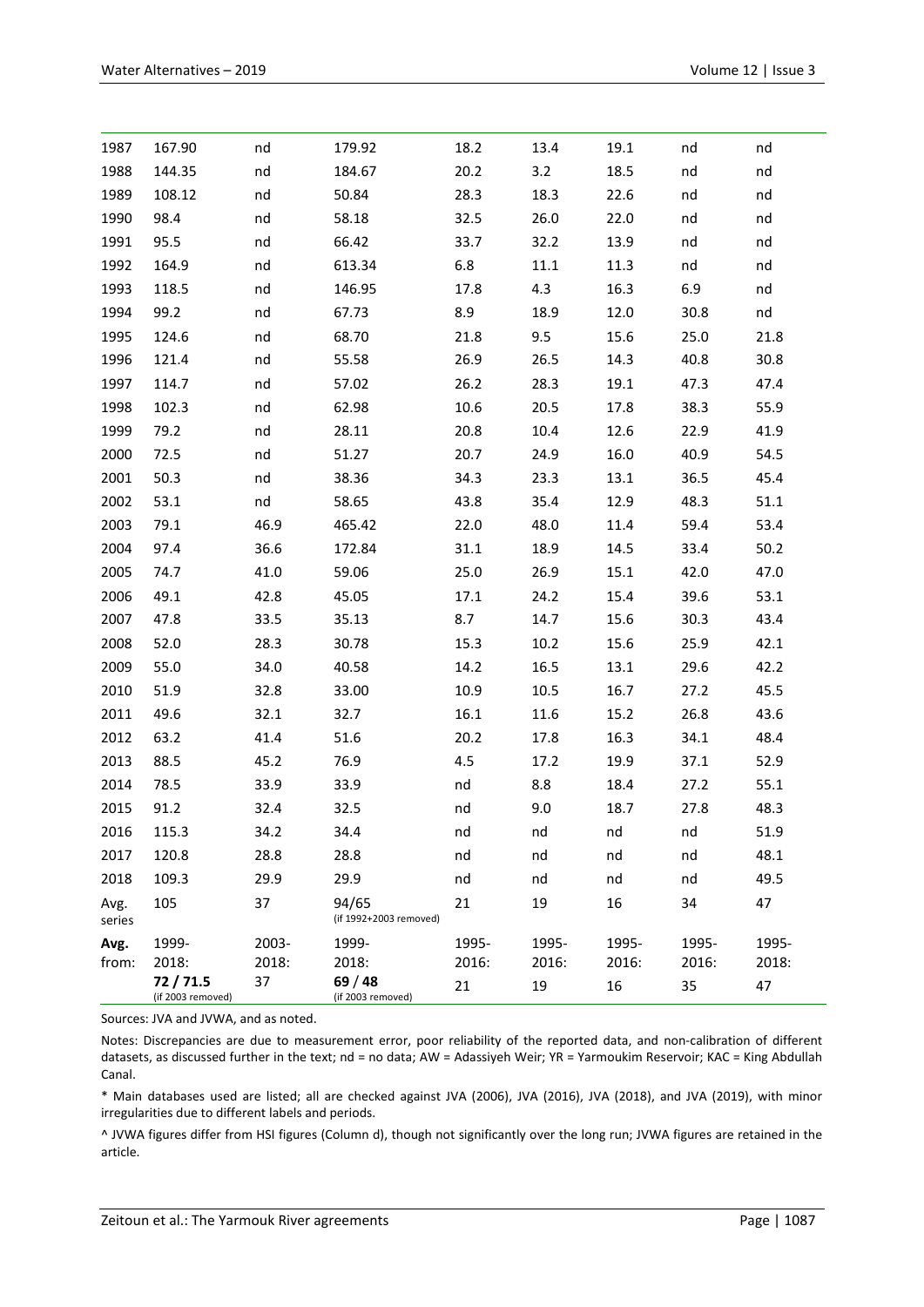#### **REFERENCES**

- Abbott, B.W.; Bishop, K.; Zarnetske, J.P.; Minaudo, C.; Chapin, F.S.; Krause, S.; Hannah, D.M.; Conner, L.; Ellison, D.; Godsey, S.E.; Plont, S.; Marçais, J.; Kolbe, T.; Huebner, A.; Frei, R.J.; Hampton, T.; Gu, S.; Buhman, M.; Sara Sayedi, S.; Ursache, O.; Chapin, M.; Henderson, K.D. and Pinay, G. 2019. Human domination of the global water cycle absent from depictions and perceptions. *Nature Geoscience* 12(7): 533-540.
- Abed, M. 2017. Personal communication, Amman, 6 April 2017. Anonymised.
- Abseno, M.M. 2013. The influence of the UN Watercourses Convention on the development of a treaty regime in the Nile River basin. *Water International* 38(2): 192-203.
- AFIAL. 2014. *Legal analysis of transboundary waters in the Upper Jordan River Basin*. Beirut: Association of the Friends of Ibrahim Abd el Al.
- Aggestam, K. and Sundell, A. 2015. Depoliticising water conflict: Functional peacebuilding in the Red Sea-Dead Sea water conveyance project. *Hydrological Sciences Journal* 61(7): 1302-1312.
- al Farawati, O. 2001. Wihdeh Dam construction to start next March. *Jordan Times*. 21 July 2001.
- Al Majdoub, T. 1998. *La Ahada Yashrab: Mashare' Al Miya fi Istratijiyat Israel [Not a Drop to Drink: Israeli water strategy*. Beirut: Riad El-Rayyas Books.
- Al Manaseer, A.F.A.R. 2012. *Jordan's water security: Challenges and risks*. Middle East University, Political Sciences.
- .(الیرموك حوض) الجنوبیة المنطقة في المیاه واقع عن أولي تقریر 2016. .M ,Qusaym Al
- Al Raggad, M.; Salameh, E.; Alqadi, M.; Magri, F. and Ciogna, G. 2018. Implication of projected climate change for groundwater recharge in North Jordan. *Geophysical Research Abstracts, EGU General Assembly 2018* 20(EGU2018-12359).
- Al-Ghraibeh, R.A. 2008. Yarmouk river basin management, an attempt to an integrated approach. Jordan university of science and technology, Faculty of Graduate Studies.
- Al-Husein, A.B. 2007. التلوث في حوض الیرموك. *Syrian Cosmological Society*.
- Al-Kloub, B. and Abu-Taleb, M.F. 1998. Application of multicriteria decision aid to rand the Jordan-Yamrouk basin co-riparians according to the Helsinki and ILC rules. *Water International* 23(3): 164-173.
- Al-Rubeai, S. 2004. *The Syrian water conflict in Al-Yermouk and Orontes (Al-Asi) Basins*. Al-diwan Printing Press Bagdad-Batawen.
- Aviram, R.; Katz, D. and Shmueli, D. 2014. Desalination as a game-changer in transboundary hydro-politics. *Water Policy* 16: 609-624.
- Avisse, N.; Tilmant, A.; Müller, M.F. and Zhang, H. 2017. Monitoring small reservoirs storage from satellite remote sensing in inaccessible areas. *Hydrology and Earth System Sciences Discussions* 21(12): 6445-6459.
- Baim, K.A. 1997. Come hell or high water: A water regime for the Jordan River Basin. *Washington University Law Review* 75(2): 919-952.
- Baker, M. and Harza. 1955. The Hashemite Kingdom of Jordan Yarmouk-Jordan Valley Project Master Plan Report. 1955.
- Bastiaanssen, W.G.M.; Karimi, P.; Rebelo, L.M.; Duan, Z.; Senay, G.; Muttuwatte, L. and Smakhtin, V. 2014. Earth observation based assessment of the water production and water consumption of Nile Basin agro-ecosystems. *Remote Sensing* 6: 10306-10334.
- Baxter, R.R. 1977. Legal questions arising out of the construction of a Dam at Maqarin on the Yarmuk River. Washington, DC: Report of a Working Group Established by the American Society of International Law under Contract AID/NE-C-1256 with the Agency for International Development. AKA 'the Baxter Report'.
- Bearden, B.L. 2012. Following the proper channels: Tributaries in the Mekong legal regime. *Water Policy* 14: 991- 1014.
- Beaumont, P. 1997. Dividing the waters of the River Jordan: An analysis of the 1994 Israel-Jordan Peace Treaty. *Water Resources Development* 13(3): 415-424.
- Brochmann, M. 2012. Signing river treaties Does it improve river cooperation? *International Interactions* 38(2): 141-163.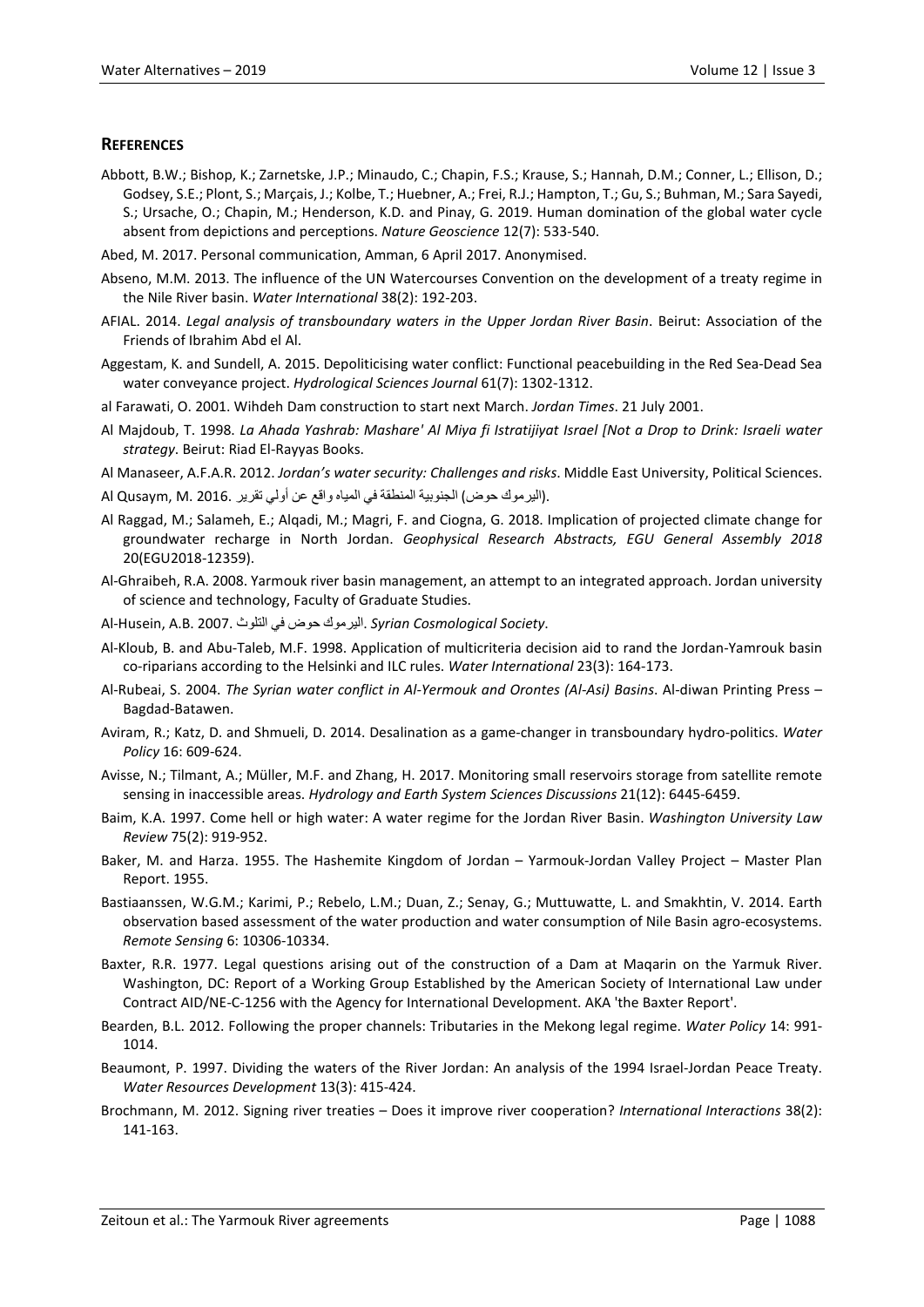- Bromwich, B.; Allan, T.; Colman, T. and Keulertz, M. 2018. Food, water and society: An analytical framework. In Allan, T.; Bromwich, B.; Colman, T. and Keulertz, M. (Eds), *The Oxford handbook of food, water and society,* pp. Oxford: Oxford University Press.
- Burdon, D. 1954. Infiltration rates in the Yarmouk Basin of Syria-Jordan.
- Burdon, D.J.; Mazloum, S. and Safadi, C. 1954. Ground water in Syria. *Assemblé générale Ass. Int. d*'*Hydrologie*.
- Cascão, A.E. and Nicol, A. 2016. GERD: New norms of cooperation in the Nile Basin? *Water International* 41(4): 550- 573.
- CBS. 2016. Central Bureau of Statistics data, Government of Syria. Damscus, Syria.
- Choudhury, E. 2017. The nature of enabling conditions of transboundary water management: Learning from the negotiation of the Indus and Jordan Basin treaties. In Islam, S. and Madani, K. (Eds), *Water diplomacy in action: Contingent approaches to managing complex water problems,* pp. 177-199. London: Anthem.
- Cosens, B.A. and Williams, M.K. 2012. Resilience and water governance: Adaptive governance in the Columbia River Basin. *Ecology and Society* 17(4).
- Dajani, M. 2018. Water Struggles as struggles for recognition: The lived geographices of farming communities in Sahl al-Battuf and the occupied Golan Heights. PhD thesis from the Department of Geography and Environmnent. London School of Economics and Political Science, London.
- Dana, O. 2016. Personal communication with Syrian academic, via Skype 25 November 2016. Anonymised.
- De Stefano, L.; Duncan, J.; Dinar, S.; Stahl, K.; Strzepek, K.M. and Wolf, A.T. 2012. Climate change and the institutional resilience of international river basins. *Journal of Peace Research* 49(1): 193-209.
- Dinar, S.; Katz, D.; De Stefano, L. and Blankespoor, B. 2015. Climate change, conflict, and cooperation: Global analysis of the effectiveness of international river treaties in addressing water variability. *Political Geography* 45: 55-66.
- Dinar, S.; Katz, D.; De Stefano, L. and Blankespoor, B. 2019. Do treaties matter? Climate change, water variability, and cooperation along transboundary river basins. *Political Geography* 69: 162-172.
- EcoPeace-INSS. 2018. *Israeli water diplomacy and national security concerns*. EcoPeace Middle East, and The Institute for National Security Studies.
- Energoprojekt. 1964. The Yarmouk Project Preliminary Study. 1964.
- Feitelson, E. 2000. The Ebb and Flow of Arab-Israeli water conflicts: Are past confrontations likely to resurface? *Water Policy* 2000(2): 343-363.
- Feitelson, E. and Rosenthal, G. 2012. Desalination, space and power: the ramifications of Israel's changing water geography. *Geoforum* 43: 272-284.
- Fischhendler, I. 2004. Legal and Institutional adaptation to climate uncertainty: A study of international rivers. *Water Policy* 6(4): 281-302.
- Fischhendler, I. 2008a. Ambiguity in transboundary environmental dispute resolution: The Israel-Jordanian water agreement. *Journal of Peace Research* 45(1): 91-110.
- Fischhendler, I. 2008b. Institutional conditions for IWRM: The Israeli Case. *Ground Water* 46(1): 91-102.
- FNA. 1921. Communication issued by Etat-Commissariat de la Republique Francaise en Syrie et au Liban, 19 Novembre 1921. Signed by "British Experts" General Grant and Rotenberg, and by "French Experts" E. Achaud and A. Younes. French National Archives in Nantes: Archives des postes diplomatiques, consulaires, culturels et de cooperation: Caisse 450; Fonds – "Beyrouth"/2e versement; Serie – Service Techniques "Hydraulique"; Sujet – Utilisation de la rivière Yarmouk et du bassin supérieur du Jourdain Station de jaugeage de Wadi-Khaled, 1921- 1942.
- FNA. 1940. Lettre de le Capitaine PERREUX, Officier des services speciaux à Merdjayou, à Monsieur le Haut-Commisaire (Cabinet Politique) à Beyrouth, concernant la Rectification de la Frontière libano-palestinienne. With accompanying map 'Carte Indiquant la Frontière entre la Syrie et la Palestine – Sheet 1'. French National Archives in Nantes: Archives des postes diplomatiques, consulaires, culturels et de cooperation: Caisse 656; Fonds – Syrie-Liban/1er versement; Serie – Cabinet Politique, Dossiers de principe (1926-1941) / Inventaire no 5: répertoire numérique; Sujet – Palestine: Frontière Syro-Palestinienne.
- FO. 1952. American Draft Agreement. UK Foreign Office record FO 371-9882.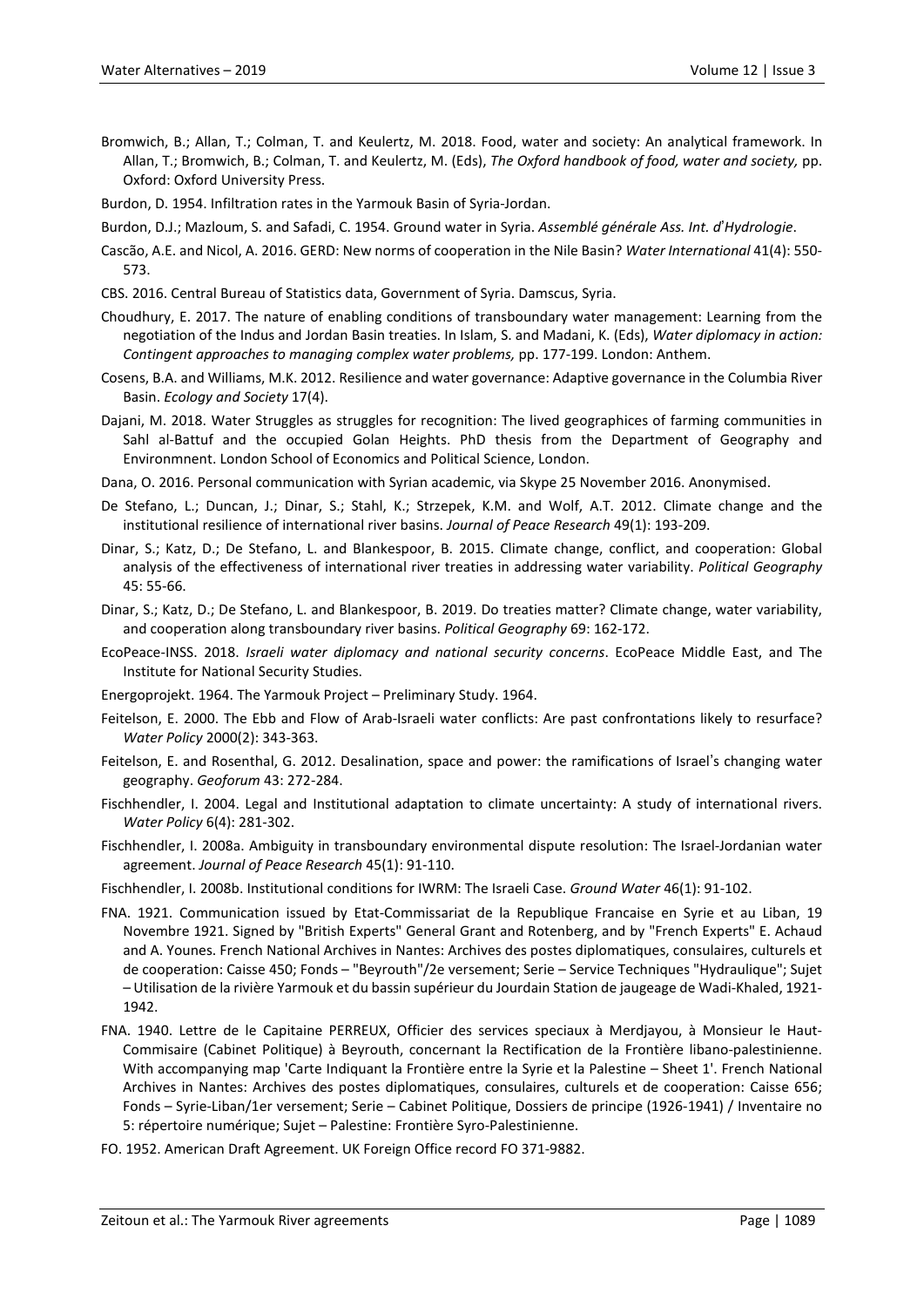- FOEME. 2008. *Environmental peacebuilding: Theory and practice*. Eco Peace / Friends of the Earth Middle East (Amman, Bethlehem and Tel Aviv).
- Fox, C.; A. and Sneddon, C. 2007. Transboundary river basin agreements in the Mekong and Zambezi basins: enhancing environmental security or securitizing the environment? *International Environmental Agreements: Politics, Law and Economics* 7(3): 237-261.
- Galili, A. 2016. Personal communication via Skype, 5 December 2016. Anonymised.
- Gasteyer, S.; Isaac, J.; Hilal, J. and Walsh, S. 2012. Water grabbing in colonial perspective: Land and water in Israel/Palestine. *Water Alternatives* 5(2): 450-468.
- Gerlak, A.K.; Lautze, J. and Giordano, M. 2011. Water resources data and information exchange in transboundary water treaties. *International Environmental Agreements* 11: 179-199.
- Gerlak, A.K. and Mukhtarov, F. 2015. 'Ways of knowing' water: integrated water resources management and water security as complementary discourses. *International Environmental Agreements* 15: 257-272.
- Ghantous, R. 2018. Personal communication, Beirut, 17 July 2018. Anonymised.
- Ghureir, M. 2018. Personal communication at Adassiyeh, Sept 2018. Anonymised.
- Giordano, M.; Drieschova, A.; Duncan, J.A.; Sayama, Y.; De Stefano, L. and Wolf, A.T. 2013. A review of the evolution and state of transboundary freshwater treaties. *International Environmental Agreements: Politics, Law and Economics* 14(3): 245-264.
- Giordano, M.; Suhardiman, D. and Peterson-Perlman, J. 2016. Do hydrologic rigor and technological advance tell us more or less about transboundary water management? *International Environmental Agreements* 16(6): 815- 831.
- Gleick, P.; Christian-Smith, J. and Cooley, H. 2011. Water-use efficiency and productivity: Rethinking the basin approach. *Water International* 36(7): 784-798.
- GWH-SFG. 2017. A matter of survival: Report of the Global High-Level Panel on Water and Peace. Geneva: Geneva Water Hub, and Strategic Foresight Group.
- Haddadin, M. 2017. Personal communication, Amman, 9 June 2017.
- Haddadin, M. 2002. *Diplomacy on the Jordan: International Conflict and Negotiated Resolution*. New York: Springer Science and Business Media, LLC.
- Hays, J.B. 1948. T.V.A. on the Jordan Proposals for Irrigation and Hydro-Electric Development in Palestine. Washington, DC, USA: A Report Prepared Under the Auspices of the Commission on Palestine Surveys, Public Affairs Press, assisted by A.E. Barrekette, with an introduction by Walter C. Lowdermilk.
- Hayton, R.D. and Utton, A.E. 1989. Transboundary Groundwaters: The Bellagio Draft Treaty. *Natural Resources Journal* 29: 663-722.
- Hobler, M.; Margane, A.; Almomany, M.; Subah, A.; Rayyan, M.; Khalifeh, N.; Al Mahamid, J.; Hijazi, H.; Zuhdy, Z.; Ouran, S. and Hammoudeh, A. 2001. Volume 4 – Contributions to the Hydrogeology of Northern Jordan. Amman, Jordan: Federal Institute for Geosciences and Natural Resources and Water Authority of Jordan. 2001.
- Hoff, H. n.d. Climate change, impacts and adaptation in the MENA region, with focus on Syria.
- HSI. 2016a. Development and utilization of water resources in Israel until Autumn 2014 [in Hebrew]. Jerusalem: Hydrological Service of Israel.
- HSI. 2016b. State of water sources in Israel 2016 (Hebrew). Jerusalem: Hydrological Service of Israel. <http://water.gov.il/Hebrew/ProfessionalInfoAndData/Data-Hidrologeime/Pages/water-resources-2014.aspx>
- Hussein, H. 2017. Whose 'reality'? Discourses and hydropolitics along the Yarmouk River. *Contemporary Levant* 2(2): 103-115.
- Hussein, H. and Grandi, M. 2015. Contexts matter: A hydropolitical analysis of Blue Nile and Yarmouk River basins. In Fayyad, M.; Sandri, S.; Weiter, M. and Zikos, D. (Eds), *Social water studies in the Arab region: State of the Art and Perspectives,* pp. 159-178. Berlin: Humboldt University Seminar für Ländliche Entwicklung (SLE).
- Ide, T. 2018. Does environmental peacemaking between states work? Insights on cooperative environmental agreements and reconciliation in international rivalries. *Journal of Peace Research* 55(3): 351-365.
- Ionides, M.G. 1939. Report on the the Water Resources of Transjordan and their Development. 1939.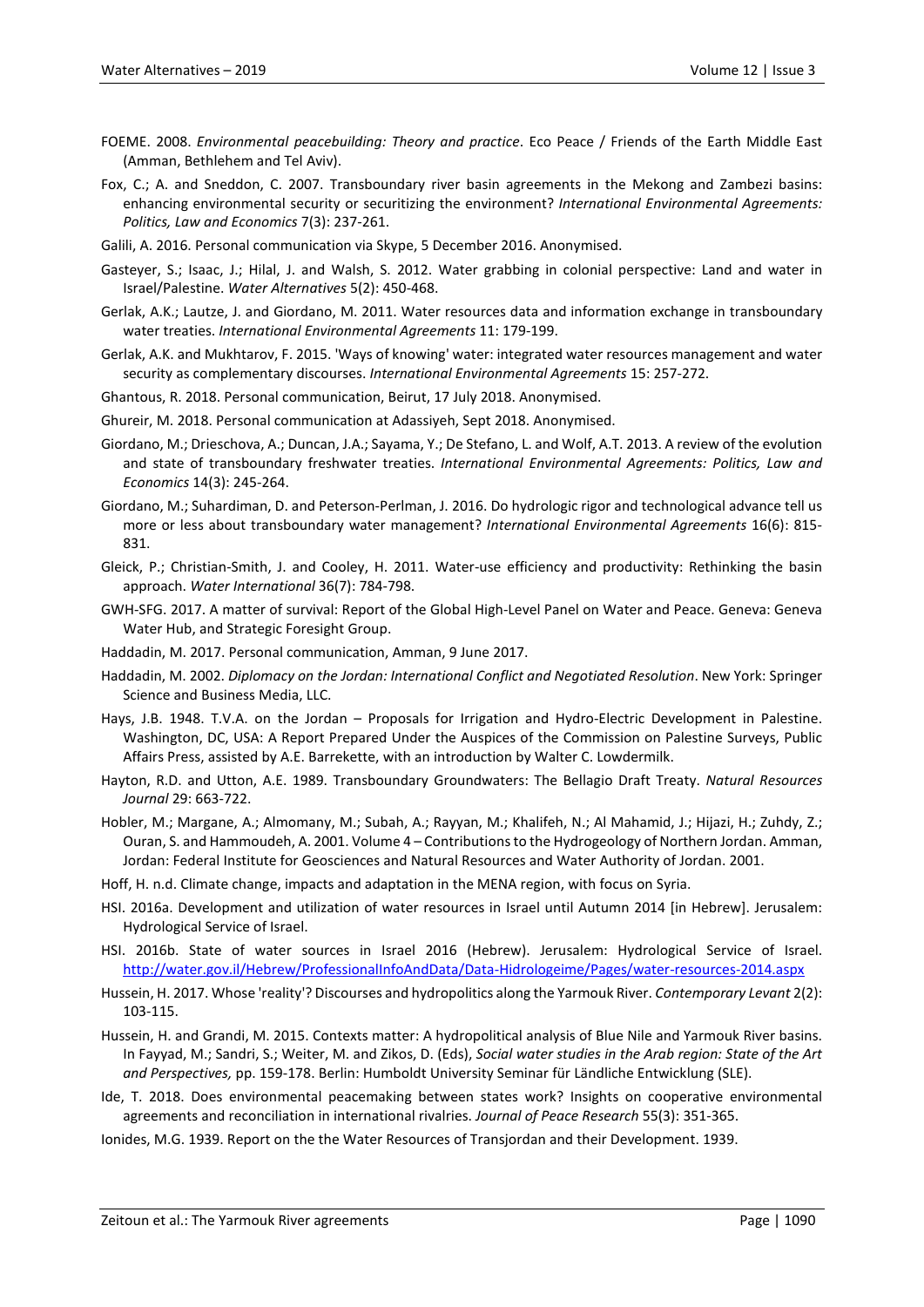- Jafroudi, M. 2018. Climate change and accommodation of water availability in transboundary rivers: Lessons learned from the Guadiana basin. *Water Policy* 20: 203-217.
- Jägerskog, A. 2003. *Why states cooperate over shared water: The water negotiations in the Jordan River Basin*. Linköping, Sweden: Linköping University.
- Jepson, W. 2014. Measuring 'no-win' waterscapes: Experience-based scales and classification approaches to assess household water security in colonias on the US-Mexico border. *Geoforum* 51: 107-120.
- JVA. 2006. Index for surface water, dams, and King Abdallah Canal, 1990-2006. Amman: Spreadsheet of the Jordan Valley Authority (Jordan).
- JVA. 2016. JVA Historical Data 1962-2016. Amman: Spreadsheet of the Jordan Valley Authority (Jordan), provided Nov 2017. Shows Yarmouk River Discharge from 1962 to 2016, monthly totals.
- JVA. 2017. Yarmouk Dams in Jordan. Spreadsheet of the Jordan Valley Authority (Jordan), provided Sept 2018. 2017.
- JVA. 2018. Inflows to KACn & Con & Alloc & JR 2008-2017. Amman: Spreadsheet of the Jordan Valley Authority (Jordan), provided September 2017. Shows sources of flows to northern parts of King Abdallah Canal, plus Concessions to Israel.
- JVA. 2019. الیرموك وطبریا والوحدة Yarmouk Tiberias and Unity Dam 2016-2019 Amman: Spreadsheet of the Jordan Valley Authority (Jordan), provided December July 2019. Shows monthly gauging records for Wehdeh Dam (in and out), KAC (alpha and beta flows) and returns from Tiberias (via Beit Zera), 2016 to half of 2019.
- JVWA. 2016. Yarmouk River pumping from April 1982 until May 2015. Tel Aviv: Spreadsheet of the Jordan Valley Water Authority (Israel).
- Krampe, F. 2016. Water for peace? Post-conflict water resource management in Kosovo. *Cooperation and Conflict*: 1-19.
- Kubursi, A.; Grover, V.; Darwish, A.R. and Deutsch, E. 2011. Water scarcity in Jordan: Economic instruments, issues and options. Giza: The Economic Research Forum.
- KUNA. 1999. Syria pumps the first amount of water to Jordan. 14 May 1999, Kuwait News Agency. [www.kuna.net.kw/ArticlePrintPage.aspx?id=999853&language=ar](http://www.kuna.net.kw/ArticlePrintPage.aspx?id=999853&language=ar)
- Lankford, B. 2012. Fictions, fractions, factorials and fractures; on the framing of irrigation efficiency. *Agricultural Water Management* 108: 27-38.
- Lankford, B. 2013. Does Article 6 (Factors Relevant to Equitable and Reasonable Utilization) in the UN Watercourses Convention misdirect riparian countries? *Water International* 38(2): 130-145.
- Lederach, J.P. 2003. *The little book of conflict transformation*. Intercourse, PA: Good Books.
- Lederach, J.P. 2005. *The moral imagination: The art and soul of building peace*. Oxford: Oxford University Press.
- Margane, A. 2015. Updating the A7/B2 Groundwater Contour Map in North Jordan, 2015.
- McCaffrey, S. 2008. The 1997 UN Watercourses Convention: Retrospect and Prospect. *21 Pac. McGeorge Global Global Business & Development Law Journal* 21(2): 165-173.
- Meisen, P. and Tatum, J. 2011. *The water-energy nexus in the Jordan River Basin: The potential for building peace through sustainability*. Global Energy Network Insitute.
- Milman, A. and Schott, C. 2010. Beneath the surface: intranational institutions and management of the United States-Mexico transboundary Santa Cruz aquifer. *Environment and Planning C: Government and Policy* 28: 528- 551.
- Mirumachi, N. 2015. *Transboundary water politics in the developing world*. London: Routledge.
- Mourad, K.A. and Berndtsson, R. 2011. Syrian water resources between the present and the Future. *Air, Soil and Water Research* (4): 93-100.
- Muller, M.F.; Yoon, J.; Gorelick, S.M.; Avisse, N. and Tilmant, A. 2016. Impact of the Syrian refugee crisis on land use and transboundary freshwater resources. *Proceedings of the National Academy of Sciences* 113(52): 14932- 14937.
- Mustafa, D. and Talozi, S. 2018. Tankers, wells, pipes and pumps: Agents and mediators of water geographies in Amman, Jordan. *Water Alternatives* 11(3): 916-932.
- MWI. 2014. Ministry of Water and Irrigation Annual Report 2014. Amman, Jordan. 2014.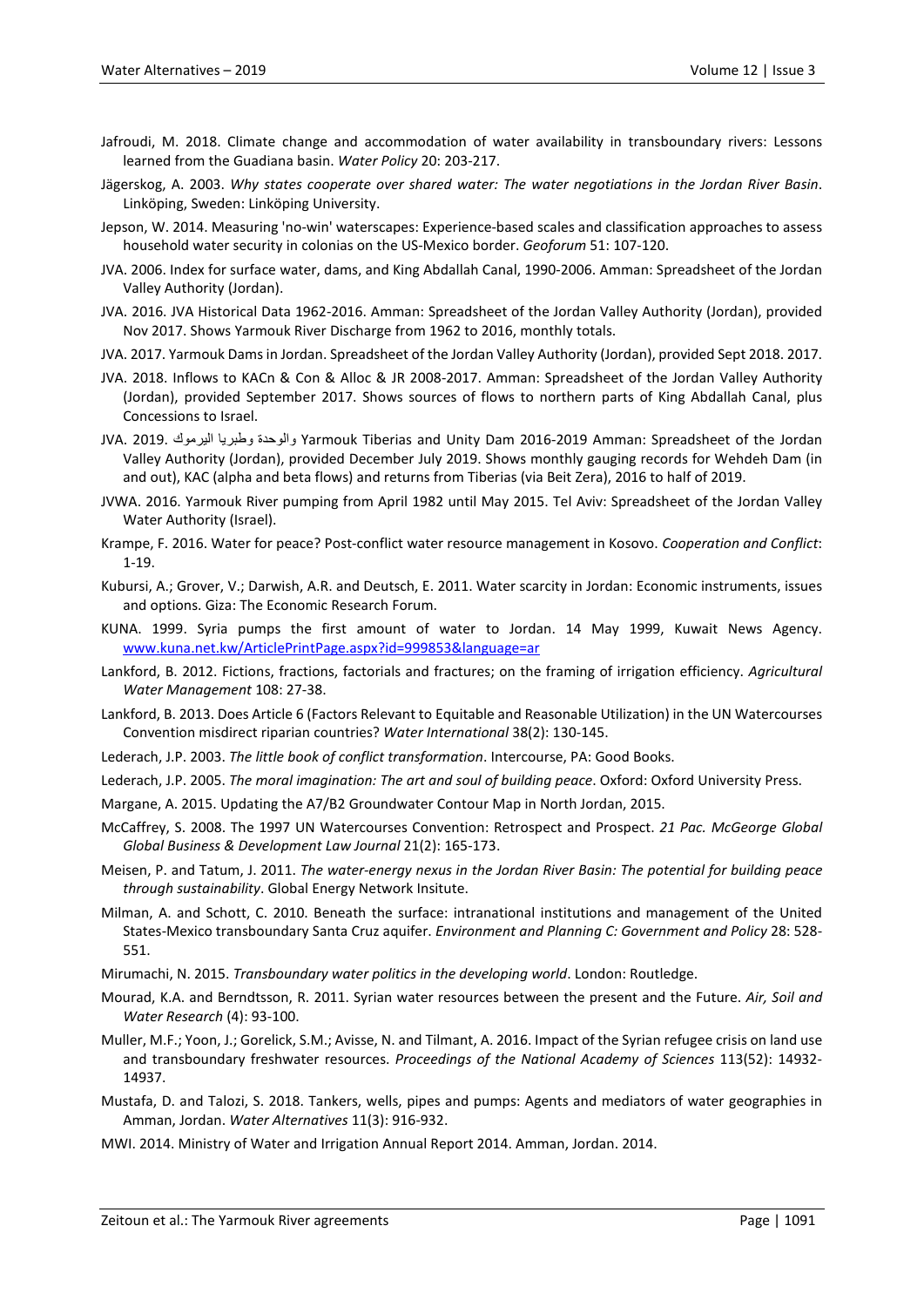Nathan, J. 2017a. Personal communication by Skype with JVWA employee, 26 April 2017. Anonymised.

- Nathan, J. 2017b. Personal communication with JVWA employee, Yarmoukim Reservoir, 28 Sept 2017. Anonymised.
- Norman, E.S. 2012. Cultural politics and transboundary resource governance in the Salish Sea. *Water Alternatives* 5(1): 138-160.
- Orient. 2011. Yarmouk River Basin Water Resources Assessment and Use Final report. The Hashemite Kingdom of Jordan, Ministry of water and irrigation, Jordan Valley Authority. 2011.
- Perry, C.; Steduto, P.; Allen, R.G. and Burt, C.M. 2009. Increasing productivity in irrigated agriculture: Agronomic constraints and hydrological realities. *Agricultural Water Management* 96(11): 1517-1524.
- Ponikarov, V. and Mikhailov, I. 1964. Geological Map of Syria.
- Quba'a, R. 2017. A positive apportionment framework for water allocation in contested transboundary river basins: Energy as a welfare catalyst. PhD thesis submitted to the Department of Civil and Environmental Engineering. American University of Beirut, Beirut.
- Quba'a, R.; El-Fadel, M.; Alameddine, I. and Abou Najm, M. 2017a. A positive apportionment framework towards enhancing cooperation in the Jordan River Basin. Paper read at 9th International Conference on River Basin Management, 19-21 July 2017, at Prague.
- Quba'a, R.; El-Fadel, M.; Alameddine, I. and Abou Najm, M. 2017b. The undisclosed role of groundwater in water allocation along the Jordan River Basin. *Draft prepared for the 9th International Conference on River Basin Management, 19-21 July 2017*.
- Rajsekhar, D. and Gorelick, S.M. 2017. Increasing drought in Jordan: Climate change and cascading Syrian land-use impacts on reducing transboundary flow. *Science Advances* 3(e1700581 30 August 2017).
- Rieu-Clarke, A.; Moynihan, R. and Magsig, B.-O. 2012. UN Watercourses Convention: User's Guide. IHP-HELP Centre for Water Law, University of Dundee.
- Salman, S.M.A. 2014. Entry into force of the UN Watercourses Convention Where are the Nile Basin Countries?. In *International Water Law Project Blog*.
- SANA. 2015. "The total storage is around 1 MCM in Deraa dams" Syrian Arab News Agency 02 December 2015. Deraa. Accessed online [http://sana.sy/?p=306513](https://eur01.safelinks.protection.outlook.com/?url=https%3A%2F%2Fsana.sy%2F%3Fp%3D306513&data=02%7C01%7CM.Zeitoun%40uea.ac.uk%7C003ec4003d0a460602b808d73db12cf4%7Cc65f8795ba3d43518a070865e5d8f090%7C0%7C0%7C637045703480846305&sdata=7x7d42ET2a51UdWpL1QkCtL7M3TW224jbEuSP03%2B4cc%3D&reserved=0)
- SANA. 2016. "more than 6 MCM is the total storage in Deraa dams" Syrian Arab News Agency 11 February 2016. Deraa. Accessed online [http://sana.sy/?p=335240](https://eur01.safelinks.protection.outlook.com/?url=http%3A%2F%2Fsana.sy%2F%3Fp%3D335240&data=02%7C01%7CM.Zeitoun%40uea.ac.uk%7C003ec4003d0a460602b808d73db12cf4%7Cc65f8795ba3d43518a070865e5d8f090%7C0%7C0%7C637045703480856299&sdata=dlotVQdAncMt0zuwquXOxwqYv1tYlRxnbbRCFxV1Ebc%3D&reserved=0)
- Selby, J. 2003. *Water, power and politics in the Middle East – The Other Israeli-Palestinian Conflict*. London, UK: I.B. Tauris.
- Selby, J. 2013. Cooperation, domination and colonisation: The Israeli-Palestinian Joint Water Committee. *Water Alternatives* 6(1): 1-24.
- Serneel, A. 2018. Personal communication Dec 2018. Anonymised.
- Shamir, U. 1998. Water agreements between israel and its neighbours. In Bernhardson, A.M. and Keena, R. (Eds), *Transformations of middle eastern natural environments: Legacies and lessons,* pp. 274-296. Yale.
- Shamir, U. 2003. The Jordan River Basin, Part II: The Negotiations and the Water Agreement Between the Hashemite Kingdom of Jordan and the State of Israel. Paris: UNESCO /IHP / WWAP.
- Shattat, O. 2018. Personal communication in Amman, December 2018 and May 2019. Anonymised.
- Shentsis, I.; Inbar, N.; Magri, F. and Rosenthal, E. 2018a. Assessing water consumption and aquifer discharge by springs based on the joint use of rain and flow data in the Yarmouk River Basin. *Geophysical Research Abstracts, EGU General Assembly 2018* 20(EGU2018-13072).
- Shentsis, I.; Inbar, N.; Rosenthal, E. and Magri, F. 2018b. Numerical representation of rainfall field in basins of the Upper Jordan River and of the Yarmouk River. *Environmental Earth Sciences* 77(24).
- Simons, G.W.H.; Bastiaanssen, W.G.M. and Immerzeel, W.W. 2015. Water reuse in river basins with multiple users: A literature review. *Journal of Hydrology* 522: 558-571.
- Sosland, J.K. 2007. *Cooperating rivals: The riparian politics of the Jordan River Basin*. New York, USA: State University of New York Press.
- Talozi, S.; Altz-Stamm, A.; Hussein, H. and Reich, P. 2019. What constitutes an equitable water share? A reassessment of equitable apportionment in the Jordan-Israel water agreement 25 years later. *Water Policy*.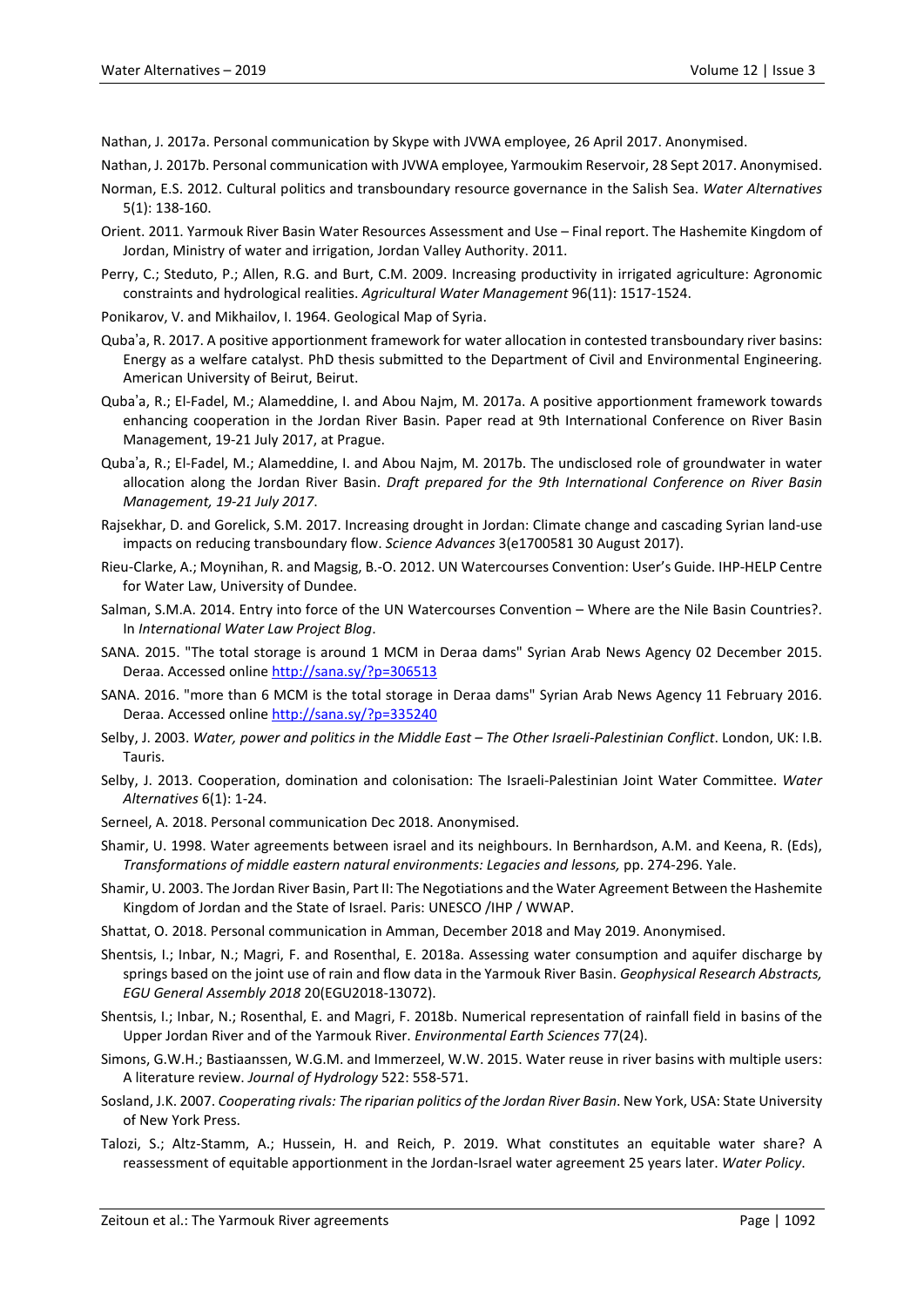- Tanzi, A. 2013. Regional contributions to international water cooperation: The UNECE contribution. In Boisson de Chazournes, L.; Leb, C. and Tignino, M. (Eds), *International law and freshwater: The multiple challenges,* pp. 155- 178. Cheltenham: Edward Elgar.
- Tawil, M. 2017. Personal communication with Syrian water expert, April 2017. Anonymised.
- Thomas, K.A. 2017. The Ganges water treaty: 20 years of cooperation, on India's terms. *Water Policy* 19: 724-740.
- UEA. 2019a. *Hydro-political baseline of the Yarmouk Tributary of the Jordan River*. Norwich: Water Security Research Centre of the University of East Anglia.
- UN-ESCWA/BGR. 2013. *Inventory of shared water resources in Western Asia*. Beirut: UN Economic and Social Commission for Western Asia (ESCWA), and the German Federal Institute for Geosciences and Natural Resources (BGR).
- UNECE. 1992. Convention on the Protection and Use of Transboundary Watercourses and International Lakes. Helsinki, 17 March 1992: UN Economic Commission for Europe.
- UNECE. 2013. Guide to implementing the Water Convention. United Nations Economic Commission for Europe Convention on the Protection and Use of Transboundary Watercourses and International Lakes.
- Vink, K. 2014. Transboundary water law and vulnerable people: Legal interpretations of the 'equitable use' principle. *Water International* 39(5): 743-754.
- Wang, W. and Li, X. 2018. The Heilongjiang (Amur) River in Sino-Russian relations: From conflict towards cooperation. *Water International* 43(5): 665-695.
- Wiczyk, O. 2004. An analysis of the treaty of peace between Israel and Jordan in the context of international water law. *Yearbook of International Environmental Law* 14(1): 139-160.
- Wine, M.L. 2019a. Response to comment on "agriculture, diversions, and drought shrinking Galilee Sea". *Science of the Total Environment* 663: 436-437.
- Wine, M.L. 2019b. Under non-stationarity securitization contributes to uncertainty and Tragedy of the Commons. *Journal of Hydrology* 568: 716-721.
- Wolf, A.T. 2007. Shared waters: Conflict and cooperation. *Annual Review of Environmental Resources*(32): 241-269.
- Wolf, A.T. and Newton, J.T. 2007. *The Jordan River – Johnston Negotiations 1953-1955; Yarmuk Mediations 1980s*. Program in Water Conflict Management and Transformation, Oregon State University.
- Yasuda, Y.; Schillinger, J.; Huntjens, P.; Alofs, C. and De Man, R. 2017. *Transboundary water cooperation over the lower part of the Jordan River Basin: Legal political economy analysis of current and future potential cooperation*. The Hague: The Hague Institute for Global Justice.
- Zawahri, N. and Michel, D. 2018. Assessing the Indus Waters Treaty from a comparative perspective. *Water International* 43(5): 696-712.
- Zawahri, N.A. and Gerlak, A.K. 2009. Navigating international river disputes to avert conflict. *International Negotiation* 14: 211-227.
- Zeitoun, M.; Cascão, A.; Warner, J.; Mirumachi, N.; Matthews, N.; Farnum, R. and Menga, F. 2016. Transboundary water interaction III: Contesting hegemonic arrangements. *International Environmental Agreements*: 271-294.
- Zeitoun, M.; Eid-Sabbagh, K.; Talhami, M. and Dajani, M. 2013. Hydro-hegemony in the Upper Jordan waterscape: Control and use of the flows. *Water Alternatives* 6(1): 86-106.
- Zeitoun, M.; Messerschmid, C. and Attili, S. 2009. Asymmetric abstraction and allocation: The Israeli-Palestinian water pumping record. *Ground Water* 47(1): 146-160.
- Zeitoun, M. and Mirumachi, N. 2008. Transboundary water interaction I: Reconsidering conflict and cooperation. *International Environmental Agreements* 8(4): 297-316.
- Zeitoun, M.; Mirumachi, N. and Warner, J. 2011. Transboundary water interaction II: Soft power underlying conflict and cooperation. *International Environmental Agreements* 11(2): 159-178.
- Zeitoun, M.; Mirumachi, N. and Warner, J. forthcoming 2019a. *Understanding water conflicts: Analysis for transformation*. New York: Oxford University Press.
- Zeitoun, M.; Abdallah, C.; Dajani, M.; Khresat, S. and Elaydi, H. 2019a. The Yarmouk tributary to the Jordan River II: Infrastructure impeding the transformation of equitable transboundary water arrangements. *Water Alternatives* 13(3):